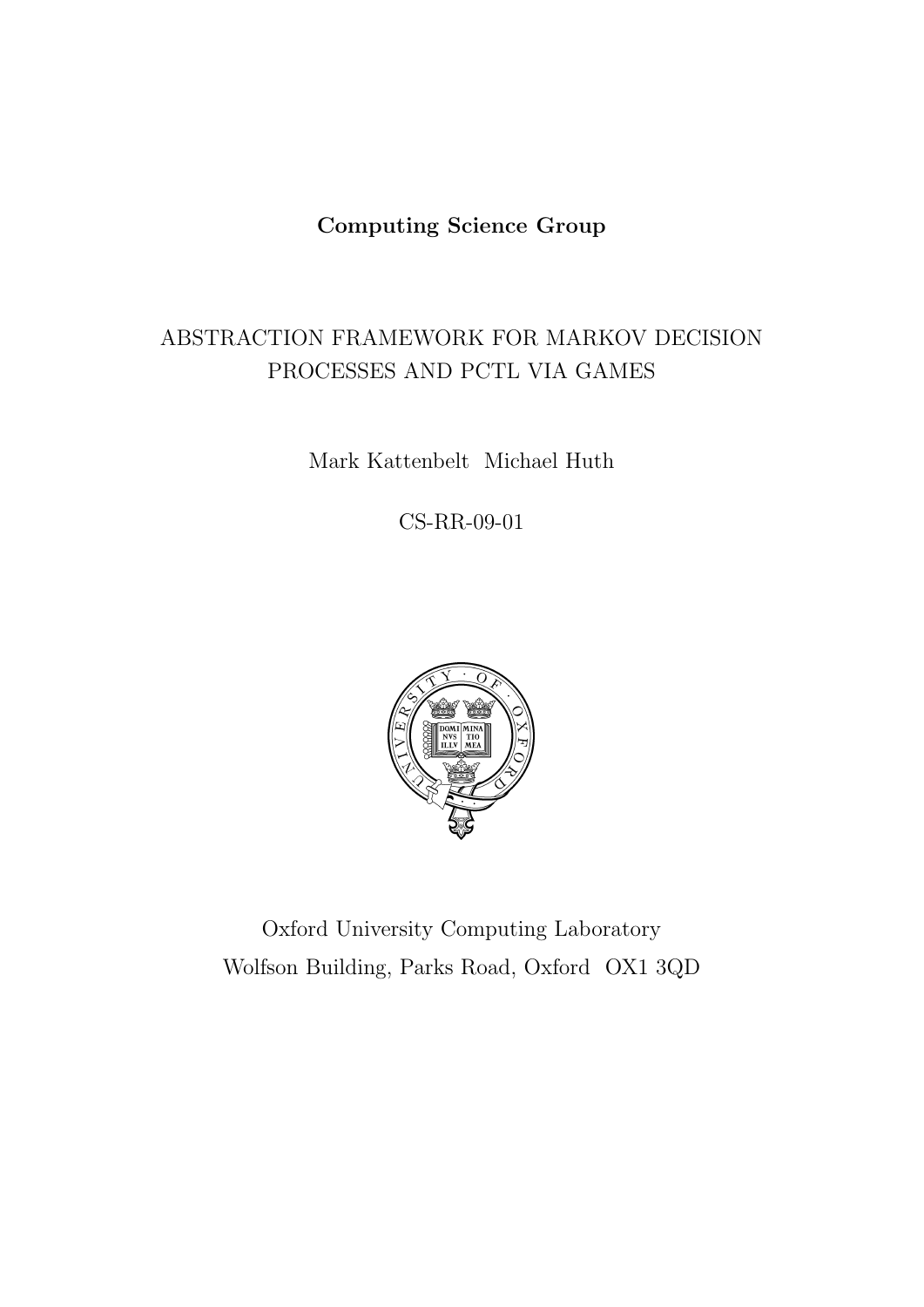#### Abstract

Markov decision processes (MDPs) are natural models of computation in a wide range of applications. Probabilistic computation tree logic (PCTL) is a powerful temporal logic for reasoning about and verifying such models. Often, these models are prohibitively large or infinite-state, and so direct model checking of PCTL formulae over MDPs is infeasible. A recognised solution to this problem would be to develop finite-state abstractions of MDPs that soundly abstract the satisfaction of arbitrary PCTL formulae over very large or infinite-state MDPs. We state requirements for such an abstraction framework – e.g. that model checking of abstractions underapproximates generalised model checking for PCTL – and show important metaproperties that follow from these requirements. We take a notion of stochastic games from stochastic reachability analysis, adapt it, develop a simulation order for these adapted games – decidable in  $P$  – and prove that this adaptation meets all key requirements for an abstraction framework. Unlike generalised model checking, model checking our abstractions is reasonably efficient. We also show that the refinement characterised by PCTL is coarser than our simulation order.

# 1 Introduction

In many application areas both stochastic uncertainty and worst/best-case uncertainty coexist. Markov decision processes (MDPs) are models that capture both types of uncertainty well. This makes MDPs well-equipped to model software exhibiting both nondeterministic and probabilistic behaviour, such as randomised algorithms, or networking tools [\[25\]](#page-19-0). A powerful temporal logic for analysing MDPs is probabilistic computation tree logic (PCTL) [\[18\]](#page-18-0). For any MDP M and PCTL formula  $\phi$ , we are therefore interested in whether M satisfies  $\phi$  (i.e. verifying  $M \models \phi$ ), or not (i.e. refuting  $M \models \phi$ ). But, for software verification such direct verification is typically not feasible.

Thus, a predominant approach to software verification – used by many qualitative model checkers – is to convert M into a compact abstraction A, to verify  $A \models \phi$ , and obtain  $M \models \phi$  from a soundness result for free. This approach is usually limited to universal fragments of temporal logics [\[9\]](#page-18-1) and, as such fragments are not closed under logical negation, unsound for refutation.

In this setting refutation is instead realised by concretising abstract counter-examples [\[8\]](#page-18-2). Such an approach to refutation is less appealing for probabilistic model checking as probabilistic counter-examples typically consist of large collections of traces [\[17\]](#page-18-3). Thus deciding whether such a counter-example carries over to the concrete program is unlikely to scale well. It is therefore worth devising abstractions A such that for *arbitrary* formulae of the given temporal logic the verification of  $A \models \phi$  soundly implies  $M \models \phi$  (e.g. [\[10\]](#page-18-4)).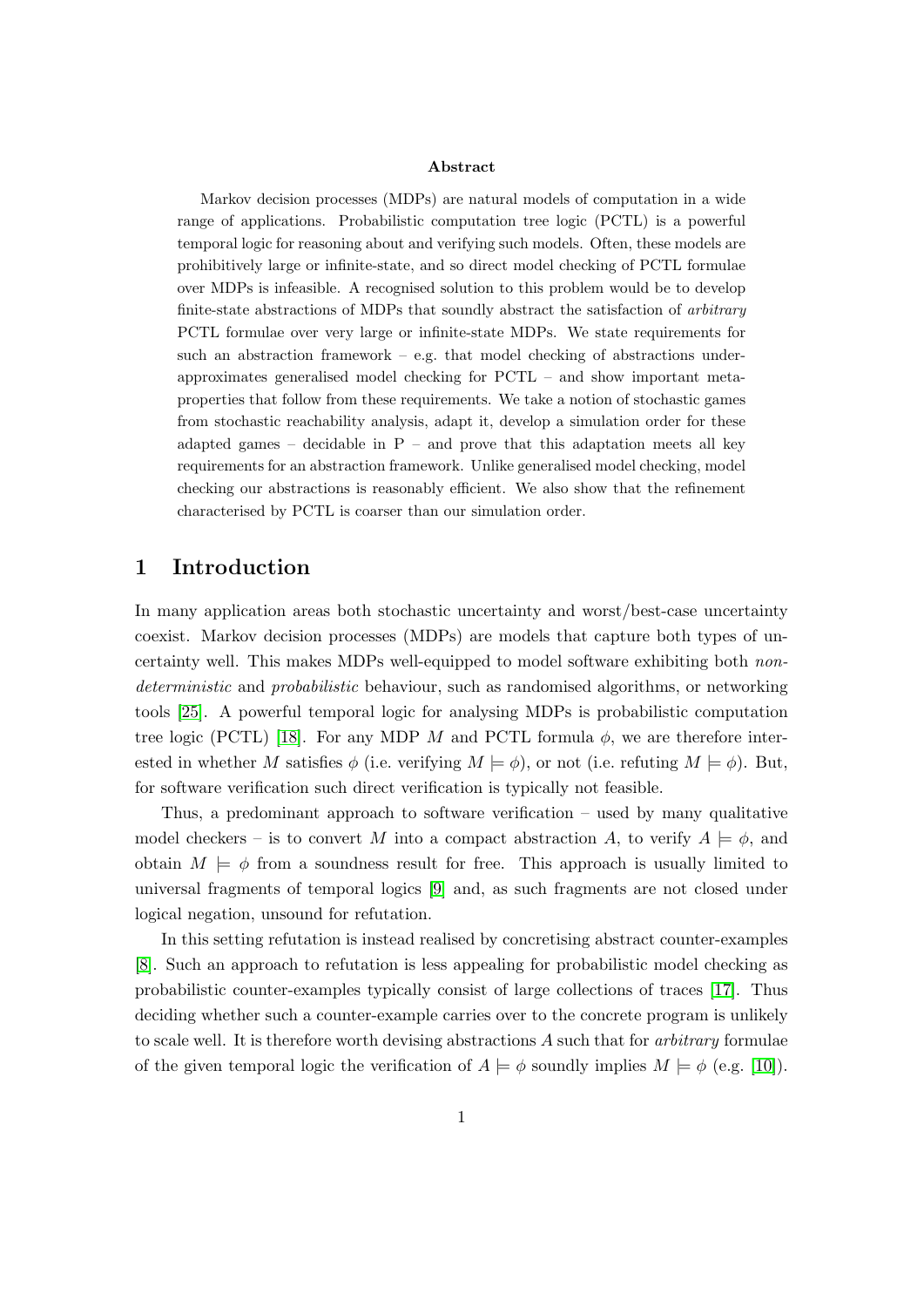This enables both abstraction-based verification and refutation for logics closed under negation, such as PCTL.

In this paper, we state requirements for such an abstraction framework for verification and refutation of MDPs and PCTL and show important meta-properties that follow from these, e.g. that model checking of abstractions under-approximates generalised model checking for PCTL. To instantiate this framework, we adapt the notion of stochastic games from stochastic reachability analysis [\[27\]](#page-19-1), develop an efficiently decidable simulation order for these adapted games and prove that this adaptation meets all key requirements. We further demonstrate that model checking of abstractions is reasonably efficient, unlike generalised model checking. Also, we show that the refinement characterised by PCTL is coarser than our simulation order. Proofs can be found in the appendix.

Related work In [\[13,](#page-18-5) [19\]](#page-18-6) MDP are abstracted by MDPs again, through the strong simulation preorder of [\[22,](#page-18-7) [30\]](#page-19-2). Reachability properties verified on abstractions are sound for the abstracted MDP. In [\[30\]](#page-19-2) it is shown that such simulations do not soundly verify negated Until formulae.

Transition probabilities can be abstracted as sets of probabilities, e.g. intervals. Such foundations exist for (discrete and continous-time) Markov chains (e.g. [\[22,](#page-18-7) [20,](#page-18-8) [16,](#page-18-9) [23\]](#page-18-10)). It is unclear whether, and if so how, this approach can be extended to include nondeterminism (e.g. MDPs).

In [\[27,](#page-19-1) [24\]](#page-18-11) stochastic games as abstractions of MDPs were proposed for probabilistic reachability analysis. These games separate the non-determinism stemming from MDPs from the non-determinism stemming from the abstraction process. The novelty of these abstractions is the ability to compute bounds specifically tailored to over-approximate the minimum probability and under-approximate the maximum probability of reaching a target set. This has the flavour of a three-valued abstraction for which verification and refutation are both sound [\[5\]](#page-17-0) and has successfully been applied to probabilistic software verification [\[25\]](#page-19-0).

For qualitative systems, sound verification and refutation of temporal logics have mostly been developed in a (sometimes implicit) three-valued setting [\[28,](#page-19-3) [5,](#page-17-0) [10\]](#page-18-4). Our results for sound abstraction-based verification and refutation of MDPs and PCTL are, notably, informed by work on modal/mixed transitions system [\[28,](#page-19-3) [10\]](#page-18-4), three-valued abstraction of games [\[15\]](#page-18-12), generalised model checking [\[6\]](#page-18-13) and a finite model property adapted to abstractions [\[11\]](#page-18-14).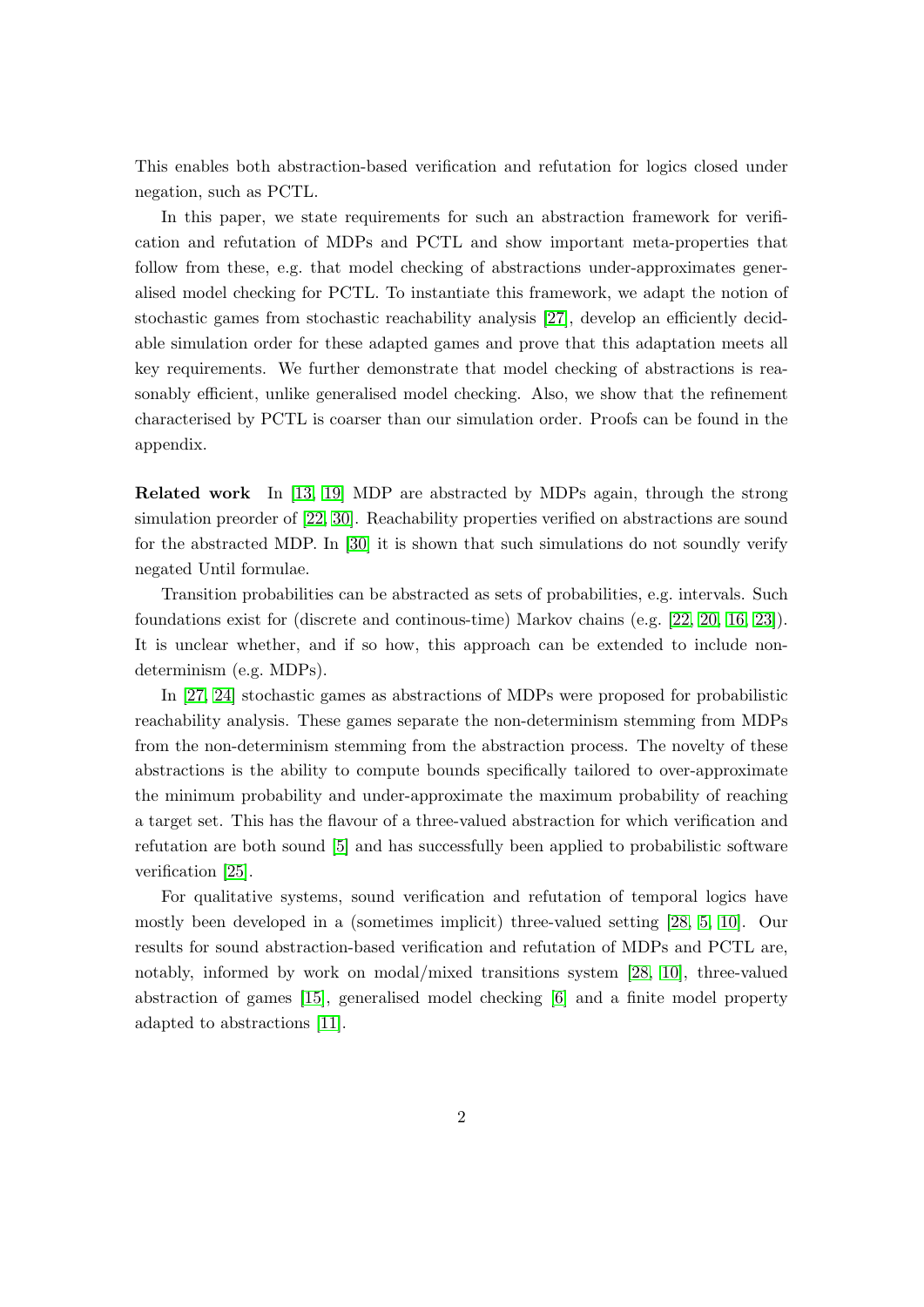# 2 Background

We write N for the non-negative integers and AP for a fixed set of atomic propositions. For a set X, let  $\mathbb{P}(X)$  be the powerset of X. A distribution over X is a function  $\lambda \in X \to [0,1]$ such that  $\sum_{x\in X} \lambda(x) = 1$  and the set  $\{x \in X \mid \lambda(x) > 0\}$  is countable. Let  $\mathbb{D}(X)$  be the set of all distributions over X. For  $x \in X$  let  $\mu_x \in D(X)$  be the point distribution on x, i.e.  $\mu_x(x) = 1$ . By abuse of notation, we write  $\alpha_1 \cdot x_1 + \ldots + \alpha_n \cdot x_n$  for linear combinations of point distributions  $\mu_{x_i}$ . If  $X' \subseteq X$ , and  $\lambda \in D(X')$  we will sometimes implicitly interpret  $\lambda$  as a distribution over X where  $\lambda(x) = 0$  for all  $x \in X \setminus X'$ . For a set of distributions  $\Lambda \in \mathbb{P}D(X)$  over X, and a distribution  $\lambda_C \in D(\Lambda)$  over  $\Lambda$ , let  $(\Lambda \circ \lambda_C) \in \mathbb{D}(X)$  be defined as  $(\Lambda \circ \lambda_C)(x) = \sum_{\lambda \in \Lambda} \lambda_C(\lambda) \cdot \lambda(x)$  for all  $x \in X$ .

For any binary relation  $R \subseteq X \times Y$  let  $R^{-1} \subseteq Y \times X$  be the relational inverse of R. We will sometimes use infix notation x R y for  $\langle x, y \rangle \in R$ . For every  $X' \subseteq X$  let R.X' be the image of X' in R, i.e. the set  $\{y \in Y \mid \exists x' \in X': \langle x', y \rangle \in R\}$ . We often write R.x for  $R.\{x\}.$ 

As in [\[22\]](#page-18-7) we lift R to a relation over distributions  $D(R) \subseteq D(X) \times D(Y)$  by letting  $\langle \lambda_X, \lambda_Y \rangle \in \mathbb{D}(R)$  iff there is a weight function  $\delta \in X \times Y \to [0,1]$  such that:

<span id="page-3-0"></span>
$$
\forall x \in X: \ \sum_{y \in Y} \delta(x, y) = \lambda_X(x) \tag{1a}
$$

$$
\forall y \in Y: \sum_{x \in X} \delta(x, y) = \lambda_Y(y) \tag{1b}
$$

$$
\forall \langle x, y \rangle \in X \times Y : (\delta(x, y) > 0 \Rightarrow \langle x, y \rangle \in R)
$$
\n
$$
(1c)
$$

Let  $\pi$  be an arbitrary finite or infinite (non-empty) sequence of elements  $\omega_0, \omega_1, \omega_2, \ldots$ Let  $|\pi|$  be the number elements of  $\pi$  minus one. For  $i \leq |\pi|$  let  $\pi(i)$  be the  $i+1$ -th element  $\omega_i$  of π and, if π is finite, let  $\overrightarrow{\pi}$  be the last element of π. For  $i \leq |\pi|$  let  $\pi^i$  be the prefix of  $\pi$  such that  $|\pi^i|=i$ . We denote with  $\pi \sim \pi'$  the concatenation of two sequences.

Probabilistic CTL Properties of probabilistic models are often written in probabilistic computation tree logic (PCTL) [\[18\]](#page-18-0). We define a minimal fragment of PCTL whose unrestricted negation makes other operators, such as a tautology ( $tt$ ), conjunction, eventuality and globality, definable.

Definition 1 (PCTL syntax). A PCTL formula is defined with the following BNF-style syntax rules where  $a \in AP$ ,  $k \in \mathbb{N} \cup \{\infty\}$ ,  $p \in [0, 1]$  and  $\in \{\leq, <, \geq, >\}$ :

$$
\phi ::= a | \neg \phi | \phi_1 \vee \phi_2 | P_{\bowtie p} \langle \psi \rangle
$$
  

$$
\psi ::= X \phi | \phi_1 U^{\leq k} \phi_2 .
$$

We call subformulae of the form  $\phi$  and  $\psi$  state and path formulae, respectively. We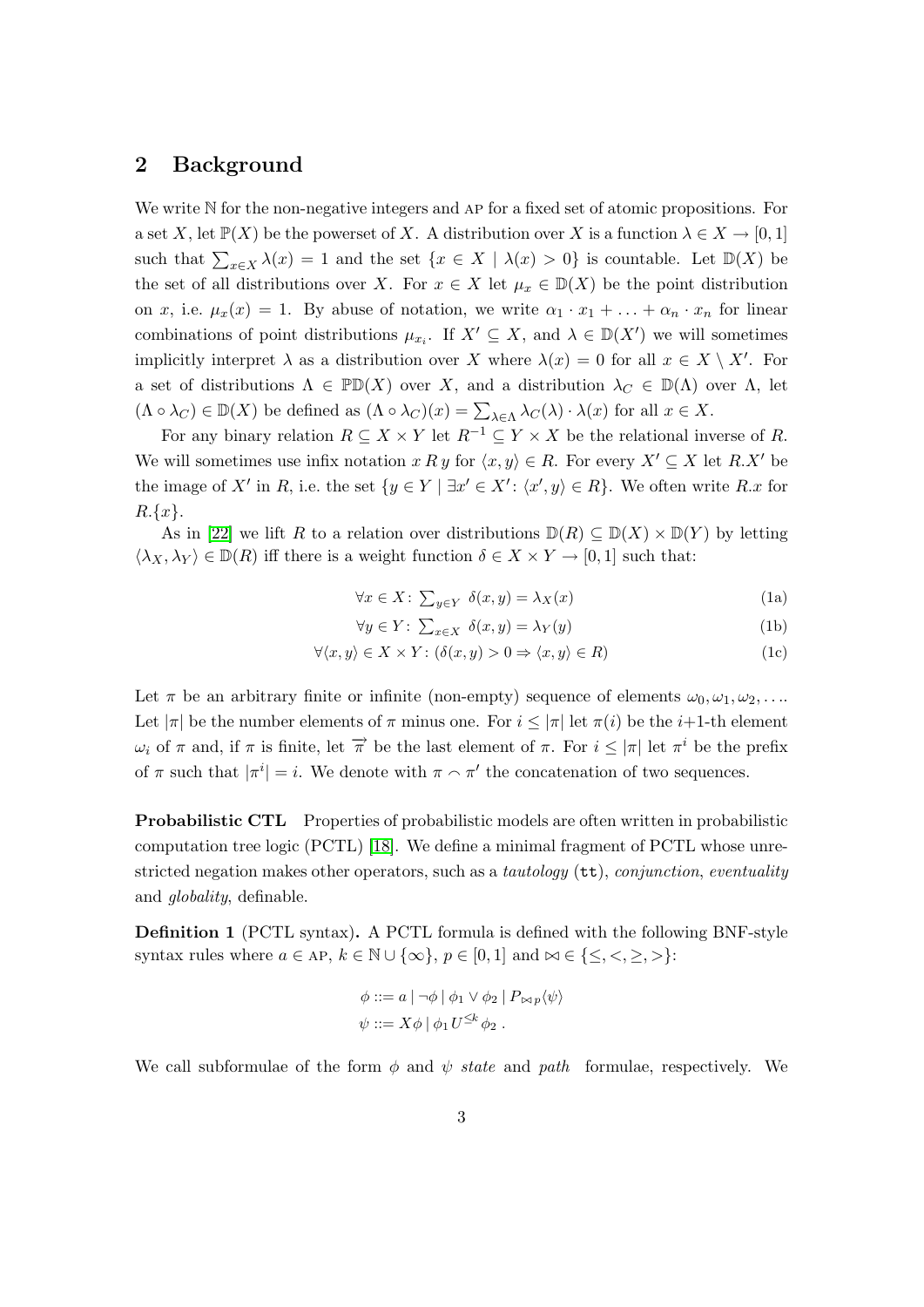denote with  $\Phi_{\text{PCTL}}$  and  $\Psi_{\text{PCTL}}$  the set of all PCTL state and path formulae, respectively.

Markov decision processes In quantitative software verification behaviour can be both non-deterministic and probabilistic. Markov decision processes naturally capture such semantics. Without loss of generality, our notion of MDP has propositional but no action labels.

**Definition 2** (MDP). A *Markov decision process* (MDP) is a tuple  $\langle S, I, T, L \rangle$ , where: S is a set of states;  $I \subseteq S$  is a set of *initial* states;  $T \in S \to \mathbb{P} \mathbb{D}(S)$  is a transition function and  $L \in S \to \mathbb{P}(\mathbf{AP})$  is a *labelling function*.

Let M be the class of all MDPs. Let  $M = \langle S, I, T, L \rangle$  denote any MDP throughout this paper. A transition originating from  $s \in S$  needs to resolve both a non-deterministic *choice*, by choosing  $\lambda \in T(s)$ , and a probabilistic choice, by choosing s' such that  $\lambda(s')$ 0. We allow  $T(s)$  to be the empty set, in which case we call s a *deadlock state*. When we define probability measures and PCTL semantics we need a transformation  $M \mapsto M_{\perp} \in$  $\mathscr{M} \to \mathscr{M}$  which adds a sink state  $\perp$  to M so that  $\perp$  and every deadlock state of M deterministically transition to  $\perp$  with probability 1.

A path of any MDP  $M$  is a sequence of transitions that strictly alternates between states and distributions as described above. Let  $\Pi_M$  be the set of *finite* paths,  $\Pi_M^{\infty}$  the set of all *infinite* paths, and  $\Pi_M(\omega)$  and  $\Pi_M^{\infty}(\omega)$  the set of finite and infinite paths of M that start from  $\omega$  (respectively).

A path resolves both non-deterministic and probabilistic choice. But, a strategy resolves only non-determinism. Formally, a strategy is a partial function  $\sigma \in \Pi_M \to \mathbb{D}(S)$ such that  $\sigma(\pi) \in D(T(\vec{\pi}))$ . A path  $\pi$  of M is consistent with  $\sigma$  iff for all  $i \leq |\pi| - 1$ with  $\pi(i) \in S$  the probability  $\sigma(\pi^i)(\pi(i+1))$  is positive. Given a strategy  $\sigma$  and a set of paths, we will add the subscript  $\sigma$  to denote the set of paths consistent with  $\sigma$  (e.g.  $\Pi_{M,\sigma}$ ). Finally, we denote with  $\Sigma_M$  the set of all strategies of M.

For any strategy  $\sigma \in \Sigma_M$  and set of finite paths  $\Pi \subseteq \Pi_{M,\sigma}$ , let  $\Pi^{\uparrow_{\sigma}}$  be the set of infinite paths of M that are consistent with  $\sigma$  and have a prefix in Π. When Π is a singleton we call  $\Pi^{\uparrow_{\sigma}}$  a *cylinder set* of M.

We define probability measures over MDPs  $M$  without deadlock states. Using the methods from [\[26\]](#page-19-4), every  $\omega \in S \cup \mathbb{D}(S)$  and  $\sigma \in \Sigma_M$  determine a unique probability measure  $Pr_{M,\sigma}^{\omega}$  over infinite paths  $\Pi_{M,\sigma}^{\infty}(\omega)$  such that all cylinder sets constructed from finite paths in  $\Pi_{M,\sigma}(\omega)$  are measurable in  $Pr^{\omega}_{M,\sigma}$  and for all zero-length paths  $\omega'$  we have that  $\mathbf{Pr}_{M,\sigma}^{\omega}(\{\omega'\}^{\uparrow_{\sigma}}) = 1$  if  $\omega' = \omega$  and 0 otherwise. Moreover, for every finite path of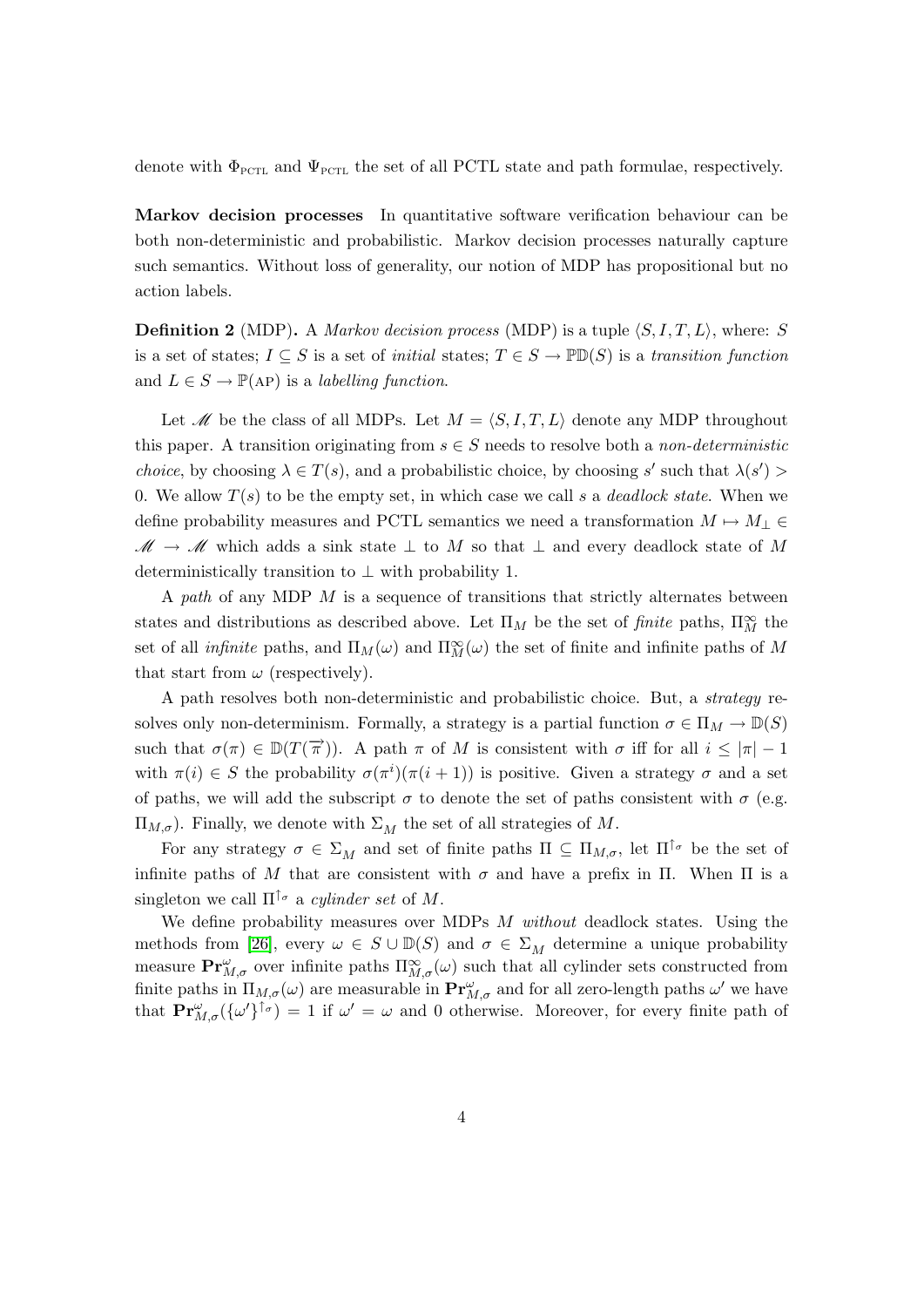non-zero length  $\pi' \sim \omega' \in \Pi_{M,\sigma}(\omega)$  we have:

$$
\mathbf{Pr}_{M,\sigma}^{\omega}(\{\pi' \sim \omega'\}^{\uparrow_{\sigma}}) =
$$
\n
$$
\begin{cases}\n\mathbf{Pr}_{M,\sigma}^{\omega}(\{\pi'\}^{\uparrow_{\sigma}}) \cdot \sigma(\pi')(\omega') & \text{if } \overrightarrow{\pi'} \in S \\
\mathbf{Pr}_{M,\sigma}^{\omega}(\{\pi'\}^{\uparrow_{\sigma}}) \cdot \overrightarrow{\pi'}(\omega') & \text{if } \overrightarrow{\pi'} \in \mathbb{D}(S)\n\end{cases}
$$

We will use shorthands  $Pr^{\omega}_{M,\sigma}(\pi)$  and  $Pr^{\omega}_{M,\sigma}(\Pi)$  to denote the probabilities  $Pr^{\omega}_{M,\sigma}(\{\pi\}^{\uparrow_{\sigma}})$ and  $\mathbf{Pr}_{M,\sigma}^{\omega}(\Pi^{\uparrow_{\sigma}})$ , respectively, and we omit the subscript M when unambiguous.

Strong probabilistic (bi)simulation We recall the definitions of strong probabilistic simulation (preorder  $\subseteq_{\mathcal{M}} \subseteq \mathcal{M} \times \mathcal{M}$ ) and strong probabilistic bisimulation (equivalence relation  $\equiv_{\mathscr{M}} \subseteq \mathscr{M} \times \mathscr{M}$  over MDPs, introduced in [\[30\]](#page-19-2).

<span id="page-5-3"></span>**Definition 3** (Strong probabilistic simulation). Let  $\hat{M} = \langle \hat{S}, \hat{I}, \hat{T}, \hat{L} \rangle$  and  $M = \langle S, I, T, \hat{T} \rangle$ L) be MDPs. We say  $\hat{M}$  is a strong probabilistic simulation of M via relation  $R \subseteq \hat{S} \times S$ , denoted  $\hat{M} \subseteq_M^R M$ , if and only if  $I \subseteq R.\hat{I}$  and, whenever  $\langle \hat{s}, s \rangle \in R$ , the following conditions hold:

- (i)  $\hat{L}(\hat{s}) = L(s)$
- <span id="page-5-1"></span>(ii)  $\hat{T}(s) = \emptyset \Leftrightarrow T(s) = \emptyset$
- <span id="page-5-0"></span>(iii)  $\forall \lambda \in T(s) \exists \hat{\lambda}_C \in \mathbb{D}(\hat{T}(s))$ :  $\langle \hat{T}(s) \circ \hat{\lambda}_C, \lambda \rangle \in \mathbb{D}(R)$

We let  $\hat{M} \sqsubseteq_{\mathscr{M}} M$  iff there exists a relation  $R \subseteq \hat{S} \times S$  such that  $\hat{M} \sqsubseteq_{\mathscr{M}}^R M$ .

Condition [\(iii\)](#page-5-0) requires that for every non-deterministic choice  $\lambda \in T(s)$  there is a weight distribution over non-deterministic choices in  $\hat{T}(\hat{s})$  such that the resulting distributions simulate each other. The weighted abstract transition is called a combined transition in [\[30\]](#page-19-2). Condition [\(ii\)](#page-5-1) requires that deadlock behaviour is preserved by the simulation. We define bisimulation in the style of, e.g., [\[29\]](#page-19-5).

<span id="page-5-2"></span>**Definition 4** (Strong probabilistic bisimulation). Let  $\hat{M} = \langle \hat{S}, \hat{I}, \hat{T}, \hat{L} \rangle$  and  $M = \langle S, I, T, \hat{T} \rangle$ L) be MDPs. We say  $\hat{M}$  is a strong probabilistic bisimulation of M via relation  $R \subseteq \hat{S} \times S$ , denoted  $\hat{M} \equiv_M^R M$ , iff  $\hat{M} \sqsubseteq_M^R M$  and  $M \sqsubseteq_M^{R^{-1}} \hat{M}$ . Let  $\hat{M} \equiv_M M$  iff there is a relation  $R \subseteq \hat{S} \times S$  with  $\hat{M} \equiv^R_{\mathscr{M}} M$ .

PCTL semantics of MDPs We now formally define what it means for an MDP  $M \in \mathcal{M}$  to satisfy a PCTL formula  $\phi \in \Phi_{\text{PCTL}}$ . We do this by first defining semantics for  $M_{\perp}$  and then setting  $M \models_{\mathscr{M}} \phi$  iff  $M_{\perp} \models_{\mathscr{M}} \phi$ .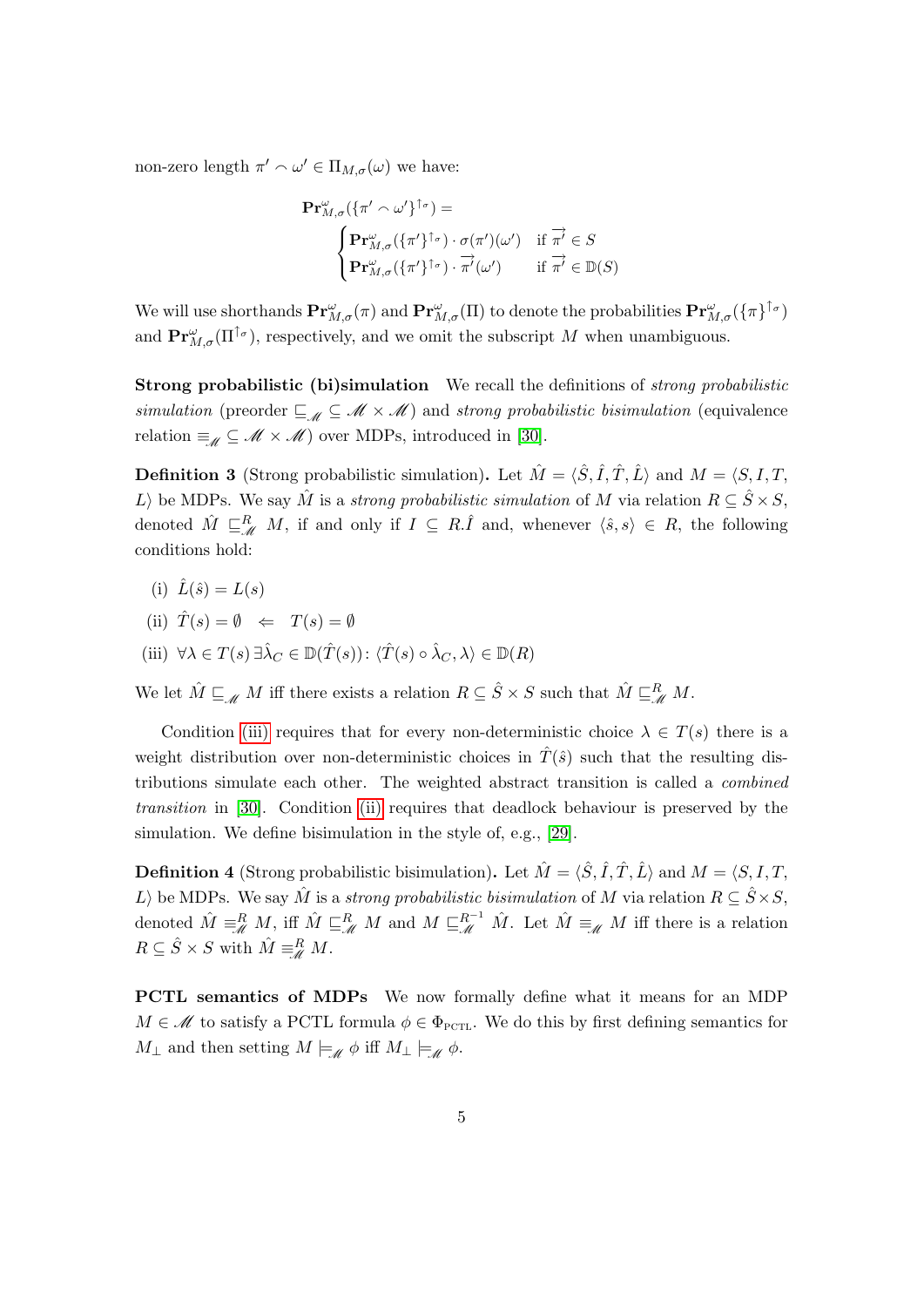**Definition 5** (PCTL semantics). Let  $M = \langle S, I, T, L \rangle$  be an MDP, and let  $\phi \in \Phi_{\text{PCTL}}$ be a PCTL formula. Let  $\Pi \subseteq \Pi_{M_{\perp}}^{\infty}$  denote all infinite paths of  $M_{\perp}$  starting with a state in S. We first define a satisfaction relation  $\models \subseteq \Pi \times \Psi_{\text{PCTL}}$  for path formulae where for  $k \in \mathbb{N} \cup \{\infty\}$  we have  $\pi \models X\phi$  iff  $\pi(2) \models \phi$  and  $\pi \models (\phi_1 U^{\leq k} \phi_2)$  iff:

$$
(\exists i \leq k : (\pi(2i) \models \phi_2) \& (\forall j \lt i : (\pi(2j) \models \phi_1)))
$$

Clearly, this satisfaction relation is mutually dependent on a satisfaction relation for PCTL state formulae  $\models \subseteq S_\perp \times \Phi_{\text{PCTL}}$  which we define next. First, we define for every  $\sigma \in \Sigma_M$ ,  $s \in S$  and  $\psi \in \Psi_{\text{PCTL}}$  the shorthand

$$
\mathrm{PROB}_{\sigma}(s, \psi) = \mathbf{Pr}^{s}_{M_{\perp}, \sigma} \left\{ \pi \in \Pi^{\infty}_{M_{\perp}, \sigma}(s) \mid \pi \models \psi \right\}
$$

denoting the probability of all paths satisfying  $\psi$  that originate from s and are consistent with  $\sigma$ . In the following let  $s \in S$ ,  $\triangleright \in \{>, \geq\}$ ,  $\triangleleft \in \{<,\leq\}$  and  $p \in [0,1]$ :

$$
\bot \not\models \phi
$$
\n
$$
s \models a \Leftrightarrow a \in L(s)
$$
\n
$$
s \models \neg \phi \Leftrightarrow s \not\models \phi
$$
\n
$$
s \models (\phi_1 \lor \phi_2) \Leftrightarrow (s \models \phi_1 \text{ or } s \models \phi_2)
$$
\n
$$
s \models P_{\triangleright p} \langle \psi \rangle \Leftrightarrow \inf_{\sigma \in \Sigma_{M_\perp}} \{ \text{PROB}_{\sigma}(s, \psi) \} \triangleright p
$$
\n
$$
s \models P_{\triangle p} \langle \psi \rangle \Leftrightarrow \sup_{\sigma \in \Sigma_{M_\perp}} \{ \text{PROB}_{\sigma}(s, \psi) \} \triangleleft p
$$

Finally, let  $M_{\perp} \models_{\mathscr{M}} \phi$  iff for all  $s \in I$  we have  $s \models \phi$ .

For MDPs we need all four threshold types:  $P_{> p}\langle \psi \rangle$  implies the threshold p is met under all schedulings, whereas  $\neg P_{\leq p}(\psi)$  implies there exists such a scheduling.

The semantics is well-defined but non-standard, as ⊥ satisfies no PCTL formulae and the other clauses don't apply to  $\perp$ . This guarantees that deadlocks, if present, don't contribute to the probability of paths sets from any state. In fact, the semantics of negation yields that our PCTL semantics are consistent and, moreover, two-valued.

# <span id="page-6-0"></span>3 Abstraction framework

Given an MDP  $M \in \mathcal{M}$  and PCTL formula  $\phi \in \Phi_{\text{PCTL}}$  we wish to decide whether  $M \models_{\mathscr{M}} \phi$  or  $M \not\models_{\mathscr{M}} \phi$ . That is, we wish to either verify or refute the judgement  $M \models_{\mathscr{M}} \phi$ . In software verification, however, directly applying such a model check is intractible. Therefore, we seek a class of models,  $\mathscr A$  say, that abstract MDPs and allow for the sound verification and refutation of PCTL formulae. Inspired by [\[12\]](#page-18-15), we capture these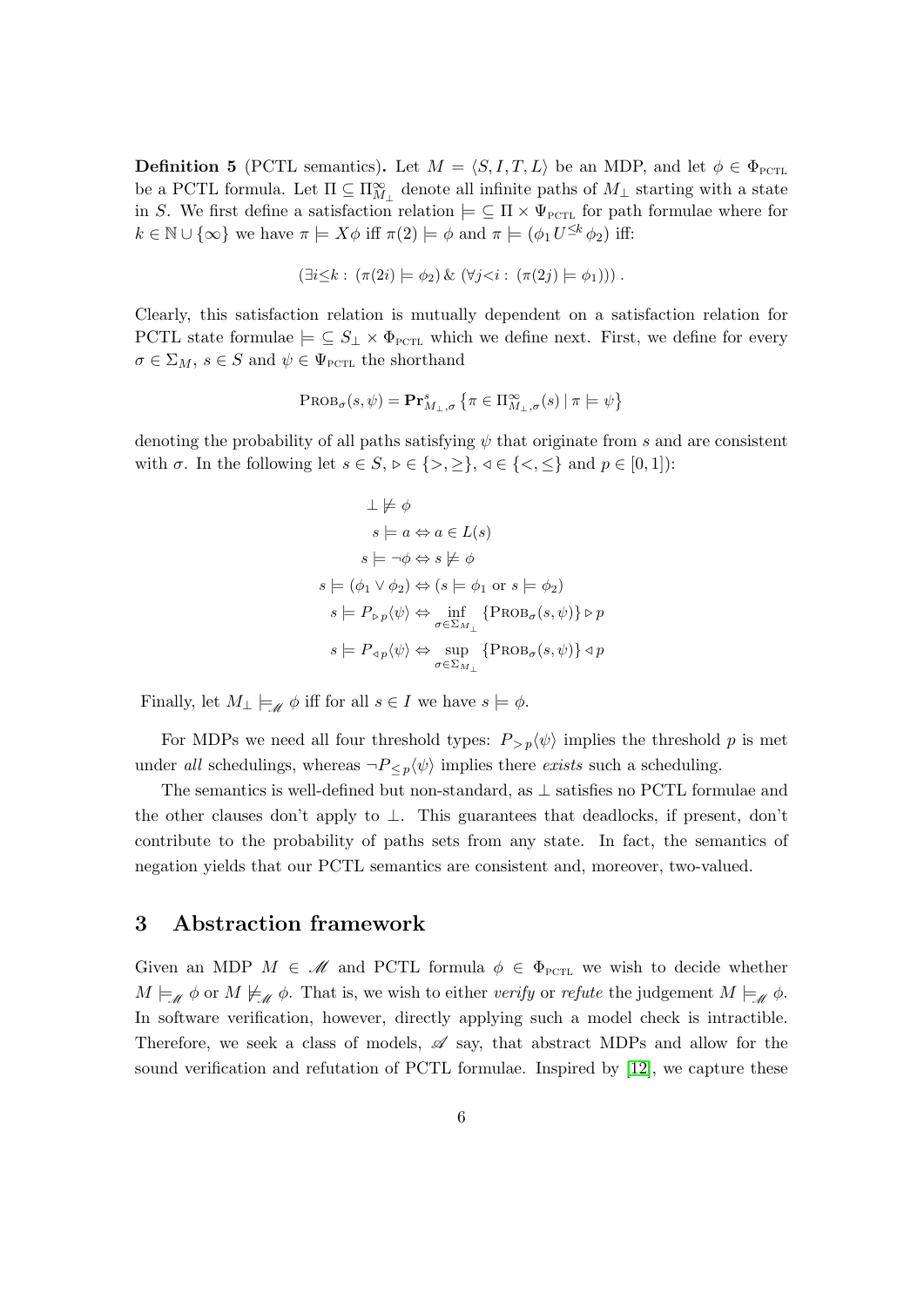requirements for  $\mathscr A$  abstractly. The first requirement is that MDPs are representable in  $\mathscr{A}$  :

<span id="page-7-0"></span>**R1.** Domain  $\mathscr A$  has an embedding function  $e^{\mathscr A} \in \mathscr M \to \mathscr A$ .

We call the elements in  $e^{\mathscr{A}}(\mathscr{M})$  implementations of  $\mathscr{A}$ . Abstraction-based verification requires an abstraction relation in  $\mathscr A$ , as formalised by the following requirement:

<span id="page-7-2"></span>**R2.** Domain  $\mathscr A$  has a refinement preorder  $\sqsubseteq_{\mathscr A} \subseteq \mathscr A \times \mathscr A$ .

The meaning of  $\hat{A} \sqsubseteq_{\mathscr{A}} A$  is that  $\hat{A}$  abstracts A or, equivalently, that A is a refinement of  $\hat{A}$ . Implementations are typically maximal elements of  $\mathscr{A}$ , i.e. they cannot be further refined. The refinement ordering enables us to associate with each  $A \in \mathscr{A}$  the set of implementations that refine A:

<span id="page-7-3"></span>**Definition 6** (Implementations). Let  $\mathcal{I} \in \mathcal{A} \to \mathbb{P}(\mathcal{M})$  be defined as  $\mathcal{I}(A) = \{M \in \mathcal{I} \mid \mathcal{I} \neq \emptyset\}$  $\mathscr{M} \mid A \sqsubseteq_{\mathscr{A}} e^{\mathscr{A}}(M) \}.$ 

We want to understand how refinement should behave over implementations. As strong probabilistic bisimulation over MDPs preserves PCTL satisfaction [\[30\]](#page-19-2) we will require that the refinement preorder  $\sqsubseteq_{\mathscr{A}}$ , when restricted to  $e^{\mathscr{A}}(\mathscr{M}) \times e^{\mathscr{A}}(\mathscr{M})$ , overapproximates  $\equiv_{\mathscr{M}}$ .

<span id="page-7-1"></span>**R3.** For all  $M, M' \in \mathcal{M}$  we have that  $M \equiv_M M'$  implies  $e^{\mathcal{A}}(M) \sqsubseteq_{\mathcal{A}} e^{\mathcal{A}}(M')$ .

[R1](#page-7-0) up to [R3](#page-7-1) secure a first meta-property of abstractions:

<span id="page-7-4"></span>**Lemma 3.1.** For any  $A \in \mathcal{A}$  the set of implementations  $\mathcal{I}(A)$  is a union of equivalence classes of  $\equiv_{\mathscr{M}}$ .

The refinement preorder  $\sqsubseteq_{\mathscr{A}}$  is used in practice to deduce properties about implementations. However, we can use function  $\mathcal I$  (defined through  $\subseteq_{\mathscr A}$ ) to define the largest refinement that preserves implementations [\[6\]](#page-18-13).

<span id="page-7-5"></span>Definition 7 (Thorough refinement). The thorough refinement relation is the preorder  $\square_{\mathscr{A}}^{\text{th}} \subseteq \mathscr{A} \times \mathscr{A}$  such that  $\hat{A} \sqsubseteq_{\mathscr{A}}^{\text{th}} A$  iff  $\mathcal{I}(A) \subseteq \mathcal{I}(\hat{A})$ .

Therefore thorough refinements can only remove, but not add, implementations. The next meta-property states that  $\sqsubseteq_{\mathscr{A}}$  soundly under-approximates  $\sqsubseteq_{\mathscr{A}}^{\text{th}}$  in that very sense:

<span id="page-7-6"></span>**Lemma 3.2.** For  $\hat{A}, A \in \mathscr{A}, \hat{A} \sqsubseteq_{\mathscr{A}} A$  implies  $\hat{A} \sqsubseteq_{\mathscr{A}}^{\text{th}} A$ .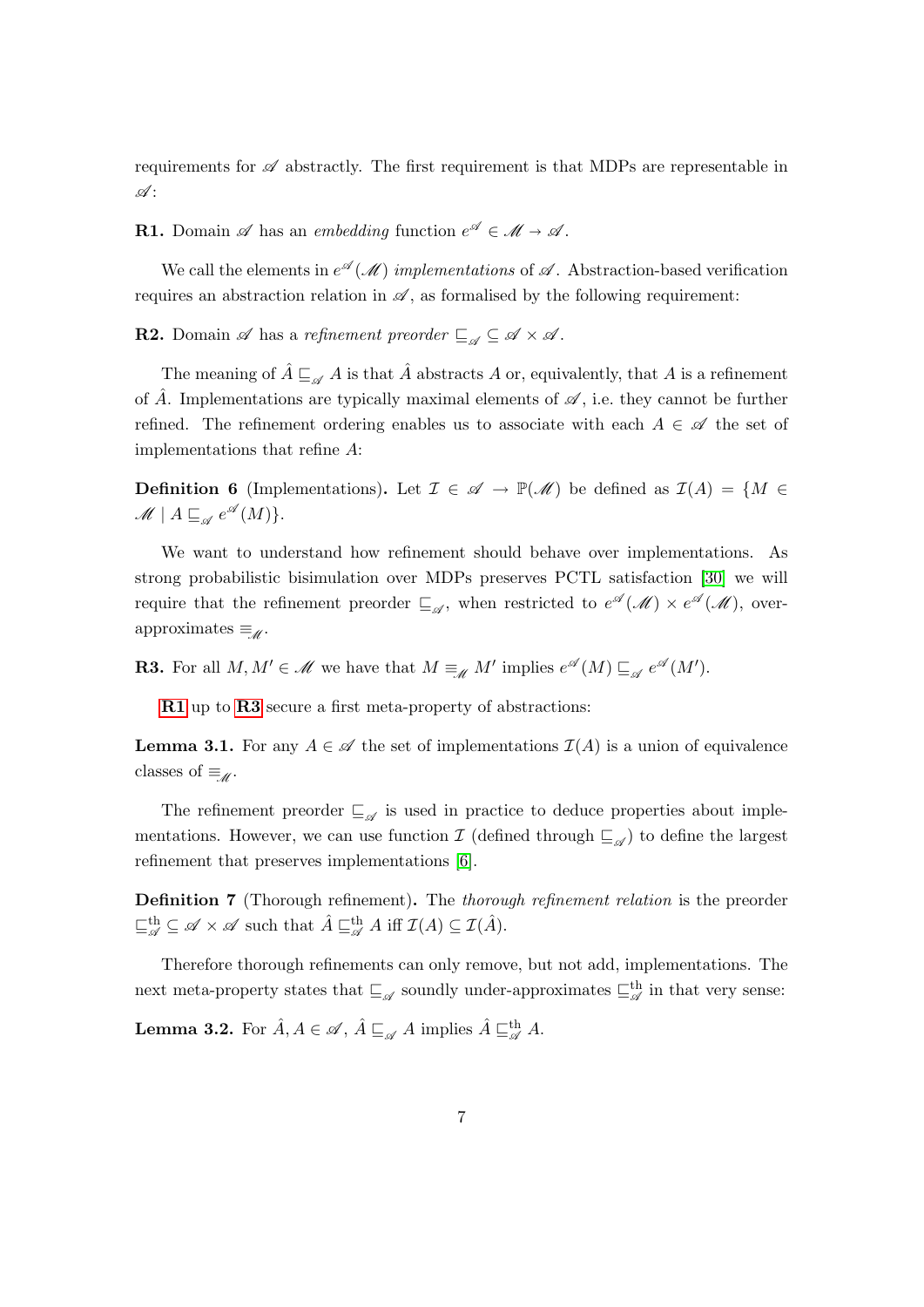We typically expect thorough refinement to be strictly more precise than the ordinary refinement preorder, i.e. that there exist  $\hat{A}, A \in \mathscr{A}$  such that  $\mathcal{I}(A) \subseteq \mathcal{I}(\hat{A})$  but  $\hat{A} \not\sqsubseteq_{\mathscr{A}} A$ . For example, this is the case for transition systems and modal transition systems and their refinement [\[1\]](#page-17-1).

Property verification and refutation require a PCTL semantics over  $\mathscr A$ .

<span id="page-8-0"></span>**R4.** The domain  $\mathscr A$  has a satisfaction relation  $\models_{\mathscr A} \subseteq \mathscr A \times \Phi_{\text{PCTL}}$  such that  $e^{\mathscr A}(M) \models_{\mathscr A} \phi$ iff  $M \models_{\mathscr{M}} \phi$  for all  $M \in \mathscr{M}$ .

The latter part of [R4](#page-8-0) ensures consistency of the PCTL semantics across these two representations of MDPs and implies that PCTL formulae have a two-valued semantics over embedded implementations. To decide whether  $M \models_{\mathscr{M}} \phi$  or  $M \not\models_{\mathscr{M}} \phi$  using abstractions, refinement  $\sqsubseteq_{\mathscr{A}}$  has to mesh well with the abstract PCTL semantics  $\models_{\mathscr{A}}$ :

<span id="page-8-1"></span>**R5.** For any  $\hat{A}, A \in \mathscr{A}$  we have that  $\hat{A} \sqsubseteq_{\mathscr{A}} A$  implies that for all  $\phi \in \Phi_{\text{PCTL}}$  it holds that  $\hat{A}\models_{\mathscr{A}}\phi\Rightarrow A\models_{\mathscr{A}}\phi.$ 

With [R5](#page-8-1), finally we have a method of deciding whether  $M \models_{\mathscr{M}} \phi$  or  $M \not\models_{\mathscr{M}} \phi$  by only considering abstractions. That is, in order to verify the judgement  $M \models_{\mathscr{M}} \phi$  it is sufficient to find some  $A \in \mathscr{A}$  such that  $M \in \mathcal{I}(A)$  and  $A \models_{\mathscr{A}} \phi$ . Using **[R4](#page-8-0)** and **[R5](#page-8-1)**, this yields  $M \models_{\mathscr{M}} \phi$ . Similarly, to refute the judgement  $M \models_{\mathscr{M}} \phi$  it is sufficient to find some  $A \in \mathscr{A}$  such that  $M \in \mathcal{I}(A)$  and  $A \models_{\mathscr{A}} \neg \phi$ .

As typical in abstraction-based verification, it is possible that both  $A \not\models_{\mathscr{A}} \phi$  and  $A \not\models_{\mathscr{A}} \neg \phi$  hold. In that case we can neither verify nor refute  $M \models_{\mathscr{A}} \phi$  and we may have to refine A. It is also possible that *both*  $A \models_{\mathscr{A}} \phi$  and  $A \models_{\mathscr{A}} \neg \phi$  hold but, by **[R4](#page-8-0)** and **[R5](#page-8-1)**, A has then no implementations.

The abstract satisfaction relation of [R4](#page-8-0) is the one used in practice but, it has a more precise version, analogous to the relationship between refinement and thorough refinement:

<span id="page-8-2"></span>Definition 8 (Thorough satisfaction). The thorough satisfaction relation is the relation  $\models^{\text{th}}_{\mathscr{A}} \subseteq \mathscr{A} \times \Phi_{\text{PCTL}}$  such that  $A \models^{\text{th}}_{\mathscr{A}} \phi$  iff  $M \models_{\mathscr{M}} \phi$  for all  $M \in \mathcal{I}(A)$ .

Thorough satisfaction is the logical dual of generalised model checking in [\[6\]](#page-18-13). The next meta-property shows  $\models_{\mathscr{A}}$  soundly under-approximates its thorough version  $\models_{\mathscr{A}}^{\text{th}}$ :

<span id="page-8-3"></span>**Lemma 3.3.** For any  $A \in \mathscr{A}$  and  $\phi \in \Phi_{\text{PCTL}}$  we have  $A \models_{\mathscr{A}} \phi$  implies  $A \models_{\mathscr{A}}^{\text{th}} \phi$ .

<span id="page-8-4"></span>Thorough refinement and thorough satisfaction also constitute a method for verifying or refuting  $M \models_{\mathscr{M}} \phi$ :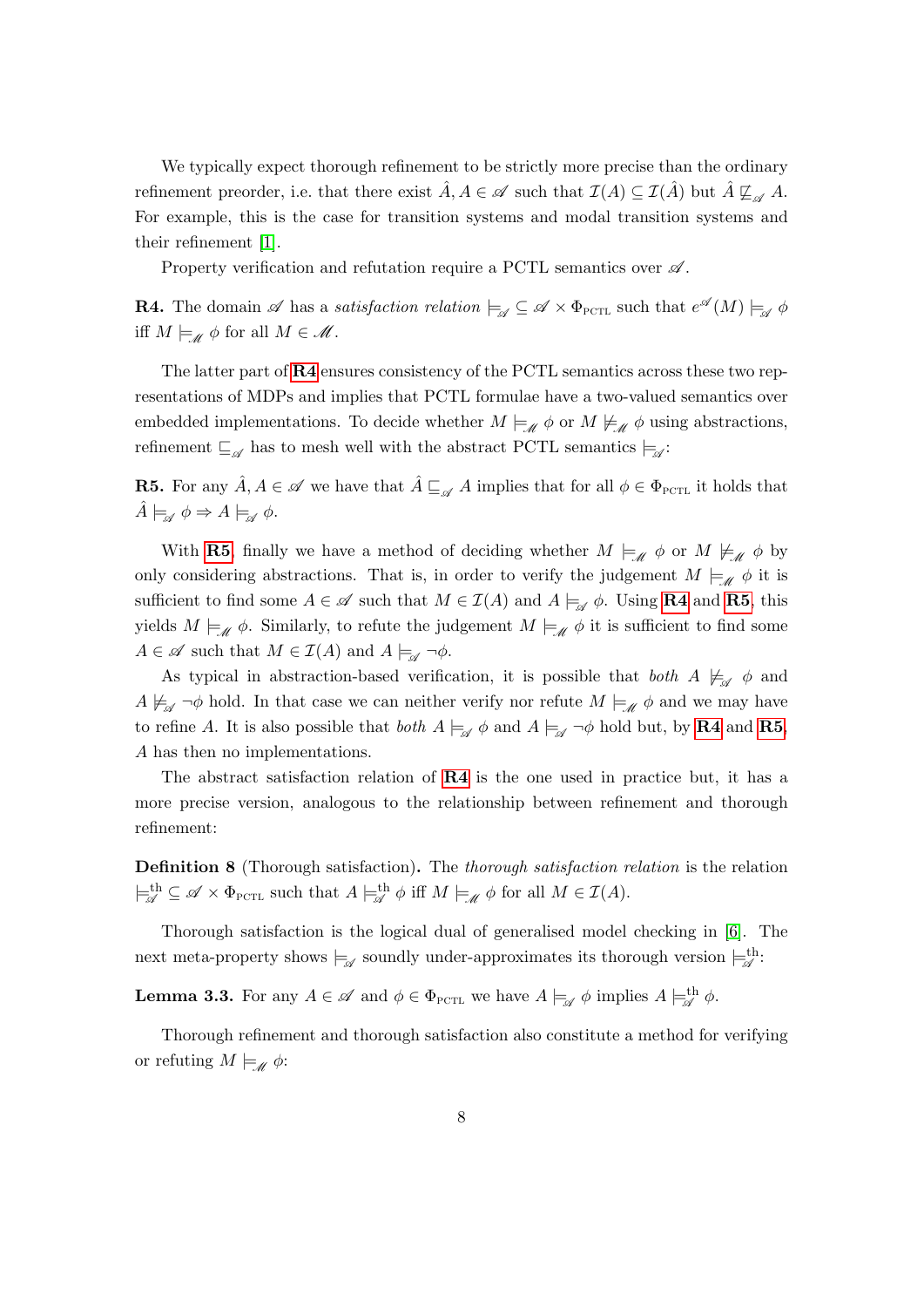**Lemma 3.4.** For any  $\hat{A}, A \in \mathscr{A}$  with  $\hat{A} \sqsubseteq_{\mathscr{A}}^{\text{th}} A$  we have  $\hat{A} \models_{\mathscr{A}}^{\text{th}} \phi \Rightarrow A \models_{\mathscr{A}}^{\text{th}} \phi$  for all  $\phi \in \Phi_{\text{PCTL}}$ .

The requirements so far allow us to verify and refute  $M \models_{\mathscr{M}} \phi$  through an abstraction A. For abstraction-based verification and refutation to be tractible, a minimal requirement is that  $A$  be finite. This leads to Dams and Namjoshi's [\[11\]](#page-18-14) notion of complete abstraction frameworks:

<span id="page-9-0"></span>**R6.** For every  $M \in \mathcal{M}$  and  $\phi \in \Phi_{\text{PCTL}}$  with  $M \models_{\mathcal{M}} \phi$  there is a *finite*  $A \in \mathcal{A}$  such that  $M \in \mathcal{I}(A)$  and  $\hat{A} \models_{\mathscr{A}} \phi$ .

**[R6](#page-9-0)** makes it possible, in principle, to verify or refute  $M \models_{\mathscr{M}} \phi$  through finite abstractions. Dams and Namjoshi's notion of completeness has been investigated for Markov chains and PCTL in [\[31\]](#page-19-6). Finally, we state another suitability requirement:

<span id="page-9-1"></span>**R7.** Deciding  $\models_{\mathscr{A}}$  and  $\models_{\mathscr{A}}$  has relatively low computational complexity, compared to their thorough versions.

# 4 Game-based abstraction framework

We now develop stochastic games with two players, 1 and 2, as an instance of the abstraction framework of [Section 3.](#page-6-0) We first introduce stochastic two-player games.

Stochastic two-player games Our stochastic two-player games have two distinct types of non-deterministic choice (corresponding to the two players). This is in contrast to the single notion of non-determinism in MDPs.

<span id="page-9-2"></span>Definition 9 (Stochastic two-player game). A stochastic two-player game G is a tuple  $\langle S, I, T, L^1, L^2 \rangle$ , where: S is a set of states;  $I \subseteq S$  a non-empty set of *initial* states;  $T \in S \to \mathbb{P} \mathbb{P} \mathbb{D}(S)$  a transition function and  $L^!, L^? \in S \to \mathbb{P}(\mathbb{A}P)$  labelling functions with  $L^!(s) \subseteq L^?$  (s) for each  $s \in S$ .

 $L^!(s)$  is the set of atomic propositions that must be true in s, whereas  $L^?$  (s) are propositions that may be true in s. Henceforth we will refer to stochastic two-player games as 'games', and let  $\mathscr G$  be the class of all games. A transition originating from  $s \in S$  requires resolving a player 1 (non-deterministic) choice, by choosing a set of distributions  $\Lambda \in T(s)$ , a player 2 (non-deterministic) choice, by choosing a distribution  $\lambda \in \Lambda$  and a *probabilistic* choice according to  $\lambda$ . Like MDPs, games can deadlock.

We define a transformation  $G \mapsto G_{\perp} \in \mathscr{G} \to \mathscr{G}$  by adding to G two sink states  $\perp_1$ and  $\perp_2$ . We let  $\perp_1$  and every  $s \in S$  with  $T(s) = \emptyset$  deterministically transition to  $\perp_1$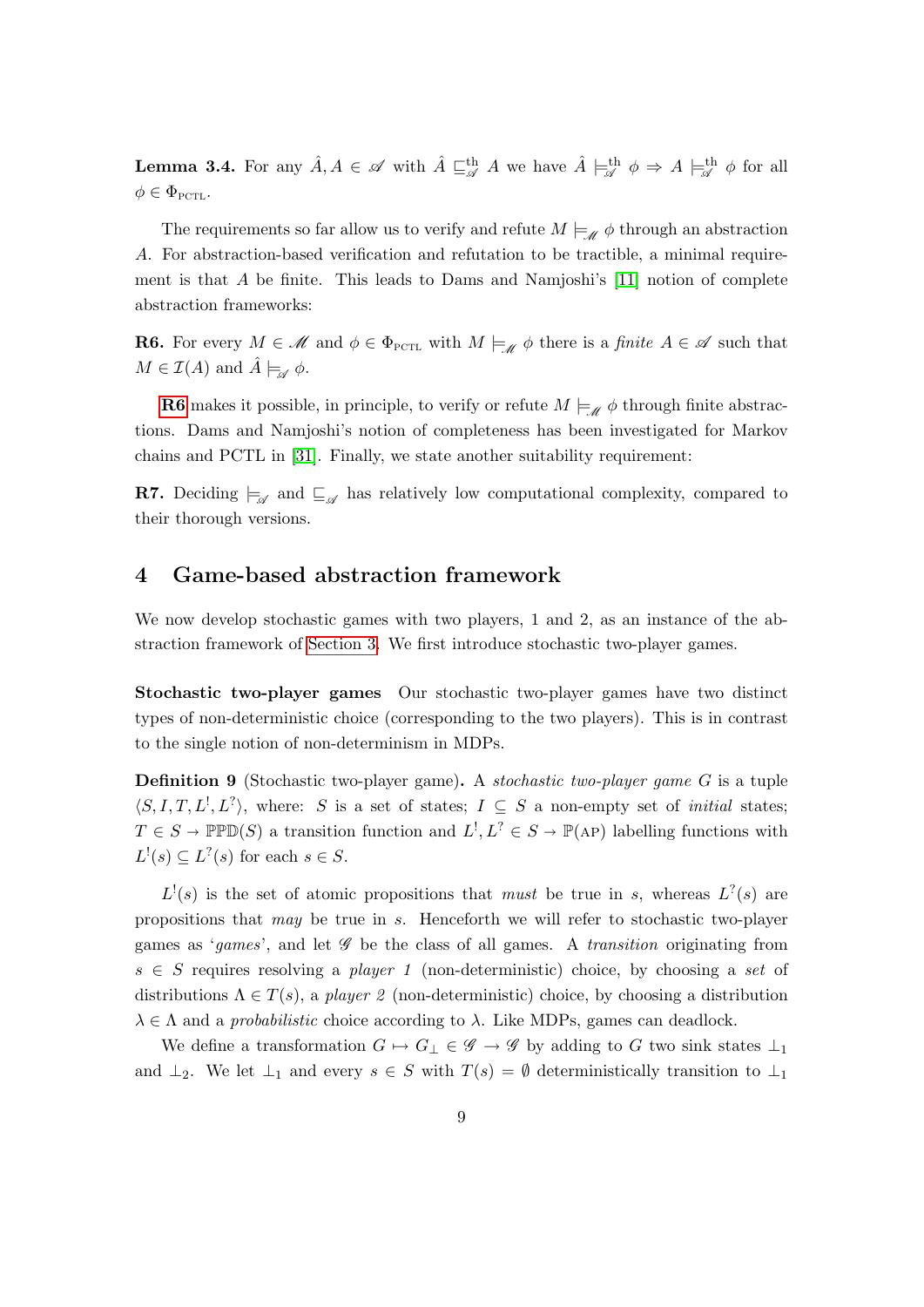

<span id="page-10-0"></span>Figure 1: Game  $\hat{G}$  and an implementation G with  $\hat{G} \sqsubseteq_{\mathscr{G}}^R G$ , for  $R = \{\langle \hat{s}_0, s_0 \rangle, \langle \hat{s}_1, s_2 \rangle,$  $\langle \hat{s}_3, s_2 \rangle, \langle \hat{s}_2, s_3 \rangle, \langle \hat{s}_2, s_1 \rangle, \langle \hat{s}_2, s_4 \rangle\}.$ 

with probability 1. For player 2 deadlocks we let  $T(\perp_2) = \{\{\mu_{\perp_2}\}\}\$ and we replace any potential player 2 deadlock  $\emptyset \in T(s)$  with  $\{\mu_{\perp_2}\} \in T(s)$ .

A play of any game  $G$  is a sequence of transitions that strictly alternate between states, sets of distributions, and distributions as described above. We let  $\Pi_G, \Pi_G^{\infty}$  be the set of finite and infinite plays of G, and let  $\Pi_G(\omega)$  and  $\Pi_G^{\infty}(\omega)$  be finite and infinite plays starting from  $\omega$  (respectively).

In contrast to MDPs, games require two strategies; one for each player. Formally, a player 1 strategy is a partial function  $\sigma_1 \in \Pi_G \to \mathbb{D} \mathbb{P} \mathbb{D}(S)$  such that  $\sigma_1(\pi) \in \mathbb{D}(T(\overrightarrow{\pi}))$ . A player 2 strategy is a partial function  $\sigma_2 \in \Pi_G \to \mathbb{D}(\mathbb{D}(S))$  such that  $\sigma_2(\pi) \in \mathbb{D}(\overrightarrow{\pi})$ .

A play  $\pi$  is consistent with  $\sigma_1$  if for every  $i \leq |\pi| - 1$  with  $\pi(i) \in S$  the probability  $\sigma_1(\pi^i)(\pi(i+1))$  is positive. Similarly,  $\pi$  is consistent with  $\sigma_2$  if  $\sigma_2(\pi^i)(\pi(i+1))$  is positive whenever  $\pi(i) \in \mathbb{P}(\mathbb{D}(S))$ . We add the subscript  $\sigma_1, \sigma_2$  to  $\pi$  to denote sets of consistent plays and let  $\Sigma_G^1$  and  $\Sigma_G^2$  be all player 1 and 2 strategies (respectively). For some  $\sigma_1 \in \Sigma_G^1$ and  $\sigma_2 \in \Sigma_G^2$  and a set of finite plays  $\Pi \subseteq \Pi_{G,\sigma_1,\sigma_2}$ , we denote with  $\Pi^{\{\sigma_2\}}$  the infinite plays of G that are consistent with  $\sigma_1, \sigma_2$  and that have a prefix in  $\Pi$ .

We define probability measures over our games  $G$  without deadlocks. Analogous to that definition for MDPs, every  $\omega \in S \cup \mathbb{P} \mathbb{D}(S) \cup \mathbb{D}(S)$  and  $\langle \sigma_1, \sigma_2 \rangle \in \Sigma_G^1 \times \Sigma_G^2$  determine a unique probability measure  $\mathbf{Pr}^{\omega}_{G,\sigma_1,\sigma_2}$  over infinite plays in  $\Pi^{\infty}_{G,\sigma_1,\sigma_2}(\omega)$  such that for all zero-length plays  $\mathbf{Pr}_{G,\sigma_1,\sigma_2}^{\omega}(\omega')$  yields 1 if  $\omega'=\omega$  and 0 otherwise. Moreover, for every finite play of non-zero length  $\pi' \sim \omega' \in \Pi_{\sigma_1, \sigma_2}(\omega)$  we have:

$$
\begin{aligned}\n\mathbf{Pr}_{G,\sigma_1,\sigma_2}^{\omega}(\{\pi' \sim \omega'\}^{\uparrow \sigma_1^{\sigma_2}}) &= \\
\begin{cases}\n\mathbf{Pr}_{G,\sigma_1,\sigma_2}^{\omega}(\{\pi'\}^{\uparrow \sigma_1^{\sigma_2}}) \cdot \sigma_1(\pi')(\omega') & \text{if } \overrightarrow{\pi'} \in S \\
\mathbf{Pr}_{G,\sigma_1,\sigma_2}^{\omega}(\{\pi'\}^{\uparrow \sigma_1^{\sigma_2}}) \cdot \sigma_2(\pi')(\omega') & \text{if } \overrightarrow{\pi'} \in \mathbb{P} \mathbb{D}(S) \\
\mathbf{Pr}_{G,\sigma_1,\sigma_2}^{\omega}(\{\pi'\}^{\uparrow \sigma_1^{\sigma_2}}) \cdot \overrightarrow{\pi'}(\omega') & \text{if } \overrightarrow{\pi'} \in \mathbb{D}(S)\n\end{cases}\n\end{aligned}
$$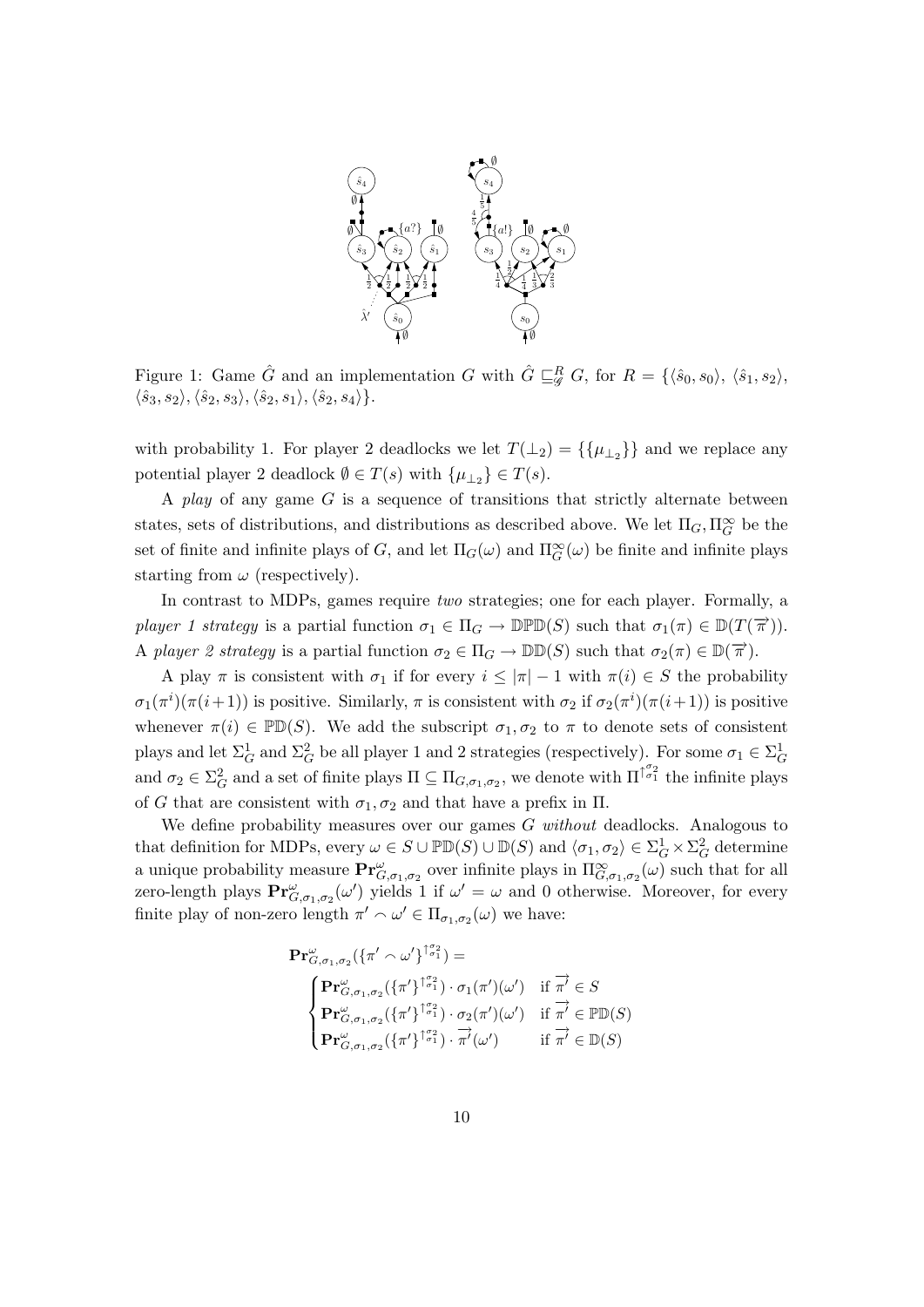We omit the G subscript when unambiguous to do so and use shorthands  $Pr_{G,\sigma_1,\sigma_2}^{\omega}(\pi)$ and  $\mathbf{Pr}_{G,\sigma_1,\sigma_2}^{\omega}(\Pi)$  to denote  $\mathbf{Pr}_{G,\sigma_1,\sigma_2}^{\omega}(\{\pi\}^{\uparrow_{\sigma_1}^{\sigma_2}})$  and  $\mathbf{Pr}_{G,\sigma_1,\sigma_2}^{\omega}(\Pi^{\uparrow_{\sigma_1}^{\sigma_2}})$ , respectively.

Assumption 1. In figures we depict states of games with open circles, distributions (i.e. player 2 choices) with filled black circles and sets of distributions (i.e. player 1 choices) with filled black squares. Labels depict the probability of transitions (omitted for point distributions). We write a! next to  $\hat{s}$  iff  $a \in \hat{L}^{\{1\}}(\hat{s})$ , and write a? next to  $\hat{s}$  iff  $a \in \hat{L}^{\{2\}}(\hat{s})$ and  $a \notin \hat{L}^{\dagger}(\hat{s})$ .

**Example 1.** Consider the game  $\hat{G}$  depicted in [Figure 1](#page-10-0) (left). Let  $\hat{\lambda}' \in \mathbb{D}(\hat{S})$  be the distribution  $\frac{1}{2} \cdot \hat{s}_3 + \frac{1}{2}$  $\frac{1}{2} \cdot \hat{s}_2$ . As depicted  $\{\hat{\lambda}', \mu_{\hat{s}_2}\} \in \hat{T}(\hat{s}_0)$ . Example plays in  $\hat{G}_{\perp}$  are:

> $\hat{s_1}, \{\mu_{\perp_2}\}, \mu_{\perp_2}, \perp_2, \{\mu_{\perp_2}\}, \ldots$  $\hat{s}_0, \{\hat{\lambda}', \mu_{\hat{s}_2}\}, \hat{\lambda}', \hat{s}_3, \{\mu_{\hat{s}_4}\}, \mu_{\hat{s}_4}, \hat{s}_4, \{\mu_{\perp_1}\}, \mu_{\perp_1}, \perp_1, \ldots$

<span id="page-11-0"></span>Games as abstractions We now instantiate the embedding, refinement preorder (as a simulation) and the abstract satisfaction relation of [Section 3](#page-6-0) for these games.

The intuition of our simulation is that player 1 non-determinism captures the indeterminacy introduced by abstraction and player 2 non-determinism corresponds to the non-determinism that is present in implementations. Therefore, player 1 has no power in embedded MDPs:

<span id="page-11-1"></span>**Definition 10 ([R1](#page-7-0)).** Let  $e^{\mathscr{G}} \in \mathscr{M} \to \mathscr{G}$  be the function which for every MDP  $M =$  $\langle S, I, T, L \rangle$  yields a game  $G = \langle S, I, \hat{T}, L, L \rangle$  such that  $\hat{T}(s) = \{T(s)\}$  for every  $s \in S$ .

Every state of an embedded MDP G has precisely one corresponding player 1 choice, and hence  $\Sigma^1_G$  contains only a single trivial strategy. Moreover, this means it is impossible for player 1 deadlocks to occur in embedded MDPs. The *implementations*  $e^{\mathscr{G}}(\mathscr{M})$  of  $\mathscr{G}$ are precisely those games  $G = \langle S, I, T, L^1, L^2 \rangle$  where for every  $s \in S$ , player 1 has precisely one choice and the state labels are two-valued, that is  $|T(s)| = 1$  and  $L^1(s) = L^2(s)$  (as, e.g., in the game in [Figure 1](#page-10-0) (right)). All other games are abstractions.

We now define how abstractions and implementations are related by *strong probabilis*tic game-simulation:

<span id="page-11-2"></span>**Definition 11 ([R2](#page-7-2)).** Let  $\hat{G} = \langle \hat{S}, \hat{I}, \hat{T}, \hat{L}^{\dagger}, \hat{L}^{\dagger} \rangle$  and  $G = \langle S, I, T, L^{\dagger}, L^{\dagger} \rangle$  be games. We call  $\hat{G}$  a strong probabilistic game-simulation of  $G$  via relation  $R \subseteq \hat{S} \times S$ , denoted  $\hat{G} \sqsubseteq^R_\mathscr{G} G$ , iff  $I \subseteq R.\hat{I}$  and, whenever  $\langle \hat{s}, s \rangle \in R$ , we have:

- <span id="page-11-3"></span>(i)  $\hat{L}^!(\hat{s}) \subseteq L^!(s)$
- <span id="page-11-4"></span>(ii)  $\hat{L}^?(\hat{s}) \supseteq L^?(s)$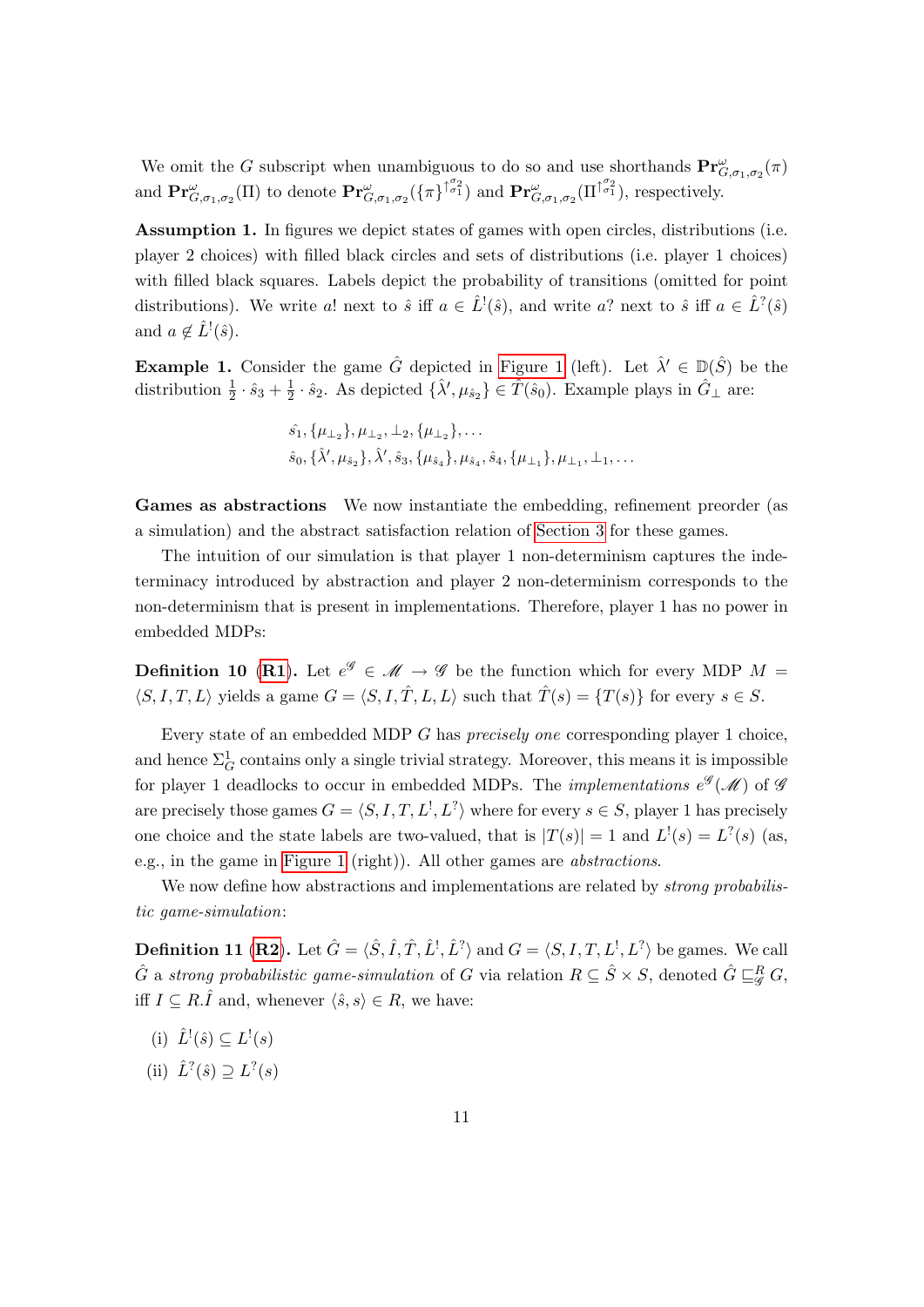

<span id="page-12-2"></span>Figure 2: Games  $\hat{G}$  and G such that  $\hat{G} \sqsubseteqg^{\text{th}} G$  but  $\hat{G} \not\sqsubseteq_g G$ . Example based on Fig. 5 of [\[1\]](#page-17-1).

<span id="page-12-1"></span><span id="page-12-0"></span>(iii)  $\forall \Lambda \in T(s) \exists \hat{\Lambda} \in \hat{T}(s) : (\hat{\Lambda} = \emptyset \Leftarrow \Lambda = \emptyset) \&$  $(\forall \lambda \in \Lambda \exists \hat{\lambda}_C \in \mathbb{D}(\hat{\Lambda}) : \langle \hat{\Lambda} \circ \hat{\lambda}_C, \lambda \rangle \in \mathbb{D}(R))$ (iv)  $\forall \Lambda \in T(s) \exists \hat{\Lambda} \in \hat{T}(s) : (\hat{\Lambda} = \emptyset \Rightarrow \Lambda = \emptyset) \&$  $(\forall \hat{\lambda} \in \hat{\Lambda} \exists \lambda_C \in \mathbb{D}(\Lambda): \langle \hat{\lambda}, \Lambda \circ \lambda_C \rangle \in \mathbb{D}(R))$ 

Let  $\hat{G} \sqsubseteq_{\mathscr{G}} G$  iff there is a relation  $R \subseteq \hat{S} \times S$  with  $\hat{G} \sqsubseteq_{\mathscr{M}}^R G$ . Clearly  $\sqsubseteq_{\mathscr{G}}$  is a preorder on  $\mathscr G$  and so  $\mathbf{R2}$  $\mathbf{R2}$  $\mathbf{R2}$  is met.

Condition [\(iii\)](#page-12-0) requires that the 'abstract game'  $\hat{G}$  over-approximates the player 2 non-determinism of every player 1 choice of the 'concrete game' G. Thus, this condition corresponds with the 'must' modality. Dually, condition [\(iv\)](#page-12-1) requires that the abstract game under-approximates the player 2 non-determism of every player 1 choice of the concrete game, corresponding to the 'may' modality.

**Example 2.** For games  $\hat{G}$  and G in [Figure 1](#page-10-0) we have  $\hat{G} \sqsubseteq g^R G$ . To illustrate this, let  $\lambda = \frac{2}{3}$  $\frac{2}{3} \cdot s_1 + \frac{1}{3}$  $\frac{1}{3} \cdot s_2$  of G and  $\hat{\lambda} = \frac{1}{2}$  $\frac{1}{2} \cdot \hat{s}_2 + \frac{1}{2}$  $\frac{1}{2} \cdot \hat{s}_3$  of  $\hat{G}$ . Let  $\Lambda = {\lambda} \in T(s_0)$  and  $\hat{\Lambda} = {\{\hat{\lambda}, \mu_{\hat{s}_2}\}} \in \hat{T}(\hat{s}_0)$ . To show condition [\(iii\)](#page-12-0) for  $\Lambda$  observe that  $\langle \hat{\Lambda} \circ \hat{\lambda}_C, \lambda \rangle \in \mathbb{D}(R)$  for  $\hat{\lambda}_C = \frac{2}{3}$  $rac{2}{3} \cdot \hat{\lambda} + \frac{1}{3}$  $\frac{1}{3} \cdot \mu_{\hat{s}_2} \in \mathbb{D}(\hat{\Lambda}).$ 

In our framework [R3](#page-7-1) holds:

<span id="page-12-3"></span>**Proposition 4.1 ([R3](#page-7-1)).** For all  $M, M' \in \mathcal{M}$  we have that  $M \equiv_{\mathcal{M}} M'$  implies  $e^{\mathcal{G}}(M) \sqsubseteq_{\mathcal{G}}$  $e^{\mathscr{G}}(M').$ 

Instantiating [Definition 6](#page-7-3) we obtain for each game G the set of MDPs  $\mathcal{I}(G)$  that refine G. As [R1](#page-7-0) up to [R3](#page-7-1) are met for games, by meta-property [Lemma 3.1](#page-7-4)  $\mathcal{I}(G)$  is closed under strong probabilistic simulation.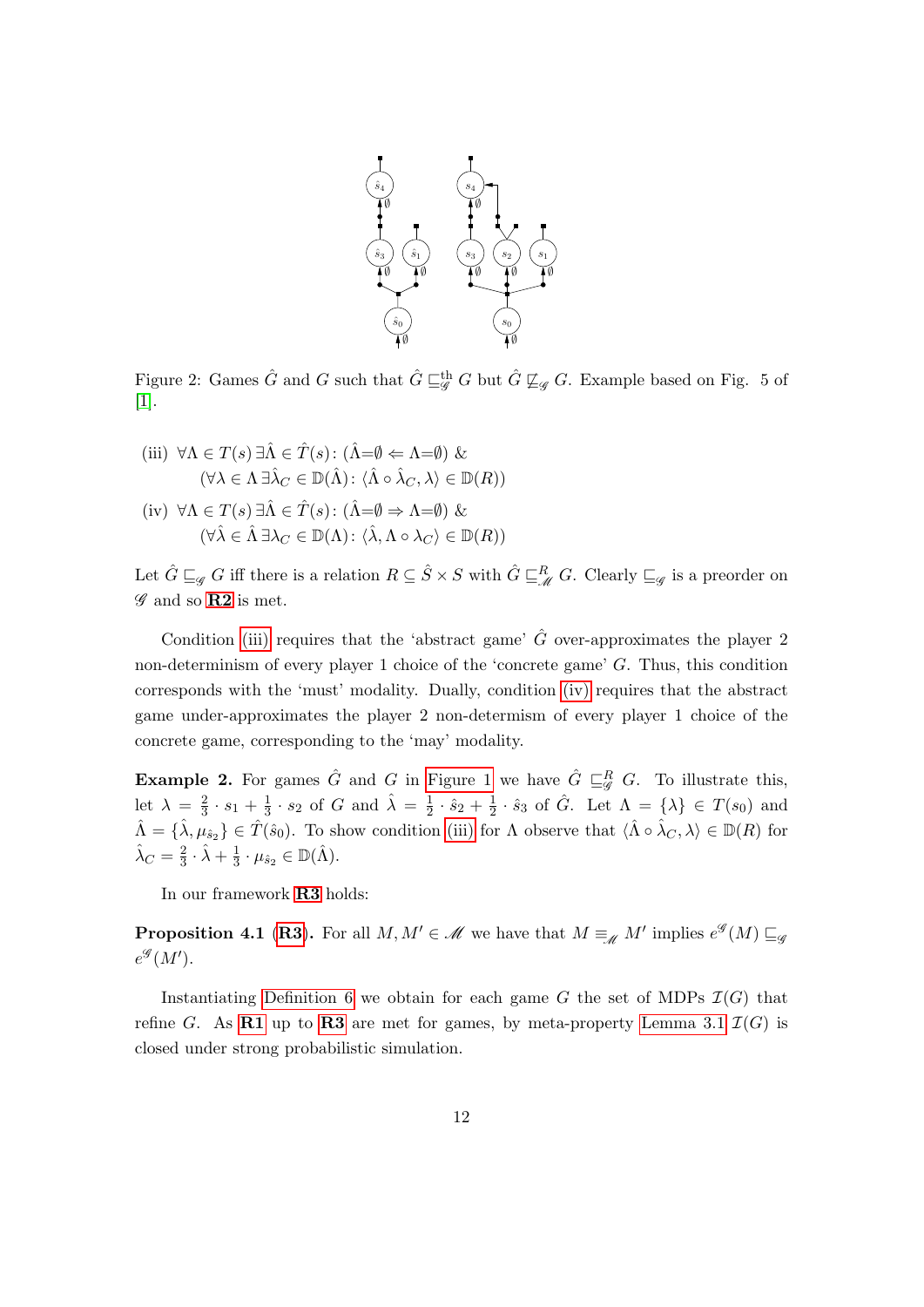[Definition 7](#page-7-5) gives rise to the thorough refinement preorder of games  $(\sqsubseteq_g^{\text{th}})$ . [Lemma 3.2,](#page-7-6) for games, already yields that  $\sqsubseteq_{\mathscr{G}}$  must be a sound under-approximation of  $\sqsubseteq_{\mathscr{G}}^{\text{th}}$ . As perhaps expected, we observe that  $\sqsubseteq^{\text{th}}_{\mathscr{G}}$  is strictly more precise than  $\sqsubseteq_{\mathscr{G}}$  (see [Figure 2\)](#page-12-2):

<span id="page-13-0"></span>**Lemma 4.2.** There are  $\hat{G}, G \in \mathscr{G}$  with  $\hat{G} \sqsubseteqg^{\text{th}} G$ ,  $\hat{G} \not\sqsubseteq_g G$ .

Turning now to requirement [R4](#page-8-0), we define the abstract PCTL semantics  $\models_{\mathscr{G}} \subseteq \mathscr{G} \times$  $\Phi_{\text{PCTL}}$ . Due to unrestricted negation this requires both under-approximating ( $\models'$ ) and over-approximating  $( \models^? )$  PCTL semantics.

<span id="page-13-1"></span>**Definition 12** (PCTL semantics). Let  $G = \langle S, I, T, L^1, L^2 \rangle$  be a game, and let  $\phi \in \Phi_{\text{PCTL}}$ be a PCTL formula. Analogous to MDPs we define PCTL semantics for  $G_{\perp}$  and then set  $G \models_{\mathscr{G}} \phi$  iff  $G_{\perp} \models_{\mathscr{G}} \phi$ .

We let  $\Pi \subseteq \Pi_{G_\perp}^{\infty}$  denote the set of all infinite plays of  $G_\perp$  starting with a state in S. We define two satisfaction relations  $\models' , \models' \subseteq \Pi \times \Psi_{\text{PCTL}}$  for path formulae where for  $M \in \{!,\}$  and  $k \in \mathbb{N} \cup \{\infty\}$  we have  $\pi \models^M X \phi$  iff  $\pi(3) \models^M \phi$  and  $\pi \models^M (\phi_1 U^{\leq k} \phi_2)$  iff:

$$
(\exists i \leq k : (\pi(3i) \models^{\mathcal{M}} \phi_2) \& (\forall j < i : (\pi(3j) \models^{\mathcal{M}} \phi_1)))
$$

These satisfaction relations mutually depend on satisfaction relations for PCTL state formulae  $\models^!, \models^? \subseteq S_\perp \times \Phi_{\text{PCTL}}$ . First, we define for every  $M \in \{!, ?\}, \sigma_1 \in \Sigma^1_{G_\perp}, \sigma_2 \in \Sigma^2_{G_\perp},$  $s \in S$  and  $\psi \in \Psi_{\text{PCTL}}$  the shorthand

$$
\operatorname{PROB}_{\sigma_1\sigma_2}^M(s,\psi) = \mathbf{Pr}_{\sigma_1,\sigma_2}^s \left\{ \pi \in \Pi_{\sigma_1,\sigma_2}^{\infty}(s) \mid \pi \models^M \psi \right\}.
$$

In the following we let  $s \in S$ ,  $\neg ! = ?$ ,  $\neg ? = !$ ,  $\triangleright \in \{>, \geq\}$ ,  $\triangleleft \in \{<, \leq\}$  and  $p \in [0, 1]$ :

$$
\perp_1 \models^! \phi \qquad \perp_1 \not\models^? \phi
$$
  

$$
\perp_2 \not\models^! \phi \qquad \perp_2 \not\models^? \phi
$$
  

$$
s \models^{\mathcal{M}} a \Leftrightarrow a \in L^{\mathcal{M}}(s) \qquad s \models^{\mathcal{M}} \neg \phi \Leftrightarrow s \not\models^{\neg \mathcal{M}} \phi
$$
  

$$
s \models^{\mathcal{M}} (\phi_1 \lor \phi_2) \Leftrightarrow (s \models^{\mathcal{M}} \phi_1 \text{ or } s \models^{\mathcal{M}} \phi_2)
$$

and

$$
\begin{split} &s\models^!P_{\triangleright p}\langle\psi\rangle \Leftrightarrow \inf_{\sigma_1\in \Sigma^1_{G_\bot}}\inf_{\sigma_2\in \Sigma^2_{G_\bot}}\left\{\text{PROB}_{\sigma_1\sigma_2}^!(s,\psi)\right\}\rhd p\\ &s\models^?P_{\triangleright p}\langle\psi\rangle \Leftrightarrow \sup_{\sigma_1\in \Sigma^1_{G_\bot}}\inf_{\sigma_2\in \Sigma^2_{G_\bot}}\left\{\text{PROB}_{\sigma_1\sigma_2}^?(s,\psi)\right\}\rhd p\\ &s\models^?P_{\triangleleft p}\langle\psi\rangle \Leftrightarrow \inf_{\sigma_1\in \Sigma^1_{G_\bot}}\sup_{\sigma_2\in \Sigma^2_{G_\bot}}\left\{\text{PROB}_{\sigma_1\sigma_2}^!(s,\psi)\right\}\lhd p\\ &s\models^!P_{\triangleleft p}\langle\psi\rangle \Leftrightarrow \sup_{\sigma_1\in \Sigma^1_{G_\bot}}\sup_{\sigma_2\in \Sigma^2_{G_\bot}}\left\{\text{PROB}_{\sigma_1\sigma_2}^?(s,\psi)\right\}\lhd p \end{split}
$$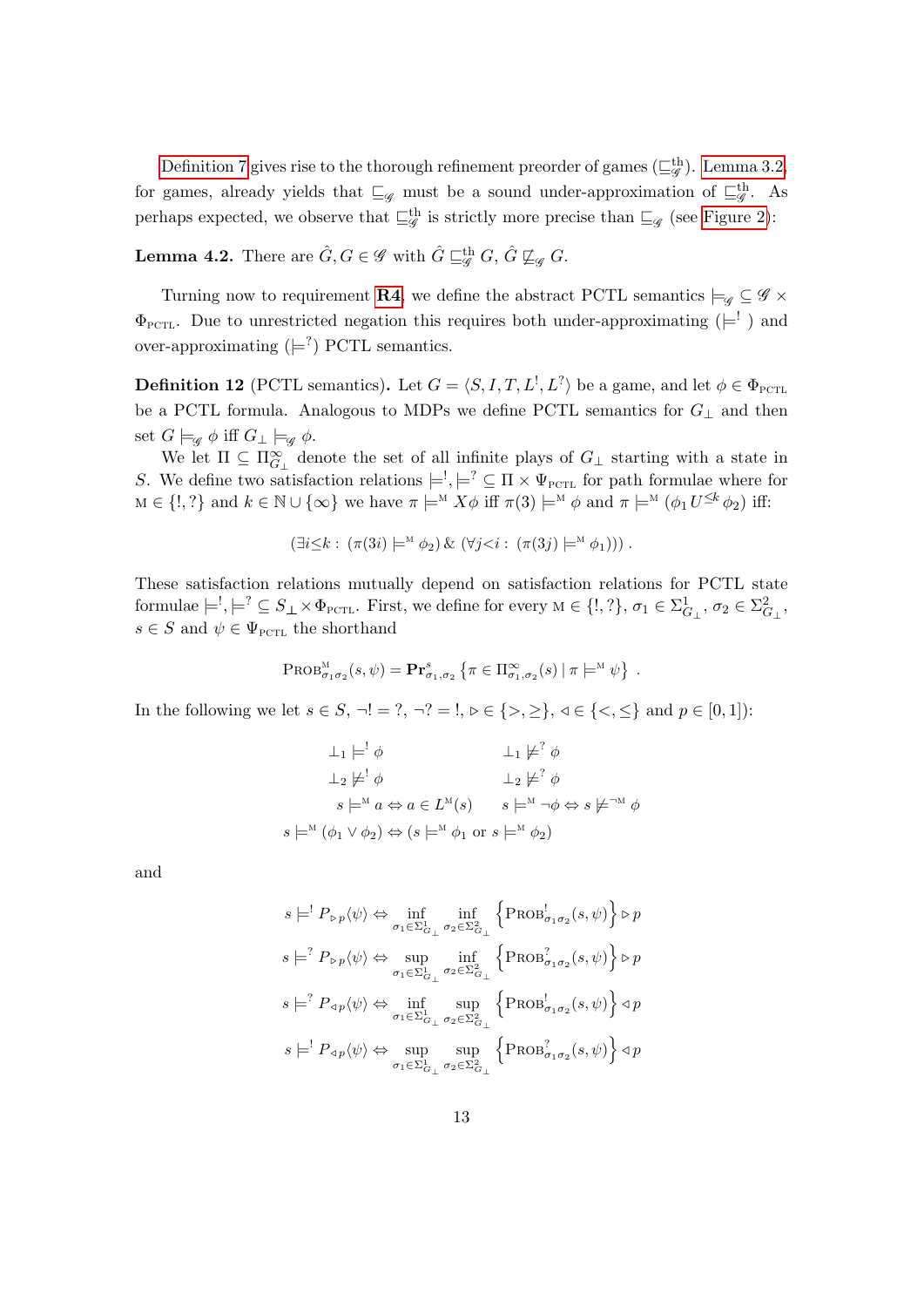

<span id="page-14-1"></span>Figure 3: Three games used to illustrate some points made in the body of the paper.

Finally, let  $G_{\perp} \models_{\mathscr{G}} \phi$  iff for all  $s \in I$  we have  $s \models' \phi$ .

These PCTL semantics are consistent for consistent games, i.e. those that have implementations. The semantics of  $\perp_1$  cannot introduce inconsistencies since player 1 deadlocks are avoidable in consistent games. This consistency follows from [R5](#page-8-1) and [Proposition 4.3](#page-14-0) below.

**Example 3.** For the game  $\hat{G}$  with  $\mathcal{I}(\hat{G}) = \emptyset$  in [Figure 3](#page-14-1) (right) both  $\hat{G} \models_{\mathscr{G}} P_{\geq 1} \langle Xa \rangle$ and  $\hat{G} \models_{\mathscr{G}} \neg P_{\geq 1} \langle Xa \rangle$  hold.

To see that the PCTL semantics over embedded MDPs coincides with the MDP semantics recall that there are no player 1 deadlocks, the proposition labels are twovalued  $(L^!(s) = L^?(\mathfrak{s}))$  and there is exactly one player 1 strategy  $|\Sigma_G^1| = 1$ . We now validate [R5](#page-8-1) for our framework.

<span id="page-14-0"></span>**Proposition 4.3 ([R5](#page-8-1)).** For any  $\hat{G}$ ,  $G \in \mathscr{G}$  with  $\hat{G} \sqsubseteq_{\mathscr{G}} G$  we have that  $\hat{G} \models_{\mathscr{G}} \phi \Rightarrow G \models_{\mathscr{G}} \phi$ for all  $\phi \in \Phi_{\text{PCTL}}$ .

[Proposition 4.3](#page-14-0) shows our notion of refinement soundly preserves PCTL satisfaction. As explained in [Section 3](#page-6-0) this now gives us a method to verify or refute a PCTL property by looking only at abstractions.

**Example 4.** Consider the abstraction  $\hat{G}$  and implementation G of [Figure 1.](#page-10-0) We have that  $\hat{G} \models_{\mathscr{G}} \neg P_{>0.25}\langle Xa \rangle$  and hence by [Proposition 4.3](#page-14-0)  $G \models_{\mathscr{G}} \neg P_{>0.25}\langle Xa \rangle$ . However,  $\hat{G}$  is too abstract to verify the judgement  $G \models_{\mathscr{G}} P_{\leq 0.25} \langle Xa \rangle$  as  $\hat{G} \not\models_{\mathscr{G}} P_{\leq 0.25} \langle Xa \rangle$  and  $\ddot{G} \not\models_{\mathscr{G}} \neg P_{\leq 0.25} \langle Xa \rangle.$ 

We note that the reverse implication of [Proposition 4.3](#page-14-0) does not hold, as stated by the following lemma:

<span id="page-14-2"></span>**Lemma 4.4.** There exist  $\hat{G}, G \in \mathscr{G}$  such that  $\hat{G} \not\sqsubseteq_{\mathscr{G}} G$  but for all  $\phi \in \Phi_{\text{PCTL}}$  it holds that  $\hat{G} \models_{\mathscr{G}} \phi \Rightarrow G \models_{\mathscr{G}} \phi.$ 

[Figure 4](#page-15-0) gives an example of  $\hat{G}$  and G satisfying the lemma. [Lemma 4.4](#page-14-2) shows PCTL does not characterise games up to refinement equivalence. In fact, as the games of [Figure 4](#page-15-0)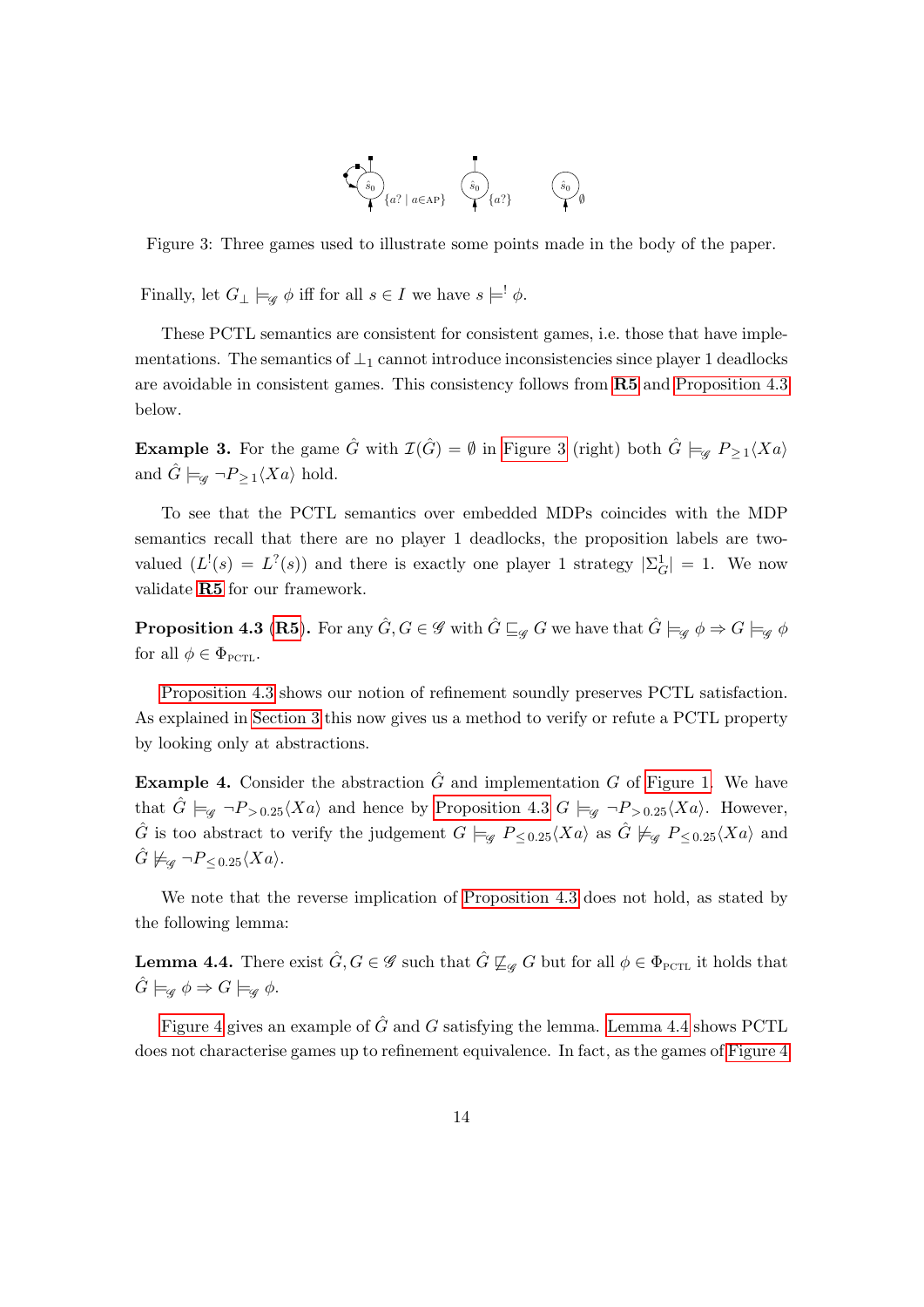

<span id="page-15-0"></span>Figure 4: Games  $\hat{G}$  and G with  $\hat{G} \not\sqsubseteq_{\mathscr{G}} G$  such that  $\hat{G} \models_{\mathscr{G}} \phi \Leftrightarrow G \models_{\mathscr{G}} \phi$  for all  $\phi \in \Phi_{\text{PCTL}}$ . Example due to personal correspondence with R. Segala in relation to [\[29\]](#page-19-5).



<span id="page-15-2"></span>Figure 5: Game G with  $G \models_{\mathscr{G}} P_{>0} \langle \texttt{tt } U q \rangle$ ; no finite abstraction of G satisfies  $P_{>0}\langle$ tt  $U q\rangle$ .

are non-bisimilar embedded MDPs, the example also shows PCTL does not characterise MDPs up to strong probabilistic bisimulation, as already suggested in [\[29\]](#page-19-5).

Using [Definition 8](#page-8-2) we obtain thorough satisfaction for games  $(\models_g^{\text{th}})$ . Meta-property [Lemma 3.3,](#page-8-3) for games, ensures that  $\models_{\mathscr{G}}$  soundly under-approximates  $\models_{\mathscr{G}}^{\text{th}}$ . The following lemma states that this is a strict under-approximation:

<span id="page-15-1"></span>**Lemma 4.5.** There exists  $G \in \mathscr{G}$  and  $\phi \in \Phi_{\text{PCTL}}$  such that  $G \models_{\mathscr{G}}^{\text{th}} \phi$  but  $G \not\models_{\mathscr{G}} \phi$ .

[Lemma 4.5](#page-15-1) follows from the fact that any implementation trivially satisfies the PCTL formula  $a \vee \neg a$ , but the abstraction depicted in [Figure 3](#page-14-1) (middle) does not.

The next lemma shows that our game-based abstractions of MDPs are incomplete for PCTL:

<span id="page-15-3"></span>**Lemma 4.6 ([R6](#page-9-0)).** There is an MDP  $M \in \mathcal{M}$  and a PCTL formula  $\phi \in \Phi_{\text{PCTL}}$  with  $M \models_{\mathscr{M}} \phi$  such that there is no *finite* game  $\hat{G} \in \mathscr{G}$  with  $M \in \mathcal{I}(\hat{G})$  and  $\hat{G} \models_{\mathscr{G}} \phi$ .

The embedded game in [Figure 5,](#page-15-2) adapted from [\[11,](#page-18-14) Theorem 1] to our setting, proves [Lemma 4.6.](#page-15-3) This incompleteness relies on the existence of strategies that cannot reach q!-states. As argued in [\[11\]](#page-18-14), fairness or more general acceptance conditions can rule out such strategies. Based on the structural and operational nature of our games we believe that the absence of such acceptence conditions is the only reason for our framework to be incomplete. We note that no complete abstraction framework for MDPs and PCTL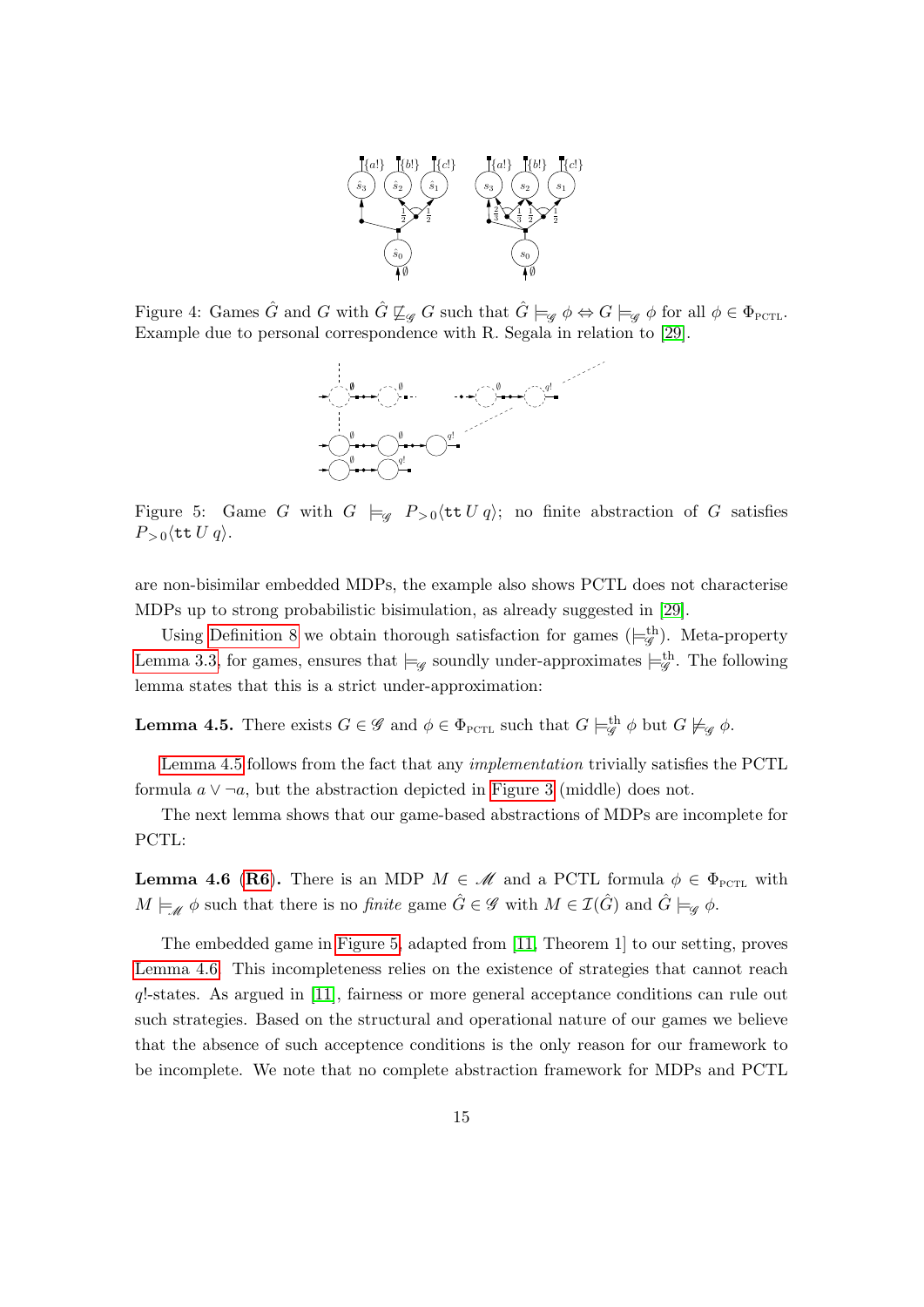is known. The incompleteness of three-valued Markov chains as abstractions of Markov chains has been shown in [\[31\]](#page-19-6).

Our final requirement  $\mathbb{R}7$  concerns the computational complexity of the various refinement and satisfaction relations. We now corroborate that the computational complexity of deciding  $\sqsubseteq_{\mathscr{G}}$  and  $\models_{\mathscr{G}}$  is relatively low compared to deciding their thorough counterparts  $\sqsubseteq^{\text{th}}_{\mathscr{G}}$  and  $\models^{\text{th}}_{\mathscr{G}}$ .

# <span id="page-16-0"></span>**Proposition 4.7.** Deciding  $\hat{G} \sqsubseteq_{\mathscr{G}} G$  is in P.

The proof of [Proposition 4.7](#page-16-0) is based on deciding strong probabilistic simulation of probabilistic automata [\[32\]](#page-19-7). We turn to thorough refinement. Qualitative thorough refinement of games asks whether all *qualitative* implementations (consisting of only pointdistributions) of one game also implement another. In the appendix we prove thorough refinement of Krikpe modal transition systems [\[21\]](#page-18-16) – shown to be PSPACE-hard in [\[2\]](#page-17-2) – can be reduced to this problem.

We now discuss the complexity of deciding  $\models_{\mathscr{G}}$ . As for MDPs and PCTL,  $M \models_{\mathscr{M}} \phi$ can be computed by a bottom-up recursion on  $\phi \in \Phi_{\text{PCTL}}$ . For any Until subformula, e.g.  $P_{\geq p}\langle \phi_1 U \phi_2 \rangle$  under modality ?, we first compute

$$
\sup_{\sigma_1 \in \Sigma_G^1} \inf_{\sigma_2 \in \Sigma_G^2} \left\{ \text{PROB}_{\sigma_1 \sigma_2}^?(s, \phi_1 U \phi_2) \right\}
$$

by solving a naturally derived stochastic parity game and then convert this into a Boolean judgement by comparing the value against the threshold. Solving stochastic parity games with rational probabilities is in NP ∩ co-NP [\[7\]](#page-18-17). Also, the computational overhead for processing other types of subformulae is polynomial. Thus deciding  $\models_{\mathscr{G}}$  is in NP∩co-NP.

**Proposition 4.8.** For games G with rational probabilities, deciding  $G \models_{\mathscr{G}} \phi$  is in NP ∩ co-NP.

We now demonstrate that thorough satisfaction of games is harder than deciding satisfiability of PCTL formulae over MDPs which is not known to be decidable. (In [\[4\]](#page-17-3) satisfiability of a qualitative fragment of PCTL is shown to be EXPTIME-complete with respect to Markov chains.)

<span id="page-16-1"></span>Proposition 4.9. PCTL satisfiability over MDPs can be reduced to deciding the thorough satisfaction of games.

To see this, game  $\hat{G}$  depicted in [Figure 3](#page-14-1) (left) is implemented by every MDP – i.e.  $\mathcal{I}(\hat{G}) = \mathcal{M}$ . Hence, the model check  $\hat{G} \not\models^{\text{th}}_{\mathscr{G}} \neg \phi$  decides whether  $\phi$  is satisfiable.

To summarize, our games satisfy all requirements  $R1$  up to  $R7$ , except for the completeness property [R6](#page-9-0).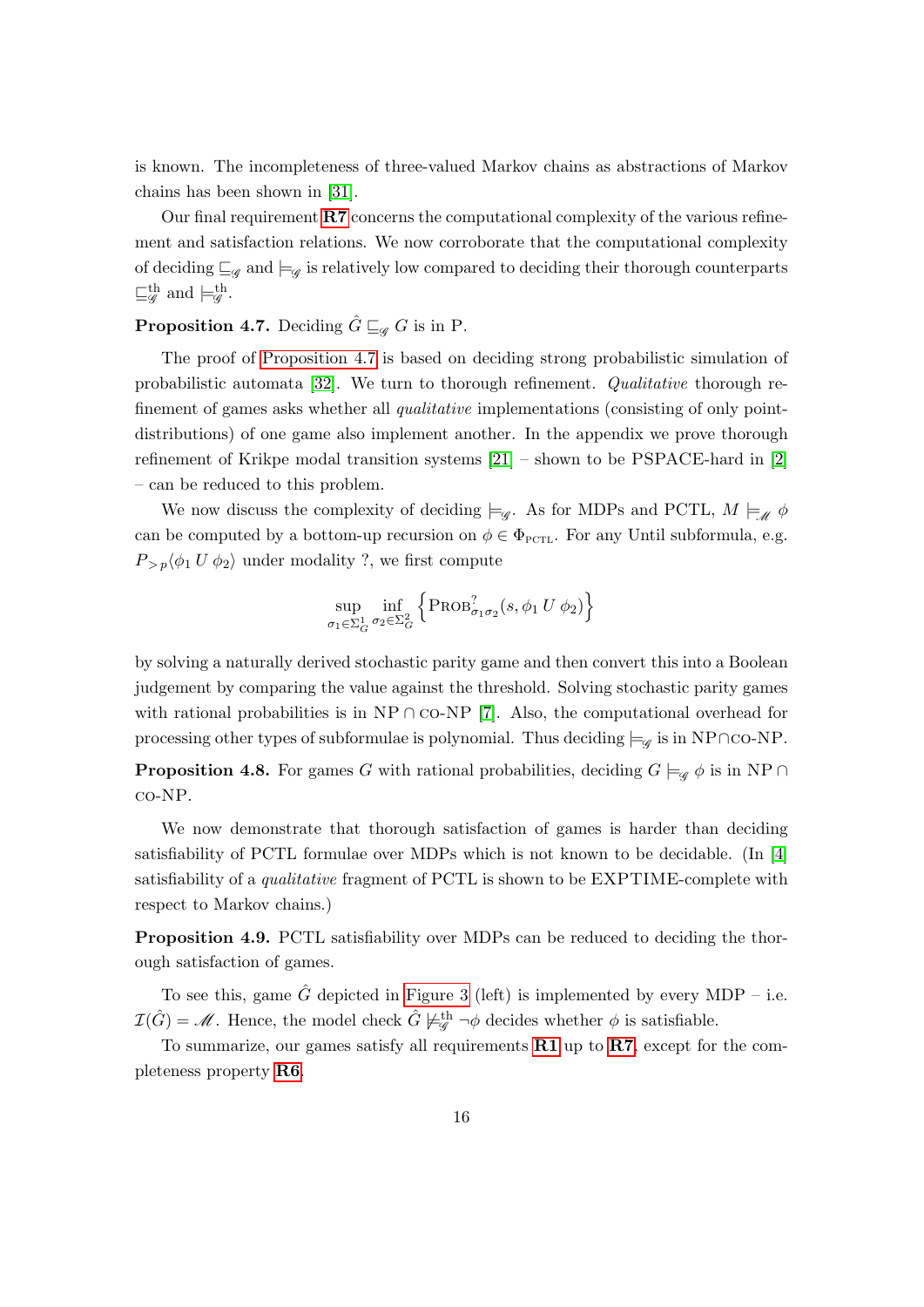# 5 Discussion and conclusions

Our games enable sound, abstraction-based verification and refutation of PCTL formulae. In frameworks based on the simulation preorders of [\[22,](#page-18-7) [30\]](#page-19-2) refutation doesn't come cheaply, as demonstrated in [\[19\]](#page-18-6): soundness of probabilistic counter-examples, represented as finite Markov chains, appeals to properties of the possibly infinitely many concretisations of that finite Markov chain.

In abstraction-refinement implementations it is common practice to over-approximate the transition relations of abstractions [\[3\]](#page-17-4). In [\[25\]](#page-19-0), however, costly optimal abstractions are computed over a partition of an MDP. The work reported here now allows us to sythesise over-approximating games on that same partition, which can then be successively refined over this partition in the style of [\[14\]](#page-18-18).

Let us conclude. We motivated the need for a three-valued framework for the verification and refutation of PCTL formulae on MDPs, stated requirements for such a framework, and derived some meta-properties enjoyed by any framework meeting these requirements. We then instantiated this framework by adapting a notion of stochastic games, developing a simulation order for these adapted games and proving that this adaptation meets all key requirements – including the requirement that deciding simulation and abstract satisfaction is reasonably efficient. Along the way, we showed that the simulation logically characterised by PCTL is coarser than our simulation order.

Acknowledgements This work was supported in part by the UK EPSRC grants  $EP/D07956X/2$  and  $EP/E028985/1$ . We also thank R. Segala for his correspondence regarding [\[29\]](#page-19-5).

# References

- <span id="page-17-1"></span>[1] A. Antonik, M. Huth, K. Larsen, U. Nyman, and A. Wasowski. 20 Years of Modal and Mixed Specifications. Bull. of the EATCS 95: 94–129, July 2008.
- <span id="page-17-2"></span>[2] A. Antonik, M. Huth, K. G. Larsen, U. Nyman, and A. Wasowski. Complexity of decision problems for mixed and modal specifications. In Proc. of FoSSaCS'08, LNCS 4962, pp. 112– 126. Springer, 2008.
- <span id="page-17-4"></span>[3] T. Ball, B. Cook, S. Das, and S. K. Rajamani. Refining approximations in software predicate abstraction. In Proc. of TACAS'04, LNCS 2988, pp. 388–403. Springer, 2004.
- <span id="page-17-3"></span>[4] T. Brázdil, V. Forejt, J. Křetínský, and A. Kučera. The satisfiability problem for probabilistic CTL. In Proc. of LICS'08, pp. 391–402. IEEE CS, 2008.
- <span id="page-17-0"></span>[5] G. Bruns and P. Godefroid. Model checking partial state spaces with 3-valued temporal logics. In Proc. of CAV'99, LNCS 1633, pp. 274–287. Springer, 1999.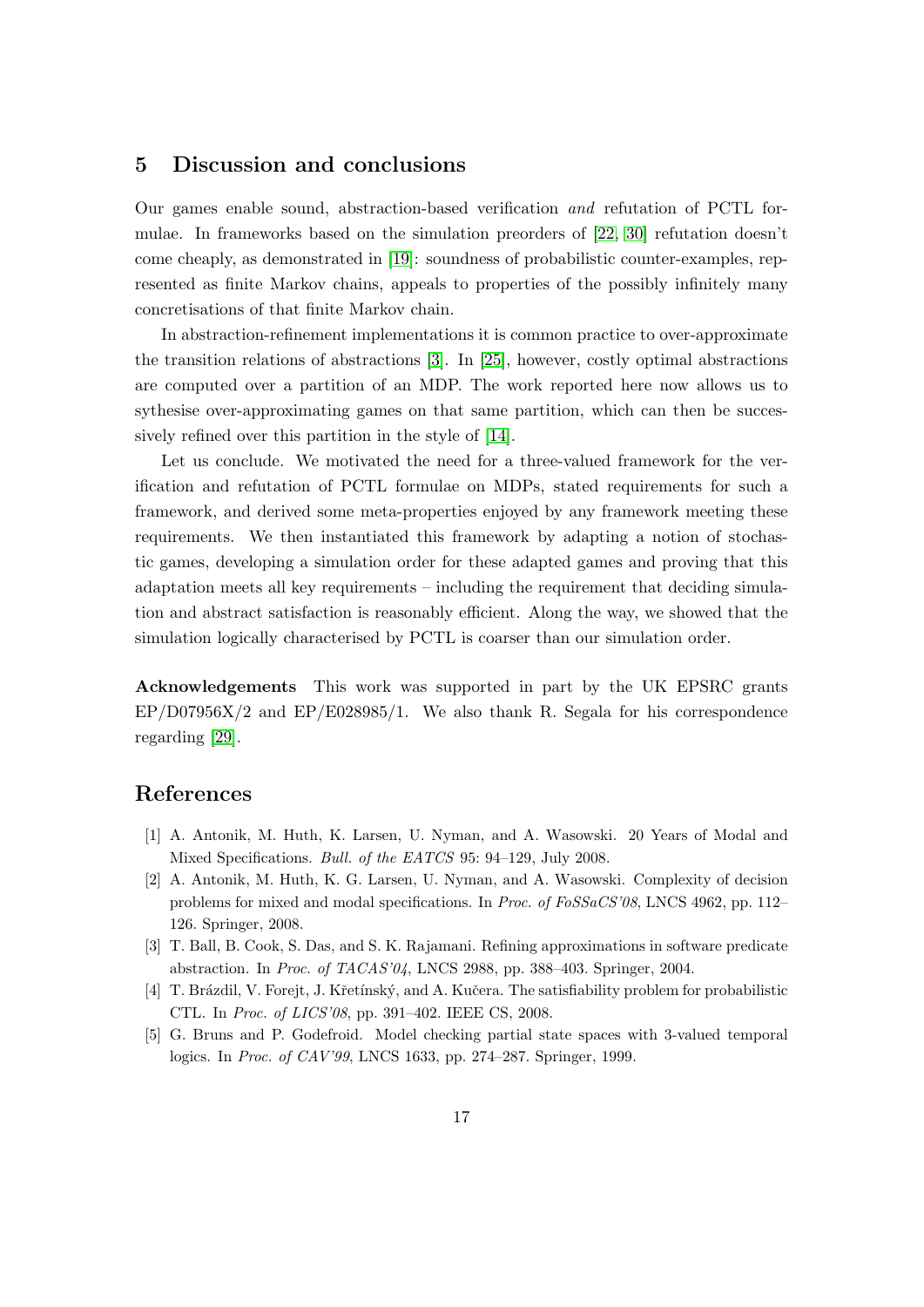- <span id="page-18-13"></span>[6] G. Bruns and P. Godefroid. Generalized model checking: Reasoning about partial state spaces. In Proc. of CONCUR'00, LNCS 1877, pp. 168–182. Springer, 2000.
- <span id="page-18-17"></span>[7] K. Chatterjee, M. Jurdzinski, and T. A. Henzinger. Quantitative stochastic parity games. In Proc. of SODA'04, pp. 121–130, ACM Press, 2004.
- <span id="page-18-2"></span>[8] E. M. Clarke, O. Grumberg, S. Jha, Y. Lu, and H. Veith. Counterexample-guided abstraction refinement. In Proc. CAV'00, LNCS 1855, pp. 154–169. Springer, 2000.
- <span id="page-18-1"></span>[9] E. M. Clarke, O. Grumberg, and D. E. Long. Model checking and abstraction. ACM Transactions on Programming Languages and Systems 16(5): 1512–1542, 1994.
- <span id="page-18-4"></span>[10] D. Dams, R. Gerth, and O. Grumberg. Abstract interpretation of reactive systems. ACM Transactions on Programming Languages and Systems 19(2): 253 – 291, 1997.
- <span id="page-18-14"></span>[11] D. Dams and K. S. Namjoshi. The existence of finite abstractions for branching time model checking. In Proc. of LICS'04, pp. 335–344. IEEE CS, 2004.
- <span id="page-18-15"></span>[12] D. Dams and K. S. Namjoshi. Automata as abstractions. In Proc. of VMCAI'05, LNCS 3385, pp. 216–232. Springer, 2005.
- <span id="page-18-5"></span>[13] P. R. D'Argenio, B. Jeannet, H. E. Jensen, and K. G. Larsen. Reduction and refinement strategies for probabilistic systems. In Proc. of PAPM-PROBMIV'02, LNCS 2399, pp. 57–76. Springer, 2002.
- <span id="page-18-18"></span>[14] S. Das and D. L. Dill. Successive approximation of abstract transition relations. In Proc. of LICS'01, pp. 51–60. IEEE CS, 2001.
- <span id="page-18-12"></span>[15] L. de Alfaro, P. Godefroid, and R. Jagadeesan. Three-valued abstractions of games: Uncertainty, but with precision. In *Proc. of LICS'04*, pp. 170–179. IEEE CS, 2004.
- <span id="page-18-9"></span>[16] H. Fecher, M. Leucker, and V. Wolf. Don't know in probabilistic systems. In Proc. of SPIN'06, LNCS 3925, pp. 71–88. Springer, 2006.
- <span id="page-18-3"></span>[17] T. Han and J.-P. Katoen. Counterexamples in probabilistic model checking. In Proc. of TACAS'07, LNCS 4424, pp. 72–86. Springer, 2007.
- <span id="page-18-0"></span>[18] H. Hansson and B. Jonsson. A logic for reasoning about time and reliability. Formal Aspects of Computing 6: 512–535, 1994.
- <span id="page-18-6"></span>[19] H. Hermanns, B. Wachter, and L. Zhang. Probabilistic CEGAR. In Proc. of CAV'08, LNCS 5123, pp. 162–175. Springer, 2008.
- <span id="page-18-8"></span>[20] M. Huth. On finite-state approximants for probabilistic computation tree logic. Theoretical Computer Science 346(1): 113–134, 2005.
- <span id="page-18-16"></span>[21] M. Huth, R. Jagadeesan, and D. A. Schmidt. Modal transition systems: A foundation for three-valued program analysis. In Proc. of ESOP'01, LNCS 2028, pp. 155–169. Springer, 2001.
- <span id="page-18-7"></span>[22] B. Jonsson and K. G. Larsen. Specification and refinement of probabilistic processes. In Proc. of LICS'91, pp. 266–277. IEEE CS, 1991.
- <span id="page-18-10"></span>[23] J.-P. Katoen, D. Klink, M. Leucker, and V. Wolf. Three-valued abstraction for continuoustime Markov chains. In Proc. of CAV'07, LNCS 4590, pp. 311–324. Springer, 2007.
- <span id="page-18-11"></span>[24] M. Kattenbelt, M. Kwiatkowska, G. Norman, and D. Parker. A game-based abstractionrefinement framework for Markov decision processes. Technical Report RR-08-06, OUCL, April 2008.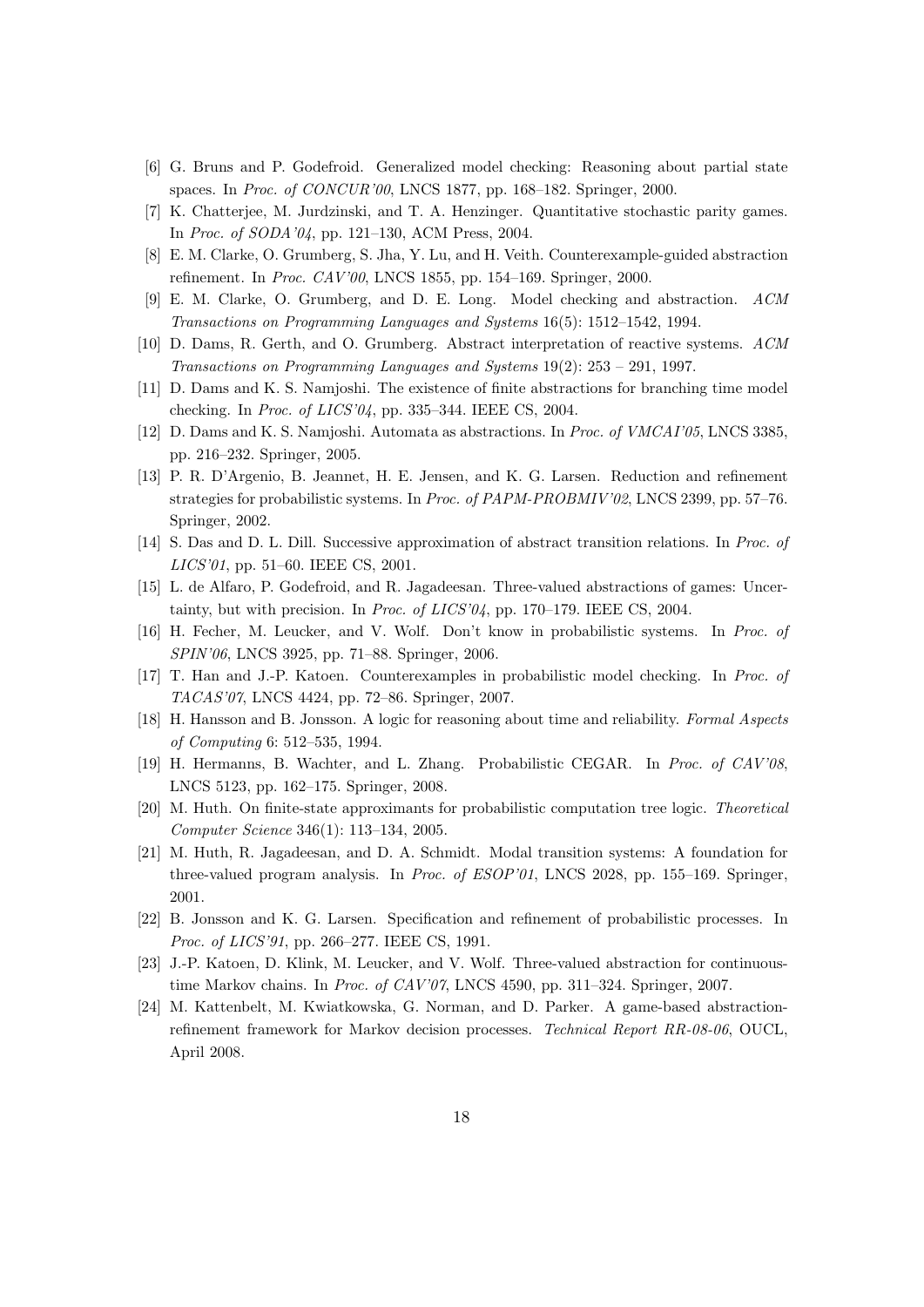- <span id="page-19-0"></span>[25] M. Kattenbelt, M. Kwiatkowska, G. Norman, and D. Parker. Abstraction refinement for probabilistic programs. In Proc. of VMCAI'09, LNCS 5403, pp. 182–197. Springer, 2009.
- <span id="page-19-4"></span>[26] J. G. Kemeny, J. L. Snell, and A. W. Knapp. Denumerable Markov Chains. Springer-Verlag, Second edition, 1976.
- <span id="page-19-1"></span>[27] M. Kwiatkowska, G. Norman, and D. Parker. Game-based abstraction for Markov decision processes. In Proc. of QEST'06, pp. 157–166. IEEE CS, 2006.
- <span id="page-19-3"></span>[28] K. G. Larsen and B. Thomsen. A modal process logic. In Proc. of LICS'88, pp. 203–210. IEEE CS, 1988.
- <span id="page-19-5"></span>[29] A. Parma and R. Segala. Logical characterizations of bisimulations for discrete probabilistic systems. In Proc. of FoSSaCS'07, LNCS 4423, pp. 287–301. Springer, 2007.
- <span id="page-19-2"></span>[30] R. Segala and N. A. Lynch. Probabilistic simulations for probabilistic processes. In Proc. of CONCUR'94, LNCS 836, pp. 481–496. Springer, 1994.
- <span id="page-19-6"></span>[31] D. Wagner. MPhil/PhD Transfer Report. Department of Computing, Imperial College London. April 2008.
- <span id="page-19-7"></span>[32] L. Zhang and H. Hermanns. Deciding simulations on probabilistic automata. In Proc. of ATVA'07, LNCS 4762, pp. 207–222. Springer, 2007.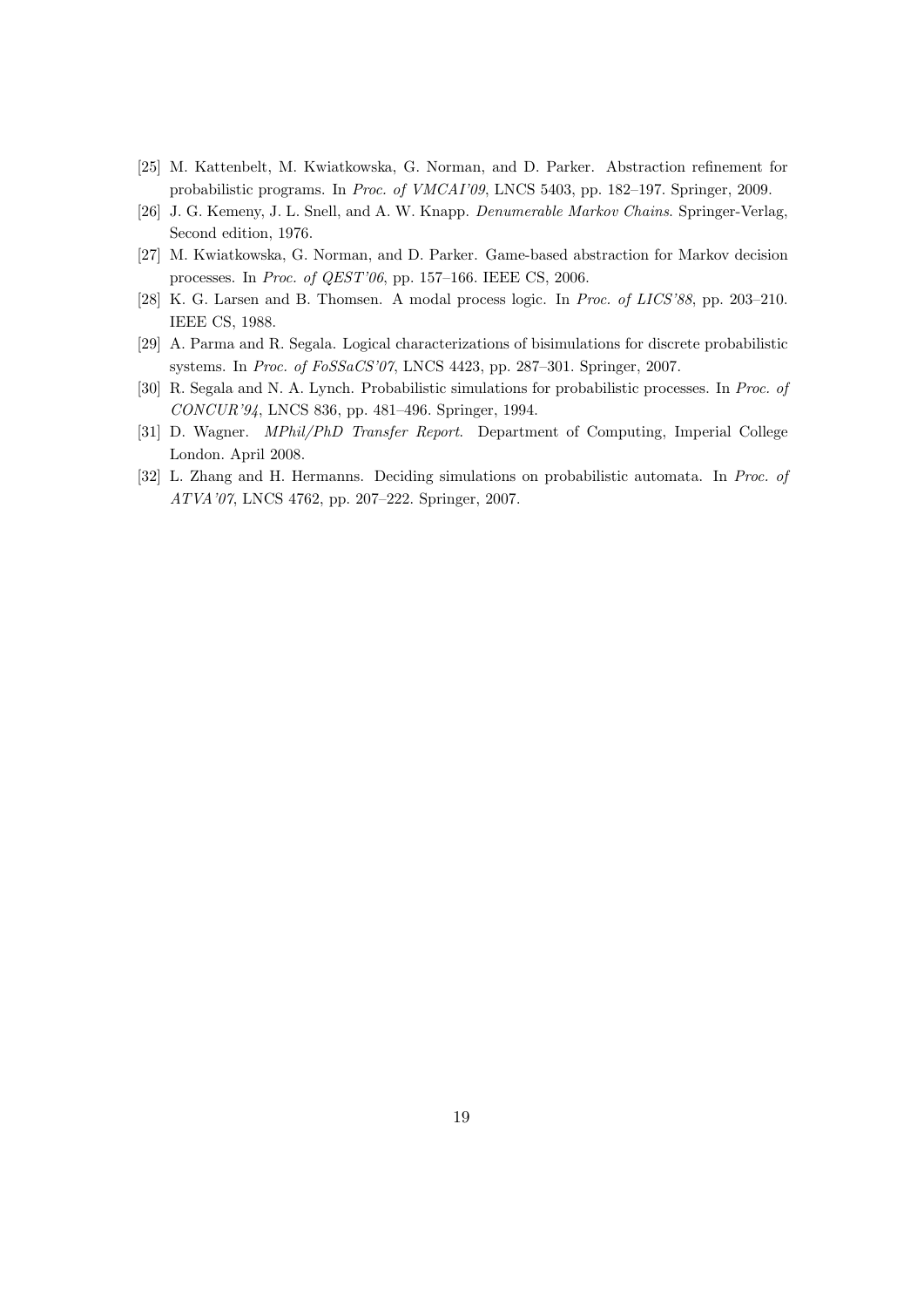# A Proofs for [Section 3](#page-6-0)

#### A.1 Proof of [Lemma 3.1](#page-7-4)

**[Lemma 3.1.](#page-7-4)** For any  $A \in \mathcal{A}$  the set of implementations  $\mathcal{I}(A)$  is a union of equivalence classes of  $\equiv_{\mathscr{M}}$ .

*Proof.* Let  $A \in \mathcal{A}$ ,  $M \in \mathcal{I}(A)$  and let  $M' \in \mathcal{M}$  be an arbitrary MDP such that  $M \equiv_M M'$ . It is sufficient to prove that  $M' \in \mathcal{I}(A)$ . As  $M \in \mathcal{I}(A)$ , we have  $A \sqsubseteq_{\mathscr{A}} e^{\mathscr{A}}(M)$ . By **[R3](#page-7-1)**, we have  $e^{\mathscr{A}}(M) \sqsubseteq_{\mathscr{A}} e^{\mathscr{A}}(M')$ . By transitivity of preorders we have  $A \sqsubseteq_{\mathscr{A}} e^{\mathscr{A}}(M')$ ; hence  $M' \in \mathcal{I}(A)$ .  $\Box$ 

### A.2 Proof of [Lemma 3.2](#page-7-6)

**[Lemma 3.2.](#page-7-6)** For  $\hat{A}, A \in \mathscr{A}, \hat{A} \sqsubseteq_{\mathscr{A}} A$  implies  $\hat{A} \sqsubseteq_{\mathscr{A}}^{\text{th}} A$ .

*Proof.* Let  $\hat{A}, A \in \mathscr{A}$  be such that  $\hat{A} \sqsubseteq_{\mathscr{A}} A$  and let  $M \in \mathscr{M}$  be an MDP with  $M \in \mathcal{I}(A)$ . To show  $\hat{A} \sqsubseteq_{\mathscr{A}}^{\text{th}} A$ , by [Def. 7,](#page-7-5) it is sufficient to show  $M \in \mathcal{I}(\hat{A})$ . By [Def. 6](#page-7-3) we have  $A \sqsubseteq_{\mathscr{A}} e^{\mathscr{A}}(M)$ . By transitivity of  $\sqsubseteq_{\mathscr{A}}$  (as  $\hat{A} \sqsubseteq_{\mathscr{A}} A$ ) we obtain  $\hat{A} \sqsubseteq_{\mathscr{A}} e^{\mathscr{A}}(M)$ ; hence  $M \in \mathcal{I}(\hat{A}).$  $\Box$ 

## A.3 Proof of [Lemma 3.3](#page-8-3)

**[Lemma 3.3.](#page-8-3)** For any  $A \in \mathscr{A}$  and  $\phi \in \Phi_{\text{PCTL}}$  we have  $A \models_{\mathscr{A}} \phi$  implies  $A \models_{\mathscr{A}}^{\text{th}} \phi$ .

*Proof.* Suppose  $A \models_{\mathscr{A}} \phi$ , then for all  $M \in \mathcal{I}(A)$ , as  $A \sqsubseteq_{\mathscr{A}} e^{\mathscr{A}}(M)$ , by **[R5](#page-8-1)** it must be that  $e^{\mathscr{A}}(M) \models_{\mathscr{A}} \phi$ . By [R4](#page-8-0) this corresponds to  $M \models_{\mathscr{M}} \phi$ . Then, because  $M \models_{\mathscr{M}} \phi$  for all  $M \in \mathcal{I}(A)$ , by [Def. 8,](#page-8-2) it follows that  $A \models^{\text{th}}_{\mathscr{A}} \phi$ .  $\Box$ 

### A.4 Proof of [Lemma 3.4](#page-8-4)

**[Lemma 3.4.](#page-8-4)** For any  $\hat{A}, A \in \mathscr{A}$  with  $\hat{A} \sqsubseteq^{\text{th}}_{\mathscr{A}} A$  we have  $\hat{A} \models^{\text{th}}_{\mathscr{A}} \phi \Rightarrow A \models^{\text{th}}_{\mathscr{A}} \phi$  for all  $\phi \in \Phi_{\text{PCTL}}$ .

*Proof.* Suppose  $\hat{A} \models^{\text{th}}_{\mathscr{A}} \phi$ , then by [Def. 8](#page-8-2) it must be that  $M \models_{\mathscr{M}} \phi$  for all  $M \in \mathcal{I}(\hat{A})$ . By [Def. 7](#page-7-5) we have that  $\mathcal{I}(A) \subseteq \mathcal{I}(\hat{A})$  and hence we have that  $M \models_{\mathscr{M}} \phi$  for all  $M \in \mathcal{I}(A)$ . By [Def. 8,](#page-8-2)  $A \models^{\text{th}}_{\mathscr{A}} \phi$ .  $\Box$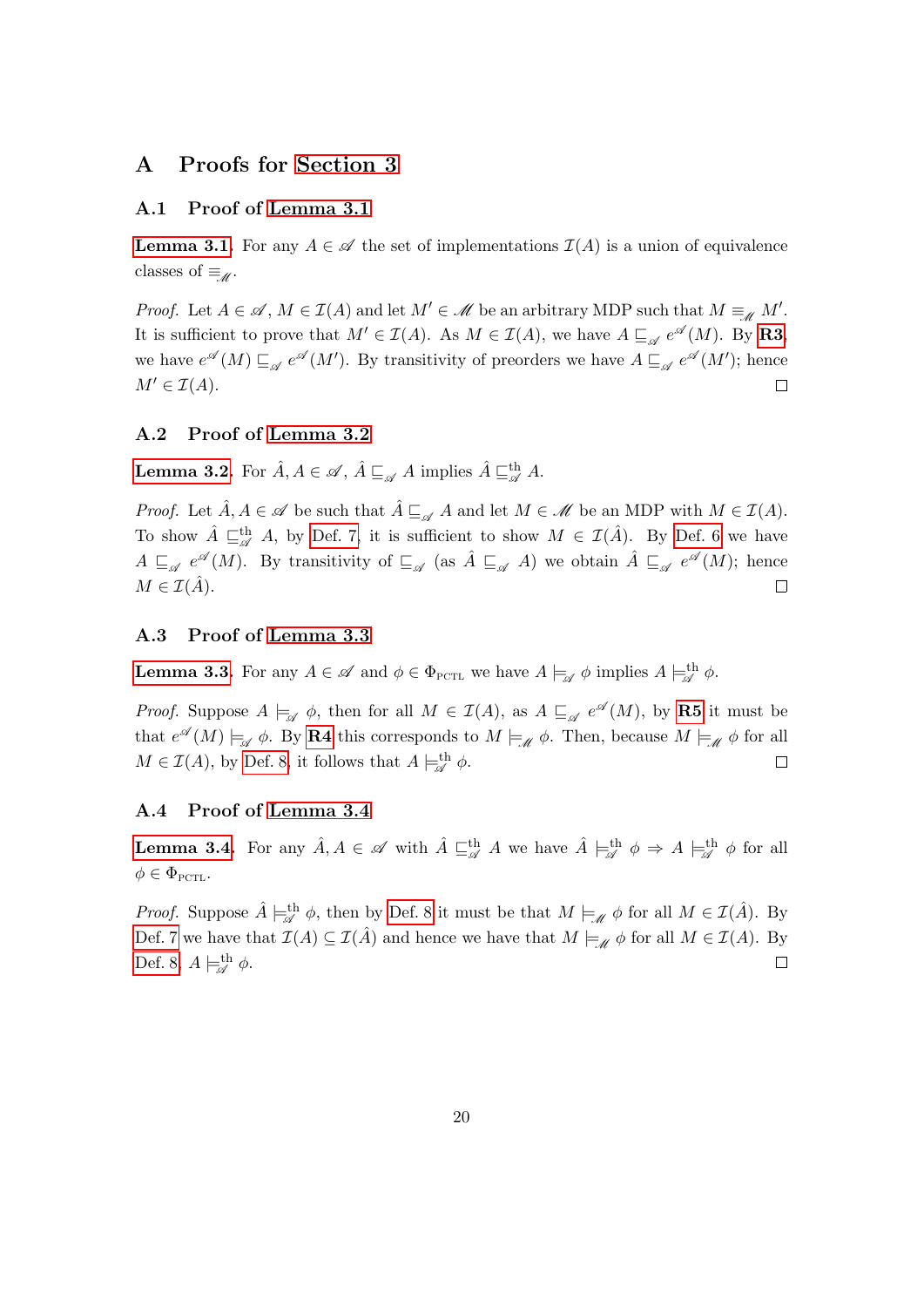## B Proofs for [Section 4](#page-11-0)

Given a distribution  $\lambda_X \in D(X)$  we let  $\text{supp}(\lambda_X)$  be the *support* of  $\lambda_X$ , i.e. the countable set  $\{x \in X \mid \lambda_X(x) > 0\}$ . We also define the size of games:

**Definition 13.** Let  $G = \langle S, I, T, L^1, L^2 \rangle$  be a game. We denote with  $|G|$  the size of G, defined as  $|G| = n_G + m_G$ , where:

- $n_G = |S|$ , and
- $m_G = \sum_{s \in S} \sum_{\Lambda \in T(s)} (1 + |\Lambda|)$ .

Note that  $\sum_{s \in S} |T(s)| \leq m_G$  and  $\sum_{s \in S} \sum_{\Lambda \in T(s)} |\Lambda| \leq m_G$ . We assume that AP is fixed and can therefore consider I,  $L^!$  and  $L^?$  as functions that we can query in polynomial time.

#### B.1 Proof of [Proposition 4.1](#page-12-3)

**[Proposition 4.1](#page-12-3) [\(R3\)](#page-7-1).** For all  $M, M' \in \mathcal{M}$  we have that  $M \equiv_{\mathcal{M}} M'$  implies  $e^{\mathcal{G}}(M) \sqsubseteq_{\mathcal{G}}$  $e^{\mathscr{G}}(M').$ 

*Proof.* Let  $\hat{M} = \langle \hat{S}, \hat{I}, \hat{T}, \hat{L} \rangle$  and  $M = \langle S, I, T, L \rangle$  be two strongly bisimilar MDPs and let  $R \subseteq \hat{S} \times S$  be the relation such that  $\hat{M} \equiv^R_{\mathscr{M}} M$ . We will show that  $e^{\mathscr{G}}(\hat{M}) \sqsubseteq^R_{\mathscr{G}} e^{\mathscr{G}}(M)$ . To show this, let  $e^{\mathscr{G}}(\hat{M}) = \langle \hat{S}, \hat{I}, \hat{T}', \hat{L}, \hat{L} \rangle$  and  $e^{\mathscr{G}}(M) = \langle S, I, \hat{T}', L, L \rangle$  as defined by [Def. 10.](#page-11-1) Using [Def. 4](#page-5-2) we immediately satisfy that  $I \subseteq R.\hat{I}$ . Remaining to show is that for every  $\langle \hat{s}, s \rangle \in R$  we satisfy all conditions of [Def. 11.](#page-11-2) Condition [\(i\)](#page-11-3) and [\(ii\)](#page-11-4) of [Def. 11](#page-11-2) are trivially true as due to the bisimulation we have  $\hat{L}(\hat{s}) = L(s)$ . To show conditions [\(iii\)](#page-12-0) and [\(iv\)](#page-12-1) hold, recall that  $\hat{T}'(\hat{s}) = {\hat{T}(\hat{s})}$  and  $T'(s) = {T(s)}$ . Knowing both have precisely one player 1 choice greatly simplifies the quantifiers of the game-simulation definition and it is immediate to see condition [\(iii\)](#page-12-0) of [Def. 11](#page-11-2) of the game-simulation  $e^{\mathscr{G}}(\hat{M}) \sqsubseteq_{\mathscr{G}}^R e^{\mathscr{G}}(M)$ corresponds directly with the conditions [\(ii\)](#page-5-1) and [\(iii\)](#page-5-0) of [Def. 3](#page-5-3) of the simulation  $\hat{M} \sqsubseteq_M^R M$ . Analogously, condition [\(iv\)](#page-12-1) of [Def. 11](#page-11-2) of the simulation  $e^{\mathscr{G}}(\hat{M}) \sqsubseteq_{\mathscr{G}}^R e^{\mathscr{G}}(M)$  corresponds with conditions [\(ii\)](#page-5-1) and [\(iii\)](#page-5-0) of [Def. 3](#page-5-3) of the simulation  $M \sqsubseteq_{\mathscr{M}}^{R^{-1}} \hat{M}$ . As  $\hat{M} \equiv_{\mathscr{M}}^R M$  yields  $\hat{M} \sqsubseteq_{\mathscr{M}}^R M$  and  $M \sqsubseteq_{\mathscr{M}}^{R^{-1}} \hat{M}$  both [\(iii\)](#page-12-0) and [\(iv\)](#page-12-1) of [Def. 11](#page-11-2) must hold.  $\Box$ 

### B.2 Proof of [Lemma 4.2](#page-13-0)

**[Lemma 4.2.](#page-13-0)** There are  $\hat{G}, G \in \mathscr{G}$  with  $\hat{G} \sqsubseteqg^{\text{th}} G$ ,  $\hat{G} \not\sqsubseteq_g G$ .

*Proof.* Consider the two games  $\hat{G} = \langle \hat{S}, \hat{I}, \hat{T}, \hat{L}^{\dagger}, \hat{L}^{\dagger} \rangle$  and  $G = \langle S, I, T, L^{\dagger}, L^{\dagger} \rangle$  depicted in [Figure 2.](#page-12-2) To see that  $\hat{G} \not\sqsubseteq_{\mathscr{G}} G$ , observe that  $s_2 \in S$  (and hence  $s_0 \in S$ ) cannot be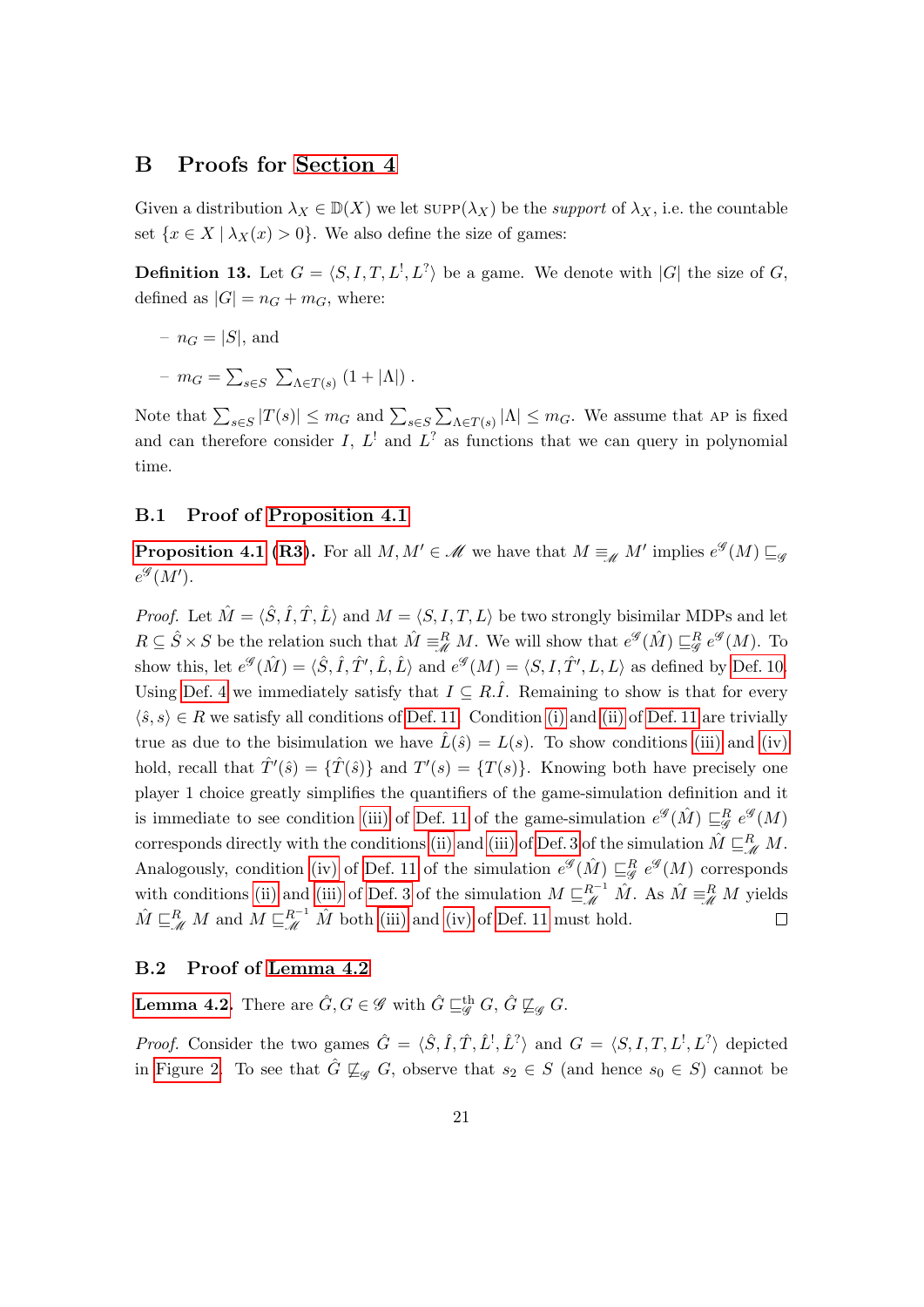game-simulated by any state in  $\hat{G}$ . Remaining to show is that  $\hat{G} \sqsubseteqg^{\text{th}} G$ . By [Definition 7](#page-7-5) it is sufficient to show that for any MDP  $M = \langle S', I', T', L' \rangle$  such that  $M \in \mathcal{I}(G)$  we have that  $M \in \mathcal{I}(\hat{G})$ . Clearly, the main concern is that any behaviour of M that is simulated by  $s_2$  cannot be simulated in  $\tilde{G}$ . Potentially this problem may cascade through the co-algebraic definition of game-simulation. We will show that due to the fact  $M$  is an implementation, this is not true.

Suppose  $G \sqsubseteq_{\mathscr{G}}^R e^{\mathscr{G}}(M)$  with  $R \subseteq S' \times S$ . We will construct  $\hat{R} \subseteq \hat{S} \times S'$  such that  $\hat{G} \sqsubseteq_{\mathscr{G}}^{\hat{R}} e^{\mathscr{G}}(M)$ . Let us start by taking  $\hat{R} = \{\langle \hat{s}_i, s' \rangle \mid \langle s_i, s' \rangle \in R, i \neq 2\}$ . One problem is that states  $s' \in S'$  such that  $\langle s_2, s' \rangle \in R$  may now no longer have a suitable simulation in  $\hat{G}$  via  $\hat{R}$ .

Consider  $s' \in S$  to be any state of M such that  $\langle s_2, s' \rangle \in R$  and let  $T'(s') = \Lambda'$ . The choice  $\Lambda'$  is either the empty set or not. If  $\Lambda' = \emptyset$  then, considering condition [\(iii\)](#page-12-0) and [\(iv\)](#page-12-1) of [Definition 11,](#page-11-2) the presence of player 1 choice  $\emptyset \in T(s_2)$  is the only requirement for us to simulate s' (that is  $\{\mu_{s_4}\}\in T(s_2)$  does not contribute anything). We add  $\langle \hat{s}_1, s' \rangle$  to  $\hat{R}$ . Note that  $\langle \hat{s}_1, s' \rangle$  satisfies condition [\(iii\)](#page-12-0) and [\(iv\).](#page-12-1)

Suppose  $\Lambda'$  is not the emptyset, then we must have that for every  $\lambda' \in \Lambda'$  we have that  $\langle \mu_{s_4}, \lambda' \rangle \in \mathbb{D}(R)$  (the presence of  $\emptyset \in T(s_2)$  does not contribute anything). We add  $\langle \hat{s}_3, s' \rangle$  to  $\hat{R}$ . Tuple  $\langle \hat{s}_3, s' \rangle$  satisfies condition [\(iii\)](#page-12-0) and [\(iv\).](#page-12-1)

Although now we have fixed the issue that states  $s' \in S'$  such that  $\langle s_2, s' \rangle \in R$  cannot be simulated with  $\hat{R}$ , we have not shown the absence of problems in view of the coalgebraic nature of game-simulations. This follows from the observation that  $s_2$  can only be reached through choice  $T(s_0) = {\mu_{s_1}, \mu_{s_2}, \mu_{s_3}}$  in G. Hence, remaining to show is that for any  $s' \in S'$  such that  $\langle s_0, s' \rangle \in R$  we have that  $\langle \hat{s}_0, s' \rangle$  satisfies condition [\(iii\)](#page-12-0) and [\(iv\)](#page-12-1) of [Def. 9](#page-9-2) via  $\hat{R}$ .

As  $T(s_0)$  'subsumes'  $\hat{T}(\hat{s}_0)$  condition [\(iv\)](#page-12-1) is trivially satisfied. To satisfy condition [\(iii\)](#page-12-0) it must be that any  $\lambda' \in T'(s')$  is simulated by a combined transition in  $\{\mu_{\hat{s}_1}, \mu_{\hat{s}_3}\}\$ . We know that  $\lambda'$  is simulated by a combined transition in  $\{\mu_{s_1}, \mu_{s_2}, \mu_{s_3}\}\$ . Clearly, for any weight attributed to  $\mu_{s_2}$  and for any  $s'' \in \text{supp}(\lambda')$  such that  $\langle s_2, s'' \rangle \in R$  we have that either  $\langle \hat{s}_1, s'' \rangle \in \hat{R}$  or  $\langle \hat{s}_3, s'' \rangle \in \hat{R}$ . We can easily redistribute the weight of  $\mu_{s_2}$  to  $\mu_{s_1}$ and  $\mu_{s_3}$  to obtain a suitable weight distribution.  $\Box$ 

#### B.3 Proof of [Proposition 4.3](#page-14-0)

In this section we will show that strong probabilistic game-refinement  $(\sqsubseteq_g)$  preserves PCTL satisfaction ( $\models_{\mathscr{G}}$ ). Our proof extends that of [\[24\]](#page-18-11). In this paper a game is constructed from a partition of the state space of an MDP. It is shown that with the obvious refinement order on partitions the 'abstract' game soundly approximates extremal reach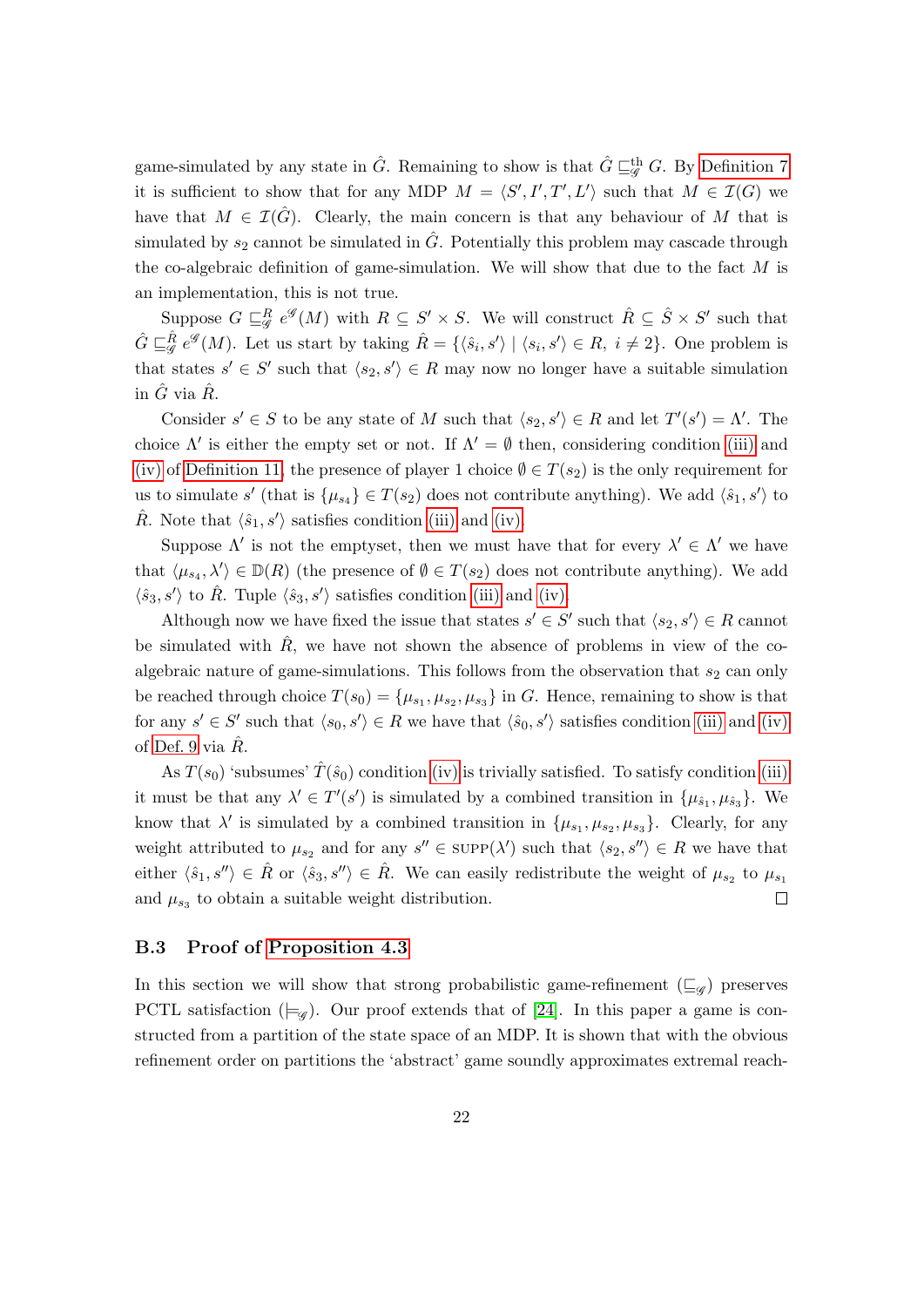ability probabilities of the 'concrete' game. We extend this proof to arbitrary games related by strong probabilistic game-simulation and to preservation of arbitrary PCTL formulae.

Our extensions introduce a few changes in the proof. In [\[24\]](#page-18-11) the two games are related by means of an abstraction relation that is both right-total, left-total and leftunique. This means that any play of the 'concrete' game maps to a single play of the 'abstract' game. When considering strong probabilistic game-simulation (in which we allow arbitrary relations) we lose this correspondence. We will instead assign weights between 'plays' of the concrete and abstract game.

To improve presentation we will sometimes denote tuples of strategies with a single symbol and we will use the subscripts 1 and 2 to denote the player 1 and player 2 strategies, e.g.  $\hat{\sigma} = \langle \hat{\sigma}_1, \hat{\sigma}_2 \rangle \in \Sigma^1_{\hat{G}_{\perp}} \times \Sigma^2_{\hat{G}_{\perp}}$ .

Partial plays & Arenas Due to the presence of combined transitions, plays themselves are too fine-grained for this weight function; there is not always a clear correspondence between the distributions of the plays. We therefore introduce a new concept called partial plays:

**Definition 14** (Partial plays). Let  $G = \langle S, I, T, L^1, L^2 \rangle$  be an arbitrary game. A partial play of G is a strictly alternating sequence of states S and sets of distributions  $PD(S)$ such that a state  $s \in S$  with  $T(s) \neq \emptyset$  can be followed by  $\Lambda \in \mathbb{P}(\mathbb{D}(S))$  if  $\Lambda \in T(s)$ , and  $\Lambda \in \mathbb{P} \mathbb{D}(S)$  can be followed by  $s \in S$  iff there exists  $\lambda \in \Lambda$  such that  $\lambda(s) > 0$ .

We denote with  $\Pi_G$  the set of all finite partial plays. Strategy consistency of partial plays is defined and denoted analogous to normal plays, as are partial plays starting from configurations  $\omega \in S \cup \mathbb{P} \mathbb{D}(S)$ .

For  $\langle \sigma_1, \sigma_2 \rangle \in \Sigma_G^1 \times \Sigma_G^2$  and set of finite partial plays  $\Pi \subseteq \widetilde{\Pi}_{\sigma_1, \sigma_2}$  we let  $[\Pi]_{\langle \sigma_1, \sigma_2 \rangle} \subseteq$  $\Pi_{\sigma_1,\sigma_2}^{\infty}$  denote the obvious mapping of finite partial plays onto *infinite* plays consistent with  $\sigma_1$  and  $\sigma_2$ .

**Definition 15** (Arena). Let  $\hat{G} = \langle \hat{S}, \hat{I}, \hat{T}, \hat{L}^{\dagger}, \hat{L}^{\dagger} \rangle$ ,  $G = \langle S, I, T, L^{\dagger}, L^{\dagger} \rangle$  be games without deadlocks. An *arena* of  $\hat{G}$  and  $G$  is a tuple  $\langle A_1, A_2 \rangle$ , where:

$$
A_1 \subseteq \hat{S} \times S
$$

$$
A_2 \subseteq \mathbb{P} \mathbb{D}(\hat{S}) \times \mathbb{P} \mathbb{D}(S)
$$

such that  $A_1$  consists of tuples of player 1 configurations and  $A_2$  consists of tuples of player 2 configurations.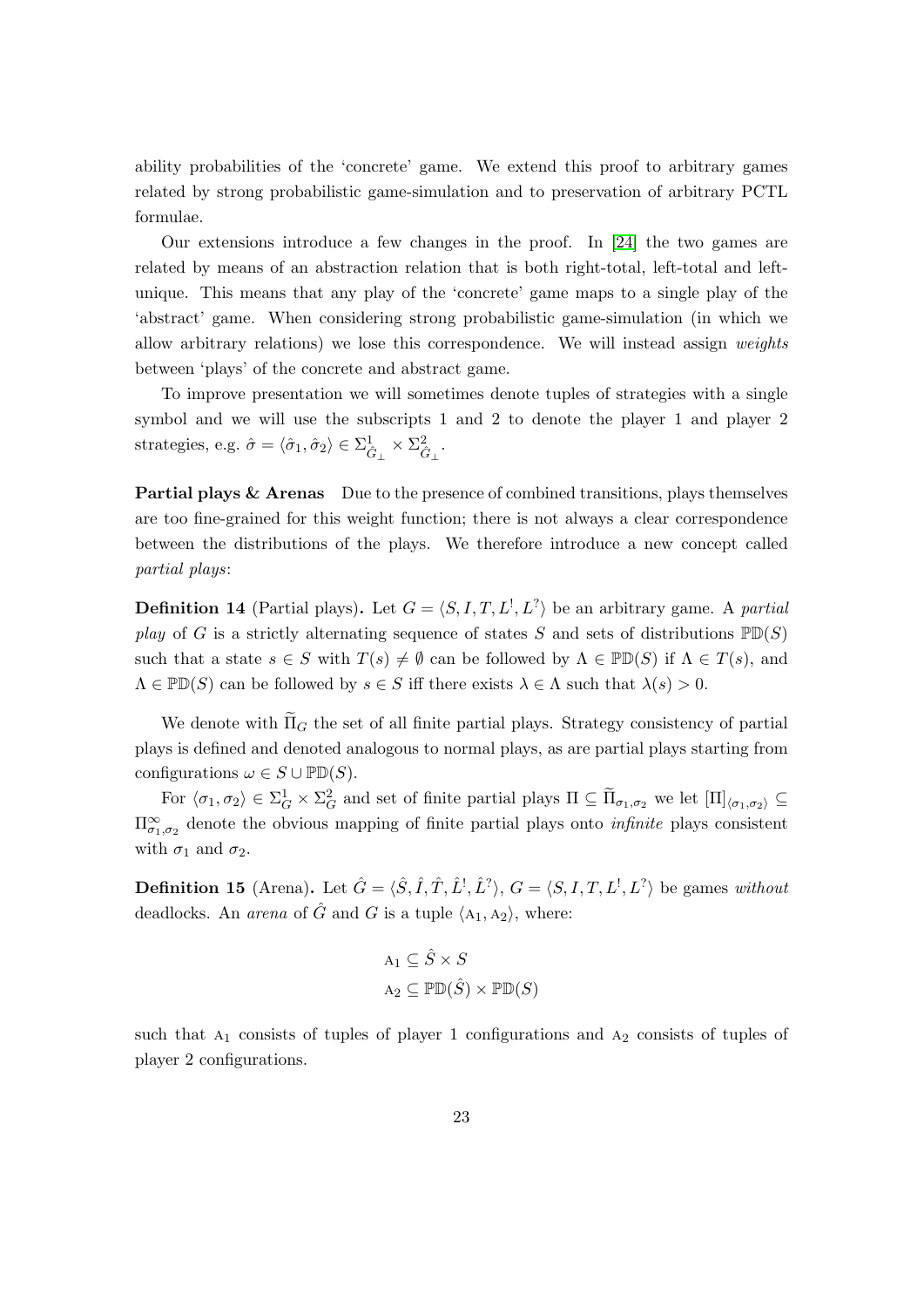Let  $\langle A_1, A_2 \rangle$  be an arena, and let  $\hat{\pi} \in \tilde{\Pi}_{\hat{G}}$  and  $\pi \in \tilde{\Pi}_G$  be two partial plays. We call  $\hat{\pi}$ and  $\pi \langle A_1, A_2 \rangle$ -*invariant* if and only if  $|\pi| = |\hat{\pi}|$  and for every  $i \leq |\pi| = |\hat{\pi}|$ :

<span id="page-24-1"></span><span id="page-24-0"></span>
$$
\langle \pi(i), \hat{\pi}(i) \rangle \in (A_1 \cup A_2)
$$

Let  $\langle \hat{\sigma}_1, \hat{\sigma}_2 \rangle \in \Sigma^1_{\hat{G}} \times \Sigma^2_{\hat{G}}$  and  $\langle \sigma_1, \sigma_2 \rangle \in \Sigma^1_{\hat{G}} \times \Sigma^2_{\hat{G}}$  be strategy pairs. We call  $\langle \hat{\sigma}_1, \hat{\sigma}_2 \rangle$ and  $\langle \sigma_1, \sigma_2 \rangle$   $\langle A_1, A_2 \rangle$ -invariant if and only if for all finite  $\langle A_1, A_2 \rangle$ -invariant partial plays  $\hat{\pi} \in \Pi_{\hat{\sigma}_1, \hat{\sigma}_2}$  and  $\pi \in \Pi_{\sigma_1, \sigma_2}$  the following conditions hold:

$$
\langle \overrightarrow{\hat{\pi}}, \overrightarrow{\pi} \rangle \in A_1 \Rightarrow \langle \hat{\sigma}_1(\hat{\pi}), \sigma_1(\pi) \rangle \in \mathbb{D}(A_2)
$$
\n(2a)

$$
\langle \overrightarrow{\hat{\pi}}, \overrightarrow{\pi} \rangle \in A_2 \Rightarrow \langle \overrightarrow{\hat{\pi}} \circ \hat{\sigma}_2(\hat{\pi}), \overrightarrow{\pi} \circ \sigma_2(\pi) \rangle \in \mathbb{D}(A_1)
$$
 (2b)

Let  $\hat{\sigma} \in \Sigma_{\hat{G}}^1 \times \Sigma_{\hat{G}}^2$  and  $\sigma \in \Sigma_{G}^1 \times \Sigma_{G}^2$  be two  $\langle A_1, A_2 \rangle$ -invariant strategy pairs and  $\pi \in \tilde{\Pi}_{\sigma}$  and  $\hat{\pi} \in \tilde{\Pi}_{\hat{\sigma}}$  two finite  $\langle A_1, A_2 \rangle$ -invariant partial plays. We denote with  $\delta^{\langle \hat{\sigma}, \sigma \rangle}_{\langle \hat{\pi}, \pi \rangle}$  $\chi_{\langle \hat{\pi},\pi \rangle}^{\langle \sigma,\sigma \rangle}$  the weight function witnessing [\(2a\)](#page-24-0) resp. [\(2b\)](#page-24-1).

Properties of arenas We now show some very useful properties for two deadlock-free games under the assumption that we have tuples of strategies that are invariant under an arena.

In this section we fix  $\hat{G} = \langle \hat{S}, \hat{I}, \hat{T}, \hat{L}^{\dagger}, \hat{L}^{\dagger} \rangle$ ,  $G = \langle S, I, T, L^{\dagger}, L^{\dagger} \rangle$  to be deadlock-free games and  $\langle A_1, A_2 \rangle$  to be an arena of  $\hat{G}$  and G. We first explore the relation between the partial plays of  $\hat{G}$  and  $G$ .

<span id="page-24-2"></span>**Definition 16** (Weight). Let  $\sigma \in \Sigma_G^1 \times \Sigma_G^2$  and  $\hat{\sigma} \in \Sigma_{\hat{G}}^1 \times \Sigma_{\hat{G}}^2$  be two  $\langle A_1, A_2 \rangle$ -invariant strategy pairs. We define a weight function  $w^{\hat{\sigma}}_{\sigma} \in \tilde{\Pi}_{\hat{G}} \times \tilde{\Pi}_{G} \to [0, 1]$  as follows:

$$
w^{\hat{\sigma}}_{\sigma}(\hat{\pi}, \pi) = \n\begin{cases} \n\prod_{i=0}^{|\pi|-1} \delta^{\langle \hat{\sigma}, \sigma \rangle}_{\langle \hat{\pi}^i, \pi^i \rangle}(\pi(i+1), \hat{\pi}(i+1)) & \text{if } \langle A_1, A_2 \rangle \text{-invariant} \\ \n0 & \text{otherwise.} \n\end{cases}
$$

Intuitively, the weight  $w^{\hat{\sigma}}_{\sigma}(\hat{\pi}, \pi)$  is the amount of 'probability mass' of  $\hat{\pi}$  and  $\pi$  that the plays have attributed to simulating each other under  $\hat{\sigma}$  and  $\sigma$ .

**Lemma B.1.** Let  $\hat{\sigma} \in \Sigma_{\hat{G}}^1 \times \Sigma_{\hat{G}}^2$  and  $\sigma \in \Sigma_{G}^1 \times \Sigma_{G}^2$  be two  $\langle A_1, A_2 \rangle$ -invariant strategy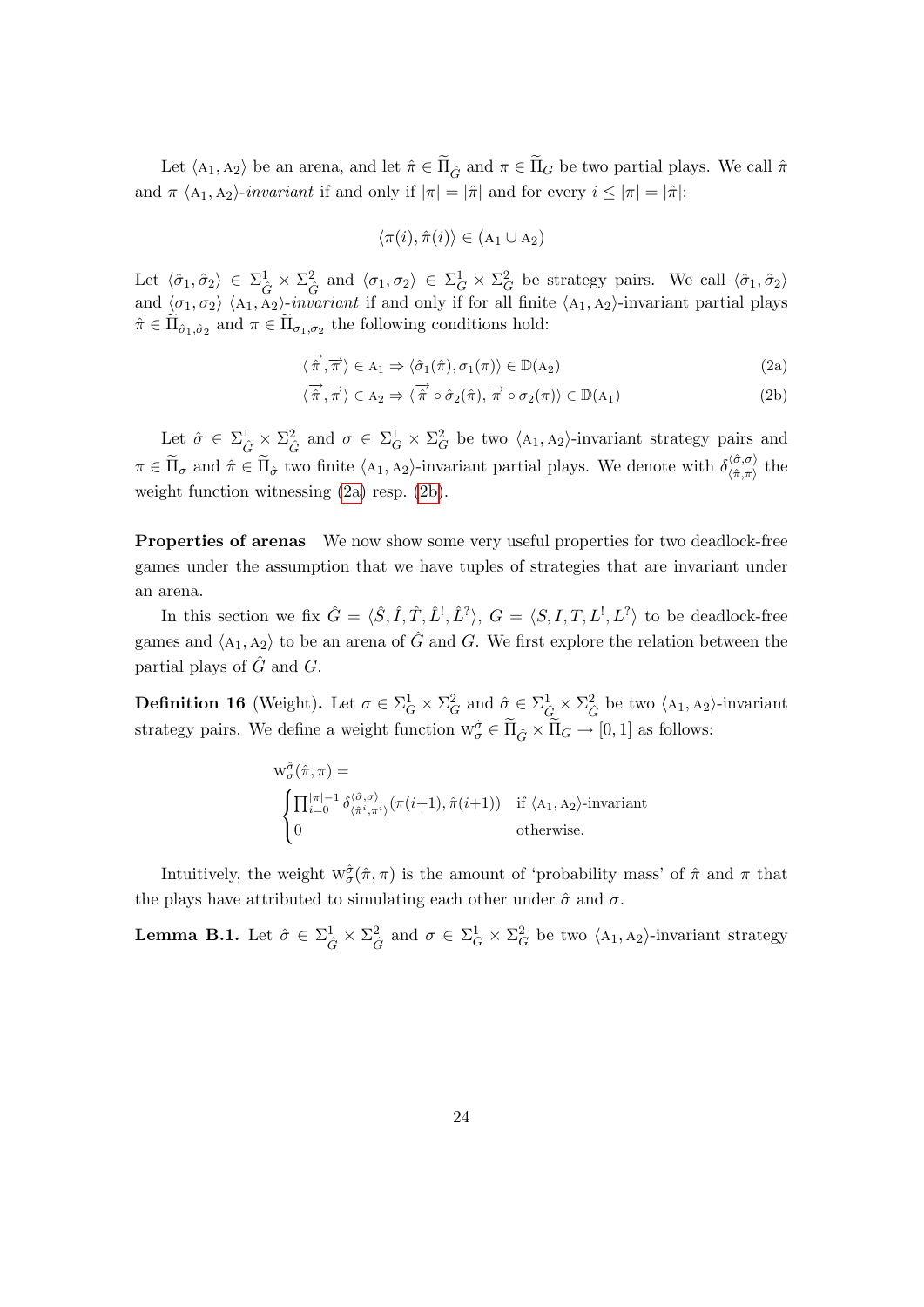pairs, then, for any  $\langle \hat{\omega}, \omega \rangle \in (A_1 \cup A_2)$ :

<span id="page-25-3"></span><span id="page-25-2"></span>
$$
\forall \pi \in \widetilde{\Pi}_{\sigma}(\omega) : \sum_{\hat{\pi} \in \widetilde{\Pi}_{\hat{G}}(\hat{\omega})} W_{\sigma}^{\hat{\sigma}}(\hat{\pi}, \pi) = \mathbf{Pr}_{\sigma}^{\omega}([\pi]_{\sigma})
$$
(3a)

<span id="page-25-1"></span><span id="page-25-0"></span>
$$
\forall \hat{\pi} \in \widetilde{\Pi}_{\hat{\sigma}}(\hat{\omega}) : \sum_{\pi \in \widetilde{\Pi}_{G}(\omega)} W^{\hat{\sigma}}_{\sigma}(\hat{\pi}, \pi) = \mathbf{Pr}_{\hat{\sigma}}^{\hat{\omega}}([\hat{\pi}]_{\hat{\sigma}})
$$
(3b)

$$
\forall \pi \in \widetilde{\Pi}_G(\omega) \setminus \widetilde{\Pi}_{\sigma}(\omega) : \sum_{\hat{\pi} \in \widetilde{\Pi}_{\hat{G}}(\hat{\omega})} \mathbf{w}_{\sigma}^{\hat{\sigma}}(\hat{\pi}, \pi) = 0 \tag{3c}
$$

$$
\forall \hat{\pi} \in \widetilde{\Pi}_{\hat{G}}(\hat{\omega}) \setminus \widetilde{\Pi}_{\hat{\sigma}}(\hat{\omega}) : \sum_{\pi \in \widetilde{\Pi}_{G}(\omega)} W^{\hat{\sigma}}_{\sigma}(\hat{\pi}, \pi) = 0 \tag{3d}
$$

*Proof.* Let us first proof [\(3c\)](#page-25-0). Clearly, any play  $\pi \in \Pi_G(s)$  that is inconsistent with  $\sigma$ has to be of non-zero length and has to make a move that is inconsistent with  $\sigma$ ; there are two types of inconsistent transitions:

- The first type of an inconsistent transition occurs when for some  $i < |\pi|$ , we have  $\pi(i) \in S$  and  $\pi(i+1) \in T(\pi(i))$  but  $\sigma_1(\pi^i)(\pi(i+1)) = 0$ . Due to [\(1b\)](#page-3-0), the weight function  $\delta^{\langle \hat{\sigma}, \sigma \rangle}_{\langle \hat{\pi}^i \pi \rangle}$  $\langle \hat{\pi}^{(o,o)}_{\hat{\pi}^i,\pi^i} \rangle(\hat{\pi}(i+1),\pi(i+1))$  will always yield 0 for any  $\hat{\pi}$ .
- The second type of inconsistency occurs when if some  $i < |\pi|$ , we have  $\pi(i) \in \mathbb{P}D(S)$ and  $\pi(i+1) \in S$  such that for some  $\lambda \in \pi(i)$  we have  $\lambda(\pi(i+1)) > 0$ , but for no such  $\lambda$  we have that  $\sigma_2(\pi^i)(\lambda) > 0$  and hence  $(\pi(i) \circ \sigma_2(\pi^i))(\pi(i+1)) = 0$  and, by [\(1b\)](#page-3-0), the weight function  $\delta^{\langle \hat{\sigma}, \sigma \rangle}_{\langle \hat{\sigma}^i \rangle \pi}$  $\langle \hat{\pi}^{(0),0'}_{\hat{\pi}^i,\pi^i} \rangle(\hat{\pi}(i+1),\pi(i+1))$  will always yield 0 for any  $\hat{\pi}$ .

Hence, inconsistent partial plays do not contribute anything to the the sum of [\(3c\)](#page-25-0). The proof of [\(3d\)](#page-25-1) follows from symmetry.

From [\(3c\)](#page-25-0) and [\(3d\)](#page-25-1) we learn that  $w^{\hat{\sigma}}_{\sigma}(\hat{\pi}, \pi)$  can only be non-zero when  $\pi$  is consistent with  $\sigma$  and  $\hat{\pi}$  is consistent with  $\hat{\sigma}$ . Hence, we can reduce the sum in [\(3a\)](#page-25-2) and [\(3b\)](#page-25-3) to plays consistent with  $\sigma$  and  $\hat{\sigma}$  at will, which we will use implicitly in the following proofs.

We will proof  $(3a)$  by induction on the length of partial plays under consideration. Note that the base case, partial plays of length 0, trivially satisfy [\(3a\)](#page-25-2). Suppose [\(3a\)](#page-25-2) holds for all partial plays of size i. We will prove [\(3a\)](#page-25-2) also holds for plays of size  $i + 1$ . Let  $\pi' \in \tilde{\Pi}_{\sigma}(s)$  be an arbitrary partial play of length  $i+1$  consistent with  $\sigma$ . We split the proof into the following cases cases:  $\pi'(i) \in S$ , and  $\pi'(i) \in \mathbb{P} \mathbb{D}(S)$ .

First suppose  $\pi'(i) \in S$ , then by definition  $\pi'$  is of the form  $\pi \cap \Lambda$ , for some  $\pi \in \tilde{\Pi}_{\sigma}(\omega)$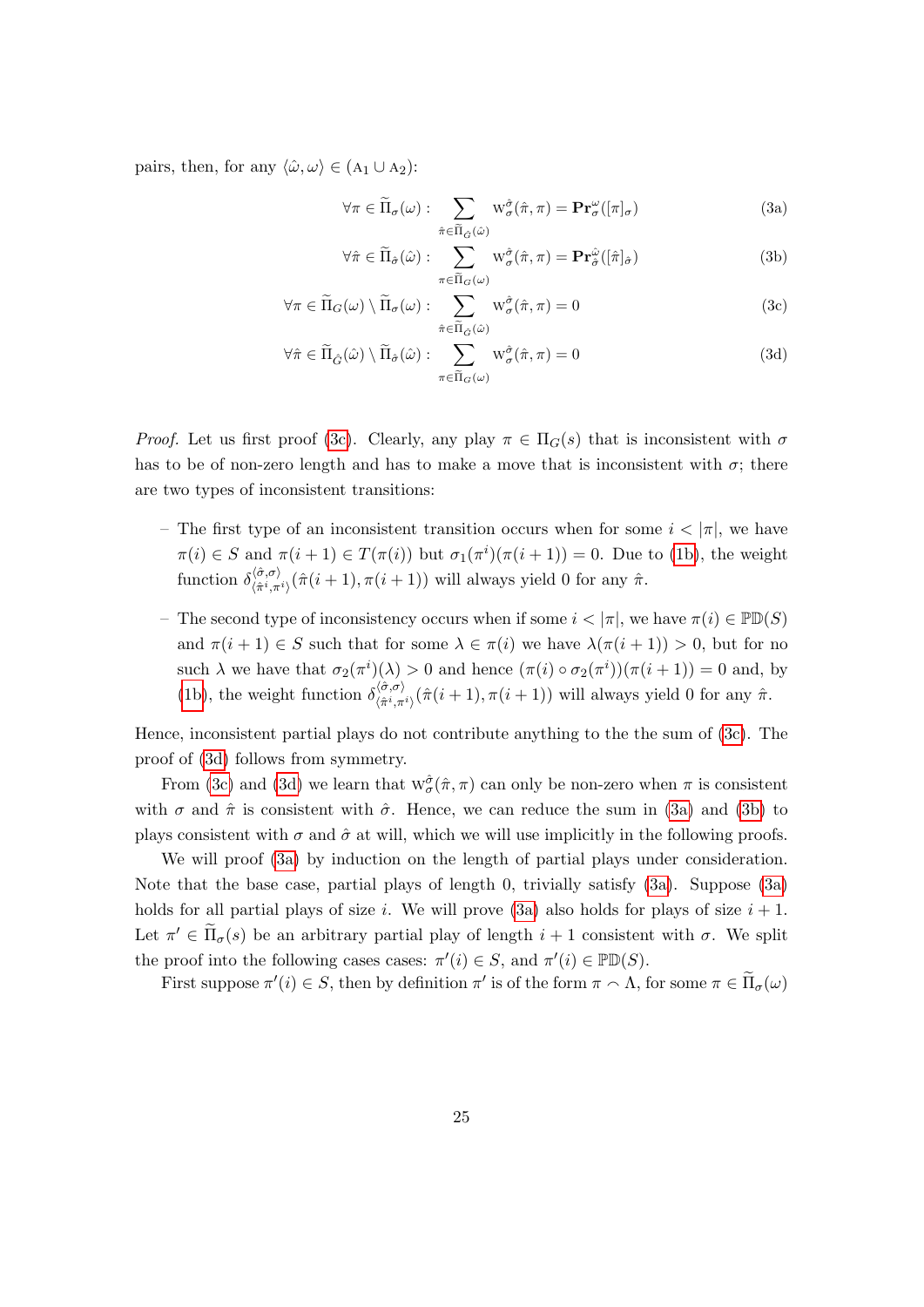of length i such that  $\overrightarrow{\pi} \in S$  and some non-empty  $\Lambda \in \mathbb{P}(\mathbb{D}(S))$  with  $\sigma_1(\pi)(\Lambda) > 0$ .

$$
\begin{split}\n&\mathbf{Pr}_{\sigma}^{\omega}([\pi \wedge \Lambda]_{\sigma}) = \\
&\sigma_{1}(\pi)(\Lambda) \cdot \mathbf{Pr}_{\sigma}^{\omega}([\pi]_{\sigma}) = \\
&\sum_{\hat{\pi} \in \Pi_{\hat{G}}(\hat{\omega})} \left( w_{\sigma}^{\hat{\sigma}}(\hat{\pi}, \pi) \cdot \sigma_{1}(\pi)(\Lambda) \right) = \\
&\sum_{\hat{\pi} \in \Pi_{\hat{G}}(\hat{\omega})} \left( w_{\sigma}^{\hat{\sigma}}(\hat{\pi}, \pi) \cdot \sum_{\hat{\Lambda} \in (\mathbb{P} \mathbb{D}(\hat{S}))} \delta_{(\hat{\pi}, \pi)}^{(\hat{\sigma}, \sigma)}(\hat{\Lambda}, \Lambda) \right) = \\
&\sum_{\hat{\pi} \in \Pi_{\hat{G}}(\hat{\omega})} \left( \sum_{\hat{\Lambda} \in \mathbb{P} \mathbb{D}(\hat{S})} \left( w_{\sigma}^{\hat{\sigma}}(\hat{\pi}, \pi) \cdot \delta_{(\hat{\pi}, \pi)}^{(\hat{\sigma}, \sigma)}(\hat{\Lambda}, \Lambda) \right) \right) = \\
&\sum_{\hat{\pi} \sim \hat{\Lambda} \in \Pi_{\hat{G}}(\hat{\omega})} w_{\sigma}^{\hat{\sigma}}(\pi \wedge \Lambda, \hat{\pi} \wedge \hat{\Lambda}) = \\
&\text{(Def. 16)}\n\end{split}
$$

Now, suppose  $\pi'(i) \in \mathbb{P} \mathbb{D}(S)$ , then by definition  $\pi'$  is of the form  $\pi \sim s$ , for some  $\pi \in \widetilde{\Pi}_{\sigma}(\omega)$ of length i such that  $\overrightarrow{\pi} \in \mathbb{P}D(S)$  and some  $s \in S$  such that  $(\overrightarrow{\pi} \circ \sigma_2(\pi))(s) > 0$ .

$$
\mathbf{Pr}_{\sigma}^{\omega}([\pi \cap s]_{\sigma}) =
$$
\n
$$
(\overrightarrow{\pi} \circ \sigma_{2}(\pi))(s) \cdot \mathbf{Pr}_{\sigma}^{\omega}([\pi]_{\sigma}) =
$$
\n
$$
\sum_{\hat{\pi} \in \Pi_{\hat{G}}(\hat{\omega})} (w_{\sigma}^{\hat{\sigma}}(\hat{\pi}, \pi) \cdot (\overrightarrow{\pi} \circ \sigma_{2}(\pi))(s)) =
$$
\n
$$
\sum_{\hat{\pi} \in \Pi_{\hat{G}}(\hat{\omega})} \left( w_{\sigma}^{\hat{\sigma}}(\hat{\pi}, \pi) \cdot \sum_{\hat{s} \in \hat{S}} \delta_{(\hat{\pi}, \pi)}^{(\hat{\sigma}, \sigma)}(\hat{s}, s) \right) =
$$
\n
$$
\sum_{\hat{\pi} \in \Pi_{\hat{G}}(\hat{\omega})} \left( \sum_{\hat{s} \in \hat{S}} \left( w_{\sigma}^{\hat{\sigma}}(\hat{\pi}, \pi) \cdot \delta_{(\hat{\pi}, \pi)}^{(\hat{\sigma}, \sigma)}(\hat{s}, s) \right) \right) =
$$
\n
$$
\sum_{\hat{\pi} \sim \hat{s} \in \Pi_{\hat{G}}(\hat{\omega})} w_{\sigma}^{\hat{\sigma}}(\pi \cap s, \hat{\pi} \cap \hat{s}) =
$$
\n
$$
(Def. 16)
$$

The proof for [\(3b\)](#page-25-3) follows symmetrically.

Under a pair of strategies  $\hat{\sigma} \in \Sigma_{\hat{G}}^1 \times \Sigma_{\hat{G}}^2$  we call a set of partial finite plays  $P \subseteq \widetilde{\Pi}_{\hat{\sigma}}(\hat{s})$ disjoint iff for every  $\pi, \pi' \in P$  we have that  $[\pi]_{\hat{\sigma}} \cap [\pi']_{\hat{\sigma}} = \emptyset$ .

 $\Box$ 

Informally, this means we can compute the probability of  $\mathbf{Pr}^{\hat{s}}_{\hat{\sigma}}([P]_{\hat{\sigma}})$  by means of the  $\operatorname{sum}\sum_{p\in P}\mathbf{Pr}^{\hat{s}}_{\hat{\sigma}}([p]_{\hat{\sigma}}).$ 

<span id="page-26-0"></span>We now show how arenas relate probabilities of certain disjoint sets of partial plays: **Proposition B.2.** Let  $\hat{\sigma} \in \sum_{\hat{G}}^{1} \times \sum_{\hat{G}}^{2}$  and  $\sigma \in \sum_{G}^{1} \times \sum_{G}^{2}$  be two  $\langle A_1, A_2 \rangle$ -invariant strategy pairs, let  $\langle \hat{\omega}, \omega \rangle \in (A_1 \cup A_2)$  and let  $\text{CYL}_{\hat{G}}^1$ ,  $\text{CYL}_{\hat{G}}^2 \subseteq \widetilde{\Pi}_{\hat{\sigma}}(\hat{\omega})$  and  $\text{CYL}_{G}^1$ ,  $\text{CYL}_{G}^2 \subseteq \widetilde{\Pi}_{\sigma}(\omega)$  be disjoint sets of finite partial plays such that if for arbitrary  $\langle A_1, A_2 \rangle$ -invariant  $\hat{\pi} \in \tilde{\Pi}_{\hat{\sigma}}(\hat{\omega})$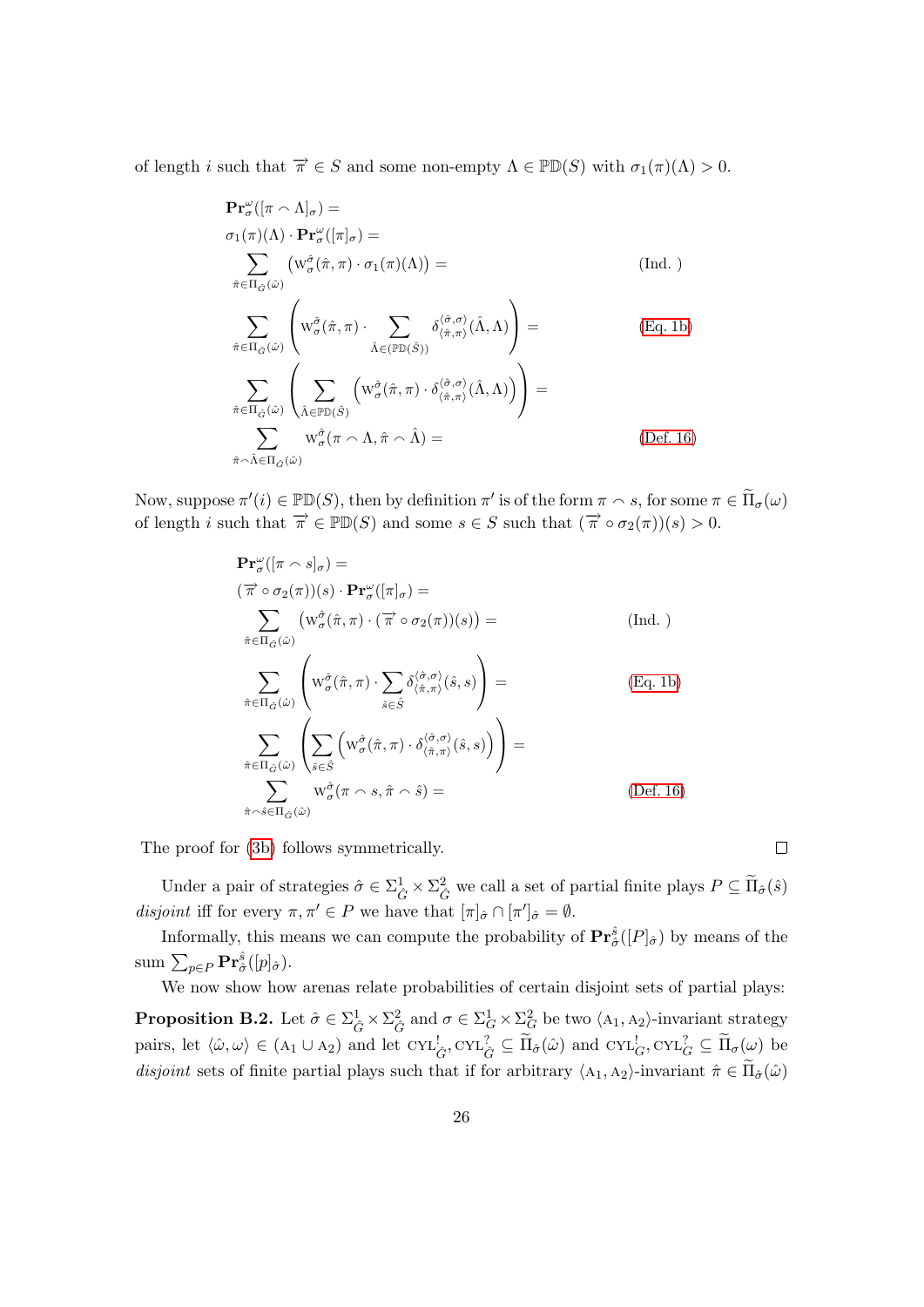and  $\pi \in \widetilde{\Pi}_{\sigma}(\omega)$  we have

$$
(\hat{\pi} \in \mathrm{CYL}_{\hat{G}}^! \Rightarrow (\exists i \le |\pi| : \pi^i \in \mathrm{CYL}_G^!)
$$
\n(4a)

$$
(\exists i \le |\hat{\pi}| \colon \hat{\pi}^i \in \text{CYL}_{\hat{G}}^? \rangle \Leftarrow (\pi \in \text{CYL}_{G}^?). \tag{4b}
$$

then, the following inequalities hold

<span id="page-27-1"></span><span id="page-27-0"></span>
$$
\mathbf{Pr}_{\hat{\sigma}}^{\hat{s}}\left(\left[\mathrm{CYL}_{\hat{G}}^{!}\right]_{\hat{\sigma}}\right) \leq \mathbf{Pr}_{\sigma}^{s}\left(\left[\mathrm{CYL}_{G}^{!}\right]_{\sigma}\right) \tag{4c}
$$

<span id="page-27-3"></span>
$$
\mathbf{Pr}_{\hat{\sigma}}^{\hat{s}}\left(\left[\mathrm{CYL}_{\hat{G}}^? \right]_{\hat{\sigma}}\right) \geq \mathbf{Pr}_{\sigma}^s\left(\left[\mathrm{CYL}_{G}^? \right]_{\sigma}\right) \tag{4d}
$$

*Proof.* We extend the notion of disjointness to sets of tuples of  $\langle A_1, A_2 \rangle$ -invariant partial plays. We call such a  $P \subseteq \widetilde{\Pi}_{\hat{\sigma}}(\hat{s}) \times \widetilde{\Pi}_{\sigma}(s)$  disjoint if for every  $\langle \hat{\pi}, \pi \rangle, \langle \hat{\pi}', \pi' \rangle \in P$  we have that either  $\pi$  and  $\pi'$  are disjoint or  $\hat{\pi}$  and  $\hat{\pi}'$  are disjoint.

For a disjoint set of tuples of  $\langle A_1, A_2 \rangle$ -invariant partial plays P and and  $\langle A_1, A_2 \rangle$ invariant partial play  $\langle \hat{\pi}', \pi' \rangle$  such that for every  $\langle \hat{\pi}, \pi \rangle \in P$  we have  $\langle \hat{\pi}^{|\hat{\pi}'|}, \hat{\pi}^{|\pi'|} \rangle = \langle \hat{\pi}', \pi' \rangle$ then by [Definition 16:](#page-24-2)

$$
\sum_{\langle \hat{\pi}, \pi \rangle \in P} w_{\sigma}^{\hat{\sigma}}(\hat{\pi}, \pi) \leq w_{\sigma}^{\hat{\sigma}}(\hat{\pi}', \pi') .
$$

Now, for some  $\hat{\pi} \in \text{CYL}_{\hat{G}}^{\perp}$  let  $\text{Ind}_{G}(\hat{\pi})$  denote partial plays  $\pi \in \widetilde{\Pi}_{\sigma}(\omega)$  such that  $\hat{\pi}$  and  $\pi$  are  $\langle A_1, A_2 \rangle$ -invariant. Let  $P = {\langle \hat{\pi}, \pi \rangle \mid \hat{\pi} \in \text{CYL}_{\hat{G}}^1, \pi \in \text{IMG}_{G}(\hat{\pi})\}.$  By construction P is disjoint.

Similarly, for some  $\pi' \in \text{CYL}_{G}^!$  let  $\text{Ind}_{\hat{G}}(\pi')$  denote plays  $\hat{\pi}' \in \widetilde{\Pi}_{\hat{\sigma}}(\hat{\omega})$  such that  $\hat{\pi}'$  and  $\pi'$  are  $\langle A_1, A_2 \rangle$ -invariant.

Observe that for each  $\langle \hat{\pi}, \pi \rangle \in P$ , we have  $\hat{\pi} \in \text{CYL}_{\hat{G}}^{\perp}$  and  $\hat{\pi}$  and  $\pi$  are  $\langle A_1, A_2 \rangle$ -invariant. Hence, by [\(4a\)](#page-27-0), we infer that for some  $i \leq |\pi|$  we have  $\pi^i \in \text{CYL}_G^!$ . Also we know that  $\hat{\pi}^i$  is  $\langle A_1, A_2 \rangle$ -invariant with  $\pi^i$ .

We can rephrase the last paragraph as follows: for each  $\langle \hat{\pi}, \pi \rangle \in P$  there exist  $\pi' \in$  $\text{CYL}_{G}^{!}$  and  $\hat{\pi}' \in \text{IMG}_{\hat{G}}(\pi')$  such that  $\langle \hat{\pi}^{|\hat{\pi}'|}, \pi^{|\pi'|} \rangle = \langle \hat{\pi}', \pi' \rangle$ .

This yields the following inequality:

<span id="page-27-2"></span>
$$
\sum_{\hat{\pi} \in \text{CYL}_{\hat{G}}^{\perp}} \sum_{\pi \in \text{ING}_G(\hat{\pi})} \mathcal{W}_{\sigma}^{\hat{\sigma}}(\hat{\pi}, \pi) \leq \sum_{\pi \in \text{CYL}_{\hat{G}}^{\perp}} \sum_{\hat{\pi} \in \text{ING}_{\hat{G}}(\pi)} \mathcal{W}_{\sigma}^{\hat{\sigma}}(\hat{\pi}, \pi)
$$
(4e)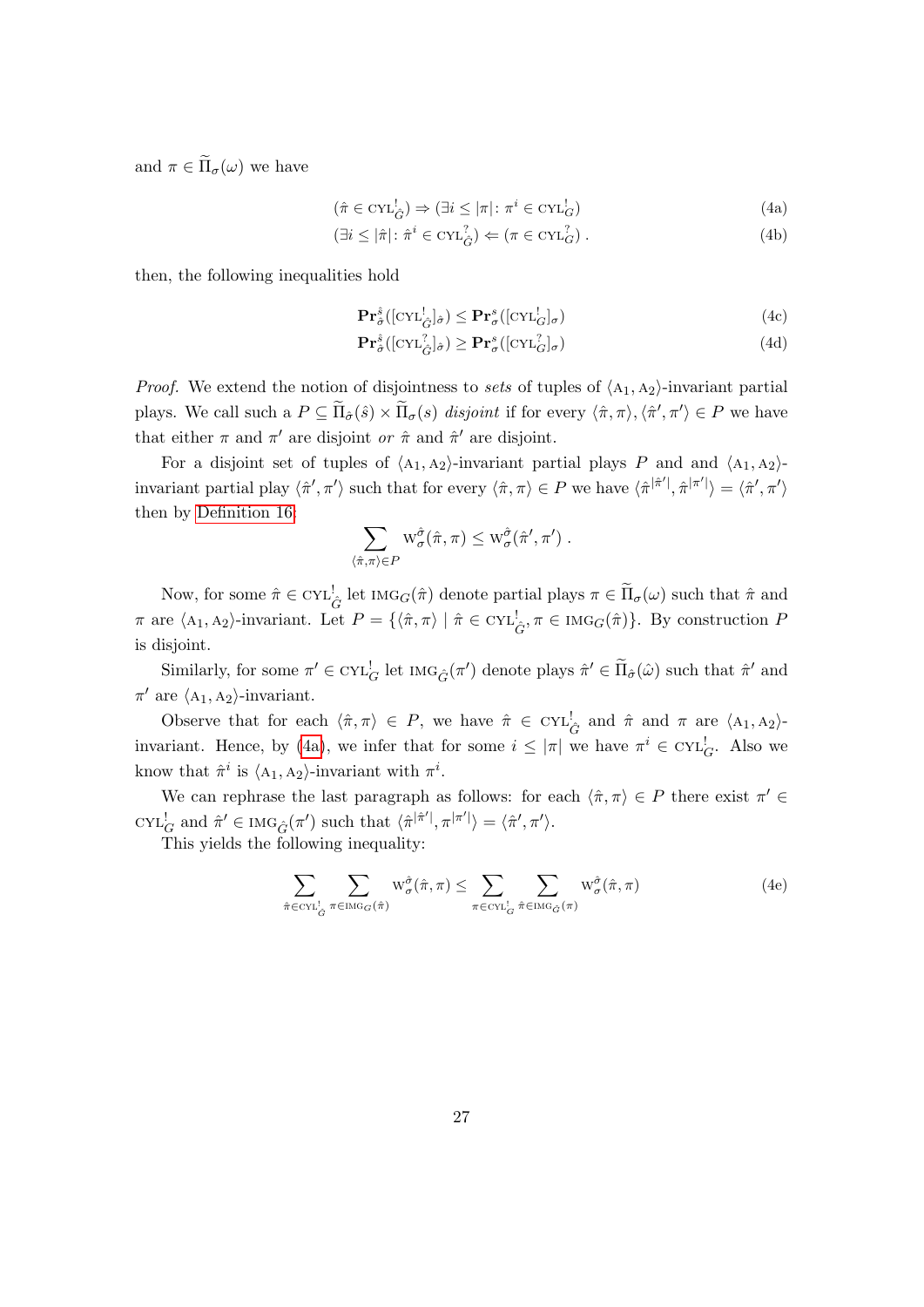We are now in a position to prove inequality  $(4c)$ :

$$
\begin{split}\n\mathbf{Pr}_{\hat{\sigma}}^{\hat{\omega}}([\text{CYL}_{\hat{G}}^{\dagger}]_{\hat{\sigma}}) &= \sum_{\hat{\pi} \in \text{CYL}_{\hat{G}}^{\dagger}} \mathbf{Pr}_{\hat{\sigma}}^{\hat{\omega}}([\hat{\pi}]_{\hat{\sigma}}) \qquad \text{(Disjoint)} \\
&= \sum_{\hat{\pi} \in \text{CYL}_{\hat{G}}^{\dagger}} \sum_{\pi \in \Pi_{\sigma}(\omega)} w_{\sigma}^{\hat{\sigma}}(\hat{\pi}, \pi) \qquad (\text{Eq. 3b}) \\
&= \sum_{\hat{\pi} \in \text{CYL}_{\hat{G}}^{\dagger}} \sum_{\pi \in \text{IMG}_{G}(\hat{\pi})} w_{\sigma}^{\hat{\sigma}}(\hat{\pi}, \pi) \qquad (\text{Def. } \text{IMG}_{G}) \\
&\leq \sum_{\pi \in \text{CYL}_{G}^{\dagger}} \sum_{\hat{\pi} \in \text{IMG}_{\hat{G}}(\pi)} w_{\sigma}^{\hat{\sigma}}(\hat{\pi}, \pi) \qquad (\text{Eq. 4e}) \\
&= \sum_{\pi \in \text{CYL}_{G}^{\dagger}} \sum_{\hat{\pi} \in \Pi_{\hat{\sigma}}(\hat{\omega})} w_{\sigma}^{\hat{\sigma}}(\hat{\pi}, \pi) \qquad (\text{Def. } \text{IMG}_{\hat{G}}) \\
&= \sum_{\pi \in \text{CYL}_{G}^{\dagger}} \mathbf{Pr}_{\sigma}^{\omega}([\pi]_{\sigma}) \qquad (\text{Eq. 3a)} \\
&= \mathbf{Pr}_{\sigma}^{\omega}([\text{CYL}_{G}^{\dagger}]_{\sigma}) \qquad (\text{Disjoint)}\n\end{split}
$$

The proof of [\(4d\)](#page-27-3) follows symmetrically.

**Arenas and game-simulation** Let  $\hat{G} = \langle \hat{S}, \hat{I}, \hat{T}, \hat{L}^{\dagger}, \hat{L}^{\dagger} \rangle$ ,  $G = \langle S, I, T, L^{\dagger}, L^{\dagger} \rangle$  be arbi*trary* games and let  $R \subseteq \hat{S} \times S$  be such that  $\hat{G} \sqsubseteq^R_{\mathscr{G}} G$ .

The results in the previous sections hold for deadlock-free games only. Fortunately, however, PCTL semantics of  $\hat{G}$  and  $G$  are defined over deadlock-free  $\hat{G}_{\perp} = \langle \hat{S}_{\perp}, \hat{I}, \hat{T}_{\perp}, \hat{L}_{\perp}^l, \hat{L}_{\perp}^2 \rangle$ and  $G_{\perp} = \langle S_{\perp}, I, T_{\perp}, L_{\perp}^!, L_{\perp}^? \rangle$ . Let  $R_{\perp} \subseteq \hat{S}_{\perp} \times S_{\perp}$  be such that  $\langle \hat{s}, s \rangle \in R_{\perp}$  iff  $\langle \hat{s}, s \rangle \in R$ ,  $s = \perp_1$  or  $\langle \hat{s}, s \rangle = \langle \perp_2, \perp_2 \rangle.$ 

We can now show that the conditions of [Definition 11](#page-11-2) are precisely what we need to construct the following arenas:

- Let  $H_{\text{(iii)}} \subseteq \mathbb{P} \mathbb{D}(\hat{S}_\perp) \times \mathbb{P} \mathbb{D}(S_\perp)$  be a relation such that  $\langle \hat{\Lambda}, \Lambda \rangle \in H_{\text{(iii)}}$  if and only if for every  $\lambda \in \Lambda$  there exists a weight distribution  $\hat{\Lambda}_C \in \mathbb{D}(\hat{\Lambda})$  such that  $\langle \hat{\Lambda} \circ \hat{\lambda}_C, \lambda \rangle \in$  $\mathbb{D}(R_{\perp}).$
- We let  $H_{(iv)} \subseteq \mathbb{P} \mathbb{D}(\hat{S}_{\perp}) \times \mathbb{P} \mathbb{D}(S_{\perp})$  be a relation such that  $\langle \hat{\Lambda}, \Lambda \rangle \in H_{(iv)}$  if and only if for every  $\hat{\lambda} \in \hat{\Lambda}$  there exists a weight distribution  $\lambda_C \in \mathbb{D}(\Lambda)$  such that  $\langle \hat{\lambda}, \Lambda \circ \lambda_C \rangle \in \mathbb{D}(R_{\perp}).$

Clearly,  $H_{\text{(iii)}}$  has a direct correspondence to condition [\(iii\)](#page-12-0) of [Def. 11.](#page-11-2) The arena  $\langle R_{\perp}, H_{\text{(iii)}} \rangle$  will be used to show Next and Until formulae are preserved under the modality "!". In contrast,  $\langle R_\perp, H_{\text{(iv)}} \rangle$  corresponds to condition [\(iv\)](#page-12-1) of [Def. 11](#page-11-2) and will used to show Next and Until formulae are preserved under the modality "?". For this, we need

 $\Box$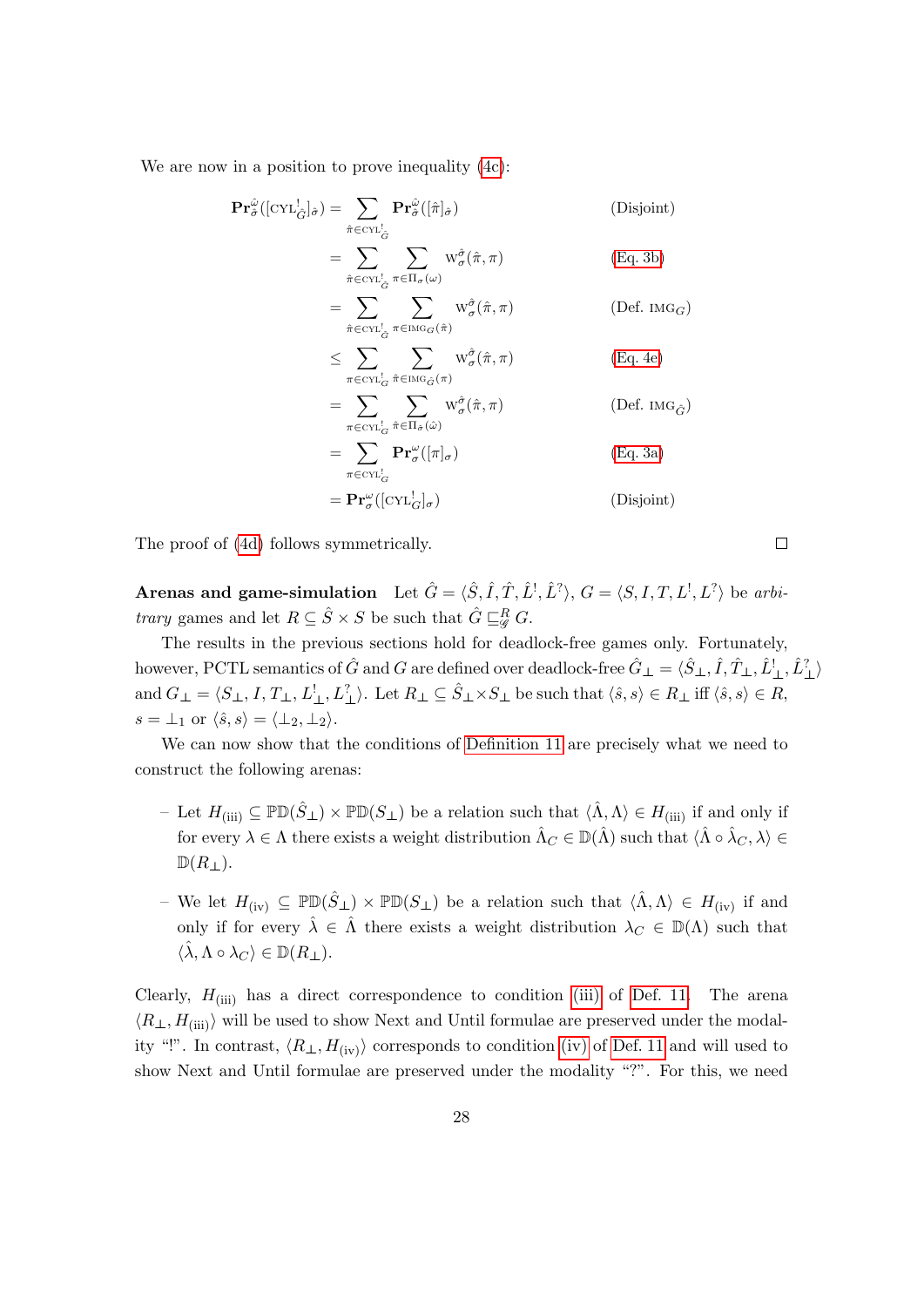to link the notions of arenas  $\langle R_\perp, H_{\text{(iii)}} \rangle$  and  $\langle R_\perp, H_{\text{(iv)}} \rangle$  with the existence of invariant strategy pairs:

<span id="page-29-0"></span>**Lemma B.3.** For every  $\langle \sigma_1, \sigma_2 \rangle \in \Sigma_{G_\perp}^1 \times \Sigma_{G_\perp}^2$  there exists  $\langle \hat{\sigma}_1, \hat{\sigma}_2 \rangle \in \Sigma_{\hat{G}_\perp}^1 \times \Sigma_{\hat{G}_\perp}^2$  such that  $\langle \hat{\sigma}_1, \hat{\sigma}_2 \rangle$  and  $\langle \sigma_1, \sigma_2 \rangle$  are  $\langle R_\perp, H_{\text{(iii)}} \rangle$ -invariant.

*Proof.* We will show that for any  $\langle \sigma_1, \sigma_2 \rangle$  we can always define  $\langle \hat{\sigma}_1, \hat{\sigma}_2 \rangle$  in such a way that [\(2a\)](#page-24-0) and [\(2b\)](#page-24-1) are satisfied. To show this for (2a) consider that whenever  $\langle \vec{\pi}, \vec{\hat{\pi}} \rangle \in R_{\perp}$ , by the deadlock-freeness of  $\hat{G}$  and  $G$ , condition [\(iii\)](#page-12-0) yields that for any every  $\Lambda \in T_{\perp}(\vec{\pi})$ there exists  $\hat{\Lambda} \in \hat{T}_\perp(\vec{\hat{\pi}})$  such that  $\langle \hat{\Lambda}, \Lambda \rangle \in H_{(iii)}$ . It follows that for any distribution  $\sigma_1(\pi) \in \mathbb{D}(T_{\perp}(\vec{\pi}))$  we can construct a distribution over  $\hat{\lambda} \in \hat{T}_{\perp}(\vec{\hat{\pi}})$  such that  $\langle \hat{\lambda}, \sigma_1(\pi) \rangle \in$  $\mathbb{D}(H_{\text{(iii)}})$ . If we take  $\hat{\sigma}_1(\hat{\pi})$  to be  $\hat{\lambda}$  we obtain  $\langle \hat{\sigma}_1(\hat{\pi}), \sigma_1(\pi) \rangle \in \mathbb{D}(H_{\text{(iii)}})$ .

Remaining to show is that [\(2b\)](#page-24-1) is also satisfied. Note that  $\langle \hat{\pi}, \hat{\pi} \rangle \in H_{\text{(iii)}}$ . As we are only considering partial plays of  $G_{\perp}$  and  $G_{\perp}$  we can safely assume neither play ends in  $\emptyset$ . Hence, by the definition of  $H_{(iii)}$ , for every  $\lambda \in \vec{\pi}$  there exists a weight distribution  $\hat{\lambda}_C \in \mathbb{D}(\overrightarrow{\hat{\pi}})$  such that  $\langle \overrightarrow{\hat{\pi}} \circ \hat{\lambda}_C, \lambda \rangle = \in \mathbb{D}(R_\perp)$ . From this it follows that for any distribution  $\sigma_2(\pi) \in \mathbb{D}(\vec{\pi})$  there exists a weight distribution  $\hat{\lambda}'_C \in \mathbb{D}(\vec{\hat{\pi}})$  such that  $\langle \overrightarrow{\hat{\pi}} \circ \hat{\lambda}'_C, \overrightarrow{\pi} \circ \sigma_2(\pi) \rangle \in \mathbb{D}(R_\perp)$ . If we take  $\hat{\sigma}_2(\hat{\pi})$  to be  $\hat{\lambda}'_C$  then [\(2b\)](#page-24-1) is satisfied, meaning that  $\langle \hat{\sigma}_1, \hat{\sigma}_2 \rangle$  and  $\langle \sigma_1, \sigma_2 \rangle$  are  $\langle R_\perp, H_{\text{(iii)}} \rangle$ -invariant.  $\Box$ 

<span id="page-29-1"></span>**Lemma B.4.** For every  $\sigma_1 \in \Sigma_{G_\perp}^1$  there exists a  $\hat{\sigma}_1 \in \Sigma_{\hat{G}_\perp}^1$ , and, independently, for every  $\hat{\sigma}_2 \in \Sigma_{\hat{G}_{\perp}}^2$  there exists a  $\sigma_2 \in \Sigma_{G_{\perp}}^2$  such that  $\langle \sigma_1, \sigma_2 \rangle$  and  $\langle \hat{\sigma}_1, \hat{\sigma}_2 \rangle$  are  $\langle R_{\perp}, H_{\text{(iv)}} \rangle$ invariant.

Proof. Proof analogous to [Lemma B.3,](#page-29-0) other than that condition [\(iv\)](#page-12-1) of [Definition 11](#page-11-2) is used instead of condition [\(iii\)](#page-12-0) and the ordering is swapped for the proof of [\(2b\)](#page-24-1) (matching  $\Box$ condition [\(iv\)\)](#page-12-1).

Preservation of PCTL We are now finally in a position to prove [Proposition 4.3,](#page-14-0) which we first recall:

**Proposition [4.3.](#page-14-0)** For any  $\hat{G}, G \in \mathscr{G}$  with  $\hat{G} \sqsubseteq_{\mathscr{G}} G$  we have that  $\hat{G} \models_{\mathscr{G}} \phi \Rightarrow G \models_{\mathscr{G}} \phi$  for all  $\phi \in \Phi_{\text{PCTL}}$ .

*Proof.* Suppose  $\hat{G} \sqsubseteq_{\mathscr{G}}^R G$ . It is sufficient to show that if  $\hat{G}_\perp \models_{\mathscr{G}} \phi$  then  $G_\perp \models_{\mathscr{G}} \phi$ . Let  $\hat{G}_{\perp} = \langle \hat{S}_{\perp}, \hat{I}_{\perp}, \hat{I}_{\perp}^{\perp}, \hat{L}_{\perp}^? \rangle$  and let  $G_{\perp} = \langle S_{\perp}, I_{\perp}, T_{\perp}, L_{\perp}^!, L_{\perp}^? \rangle$ .

Considering that  $I \subseteq R.\hat{I}$  it is sufficient to show that  $\langle \hat{s}, s \rangle \in R$  implies that  $s \models$ !  $\phi \Leftrightarrow \hat{s} \models' \phi$  for arbitrary  $\phi \in \Phi_{\text{PCTL}}$ . We do this by structural induction on  $\phi$  with the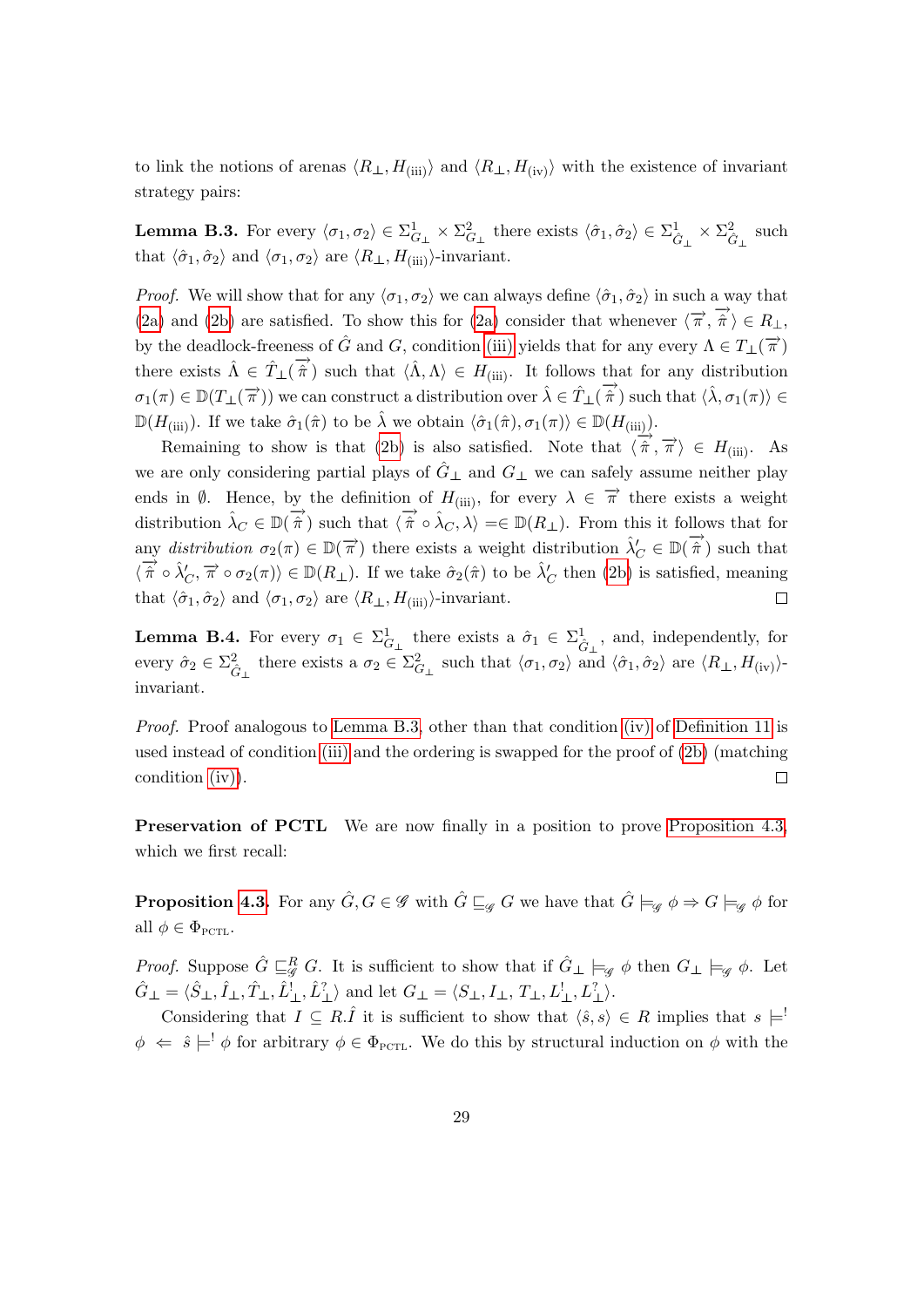induction hypothesis that for all  $\phi \in \Phi_{\text{PCTL}}, \langle \hat{s}, s \rangle \in R$ :

<span id="page-30-1"></span><span id="page-30-0"></span>
$$
s \models^! \phi \iff \hat{s} \models^! \phi \tag{5a}
$$

$$
s \models^? \phi \Rightarrow \hat{s} \models^? \phi \tag{5b}
$$

The base cases, in which  $\phi \in AP$ , follows immediately from [\(i\)](#page-11-3) and [\(ii\)](#page-11-4) of [Definition 11.](#page-11-2) For negation  $\neg \phi$  we have (using [Definition 12](#page-13-1) and [\(5a\)](#page-30-0), [\(5b\)](#page-30-1)):

$$
s \models^! \neg \phi \Leftrightarrow s \not\models^? \phi \Leftrightarrow \hat{s} \not\models^? \phi \Leftrightarrow \hat{s} \models^! \neg \phi
$$
  

$$
s \models^? \neg \phi \Leftrightarrow s \not\models^! \phi \Rightarrow \hat{s} \not\models^! \phi \Leftrightarrow \hat{s} \models^? \neg \phi
$$

For disjunction  $\phi_1 \lor \phi_2$  we have (using [Definition 12](#page-13-1) and [\(5a\)](#page-30-0), [\(5b\)](#page-30-1)):

$$
\hat{s} \models^! \phi_1 \lor \phi_2 \Leftrightarrow (\hat{s} \models^! \phi_1 \text{ or } \hat{s} \models^! \phi_1) \Rightarrow
$$
  

$$
(s \models^! \phi_1 \text{ or } s \models^! \phi_1) \Leftrightarrow s \models^! \phi_1 \lor \phi_2
$$

and:

$$
s \models^? \phi_1 \lor \phi_2 \Leftrightarrow (s \models^? \phi_1 \text{ or } s \models^? \phi_1) \Rightarrow
$$
  

$$
(\hat{s} \models^? \phi_1 \text{ or } \hat{s} \models^? \phi_1) \Leftrightarrow \hat{s} \models^? \phi_1 \lor \phi_2
$$

Remaining to show is that the induction hypothesis holds for the probabilitic operator. From the PCTL semantics [\(Definition 12\)](#page-13-1) it is easy to see that the implications are satisfied if and only if for every PCTL path formula  $\psi \in \Psi_{\text{PCTL}}$  the following inequations hold:

<span id="page-30-3"></span><span id="page-30-2"></span>
$$
\inf_{\hat{\sigma}_1, \hat{\sigma}_2} \left\{ \text{PROB}_{\hat{\sigma}_1 \hat{\sigma}_2}^{\dagger}(\hat{s}, \psi) \right\} \le \inf_{\sigma_1, \sigma_2} \left\{ \text{PROB}_{\sigma_1 \sigma_2}^{\dagger}(s, \psi) \right\} \tag{5c}
$$

$$
\sup_{\hat{\sigma}_1} \inf_{\hat{\sigma}_2} \left\{ \text{PROB}_{\hat{\sigma}_1 \hat{\sigma}_2}^2(\hat{s}, \psi) \right\} \ge \sup_{\sigma_1} \inf_{\sigma_2} \left\{ \text{PROB}_{\sigma_1 \sigma_2}^2(s, \psi) \right\} \tag{5d}
$$

$$
\inf_{\hat{\sigma}_1} \sup_{\hat{\sigma}_2} \left\{ \text{PROB}_{\hat{\sigma}_1 \hat{\sigma}_2}^{\dagger}(\hat{s}, \psi) \right\} \le \inf_{\sigma_1} \sup_{\sigma_2} \left\{ \text{PROB}_{\sigma_1 \sigma_2}^{\dagger}(s, \psi) \right\} \tag{5e}
$$

<span id="page-30-5"></span><span id="page-30-4"></span>
$$
\sup_{\hat{\sigma}_1, \hat{\sigma}_2} \left\{ \text{PROB}_{\hat{\sigma}_1 \hat{\sigma}_2}^2(\hat{s}, \psi) \right\} \ge \sup_{\sigma_1, \sigma_2} \left\{ \text{PROB}_{\sigma_1 \sigma_2}^2(s, \psi) \right\} \tag{5f}
$$

In order to prove these inequalities indeed hold, we characterise the sets of plays being measured as a set of finite disjoint partial plays. For  $G_{\perp}$  we define for every  $s \in S$ , strategy pair  $\sigma \in \Sigma_{G_\perp}^1 \times \Sigma_{G_\perp}^2$ , PCTL formulae  $\phi_1, \phi_2 \subseteq \Phi_{\text{PCTL}}$ , modality  $M \in \{!,?\}$  and bound  $k \in \mathbb{N} \cup \{\infty\}$  the following sets of finite partial plays:

$$
- X_{\sigma}^{\mathcal{M}}(s, \phi_1) \subseteq \widetilde{\Pi}_{\sigma}(s) \text{ such that } \pi \in X_{\sigma}^{\mathcal{M}}(s, \phi_1) \text{ iff } |\pi| = 2 \text{ and } \pi(2) \models^{\mathcal{M}} \phi_1.
$$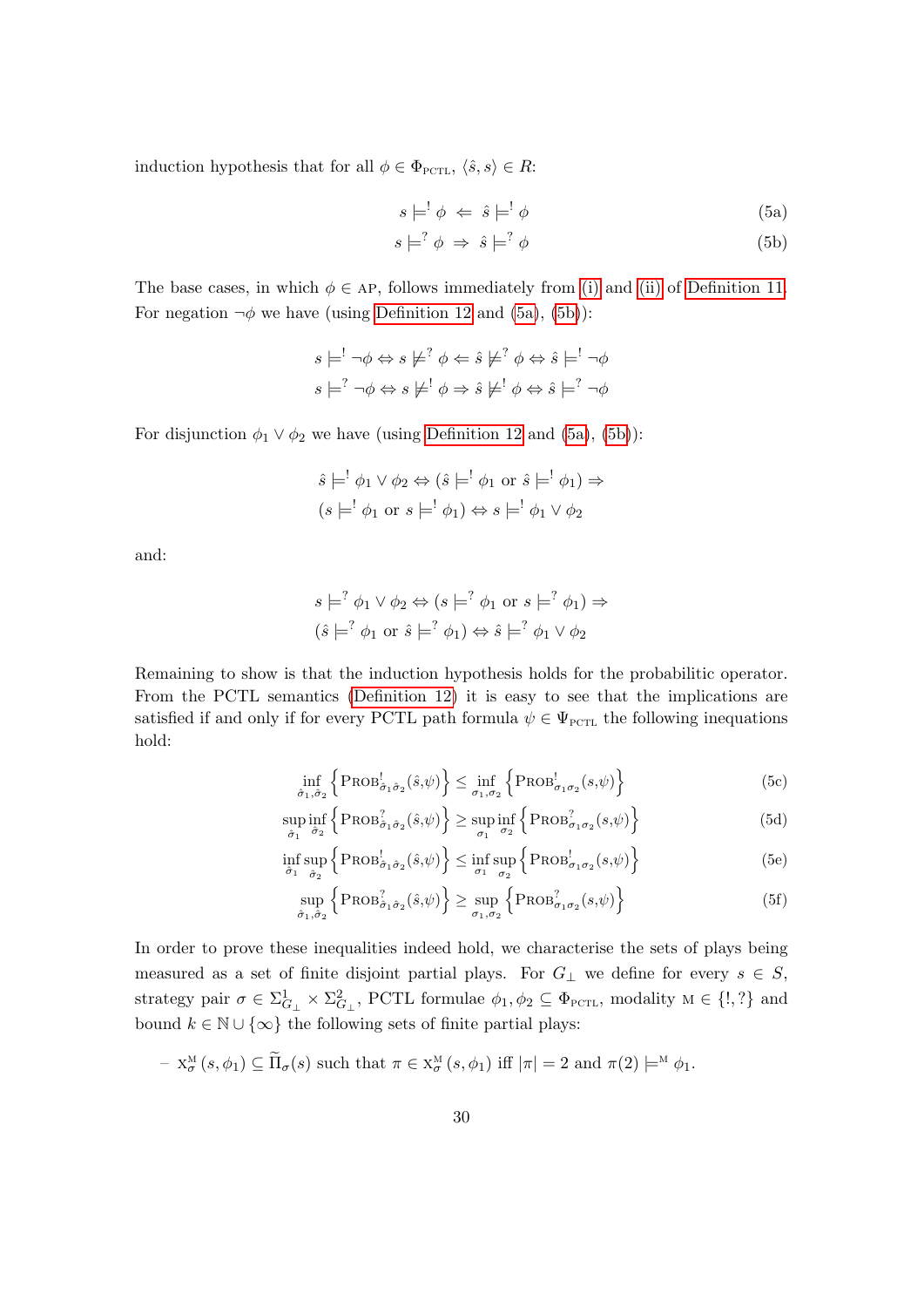$- U_{\sigma}^{\text{M}}$  $\sigma^M_\sigma(s, k, \phi_1, \phi_2) \subseteq \widetilde{\Pi}_\sigma(s)$  such that  $\pi \in \mathbb{U}^M_\sigma$  $_{\sigma}^{\text{M}}\left(s,k,\phi_1,\phi_2\right)$  iff there exists  $i\leq k$  such that  $|\pi| = 2i$  and  $\pi(2) \models^{\mathcal{M}} \phi_2$  and for all  $j \leq i$  we have  $\pi(2j) \models^{\mathcal{M}} \phi_1$  and  $\pi(2j) \not\models^{\mathcal{M}} \phi_2$ .

Note that these sets are disjoint by construction. Also note that it is easily verifiable that for all  $\pi \in \Pi^{\infty}_{\sigma}(s)$ 

$$
\pi \models^{\mathcal{M}} X \phi \Leftrightarrow \pi \in [X_{\sigma}^{\mathcal{M}}(s, \phi)]_{\sigma}
$$

$$
\pi \models^{\mathcal{M}} (\phi_1 U^{\leq k} \phi_2) \Leftrightarrow \pi \in [\mathcal{U}_{\sigma}^{\mathcal{M}}(s, k, \phi_1, \phi_2)]_{\sigma}
$$

Hence, it is possible to rewrite  $(5c)$ ,  $(5d)$ ,  $(5e)$  and  $(5f)$  using the disjoint sets of finite partial plays, e.g. :

$$
\text{PROB}_{\hat{\sigma}}^{\text{!`}}(\hat{s}, X\phi) = \mathbf{Pr}_{\hat{\sigma}}^{\hat{s}}([\mathbf{x}^{\text{!`}}_{\hat{\sigma}}(\hat{s}, \phi)]_{\hat{\sigma}})
$$

Now, consider an arena  $\langle R_{\perp}, A_2 \rangle$  and  $\langle R_{\perp}, A_2 \rangle$ -invariant strategy pairs  $\hat{\sigma} \in \Sigma_{\hat{G}}^1 \times \Sigma_{\hat{G}}^2$  and  $\sigma \in \Sigma_G^1 \times \Sigma_G^2$ . Then, using the induction hypothesis and  $R_{\perp}$ , for arbitrary  $\langle R_{\perp} \rangle$ , A<sub>2</sub>)invariant partial plays  $\hat{\pi} \in \Pi_{\hat{\sigma}}(\hat{s})$  and  $\pi \in \Pi_{\sigma}(s)$  we have

$$
(\hat{\pi} \in X_{\hat{\sigma}}^{\perp}(\hat{s}, \phi)) \Rightarrow (\exists i \leq |\pi| : \pi^{i} \in X_{\sigma}^{\perp}(s, \phi))
$$

$$
(\pi \in X_{\sigma}^{2}(s, \phi)) \Rightarrow (\exists i \leq |\pi| : \hat{\pi}^{i} \in X_{\hat{\sigma}}^{2}(\hat{s}, \phi))
$$

$$
(\hat{\pi} \in U_{\sigma}^{\perp}(\hat{s}, k, \phi_{1}, \phi_{2})) \Rightarrow (\exists i \leq |\pi| : \pi^{i} \in U_{\sigma}^{\perp}(s, k, \phi_{1}, \phi_{2}))
$$

$$
(\pi \in U_{\sigma}^{2}(s, k, \phi_{1}, \phi_{2})) \Rightarrow (\exists i \leq |\pi| : \hat{\pi}^{i} \in U_{\sigma}^{2}(\hat{s}, k, \phi_{1}, \phi_{2}))
$$

Hence, using [Proposition B.2,](#page-26-0) if we have  $\langle R_{\perp}, A_2 \rangle$ -invariant strategy pairs, then:

$$
\begin{aligned} \text{PROB}_{\hat{\sigma}}^{!}(\hat{s}, X\phi) &= \mathbf{Pr}_{\hat{\sigma}}^{\hat{s}}([\mathbf{x}_{\hat{\sigma}}^{!}(\hat{s}, \phi)]_{\hat{\sigma}}) \quad (\text{Rewriting}) \\ &\leq \mathbf{Pr}_{\sigma}^{s}([\mathbf{x}_{\sigma}^{!}(s, \phi)]_{\sigma}) \quad (\text{4c}) \\ &= \text{PROB}_{\sigma}^{!}(s, X\phi) \quad (\text{Rewriting}) \end{aligned}
$$

Analogously we also obtain (using also [\(4d\)](#page-27-3)):

$$
\operatorname{Prob}_{\hat{\sigma}}^2(\hat{s}, X\phi) \ge \operatorname{Prob}_{\sigma}^2(s, X\phi)
$$
  

$$
\operatorname{Prob}_{\hat{\sigma}}^1(\hat{s}, \phi_1 U^{\le k} \phi_2) \le \operatorname{Prob}_{\sigma}^1(s, \phi_1 U^{\le k} \phi_2)
$$
  

$$
\operatorname{Prob}_{\hat{\sigma}}^2(\hat{s}, \phi_1 U^{\le k} \phi_2) \ge \operatorname{Prob}_{\sigma}^2(s, \phi_1 U^{\le k} \phi_2)
$$

Now recall [Lemma B.3](#page-29-0) shows that for arbitrary  $\sigma \in \Sigma^1_{G_\perp} \times \Sigma^2_{G_\perp}$  there exists a corresponding strategy pair  $\hat{\sigma} \in \sum_{\hat{G}_{\perp}}^2 \times \sum_{\hat{G}_{\perp}}^1$  such that  $\hat{\sigma}$  and  $\sigma$  are  $\langle R_{\perp}, H_{\text{(iii)}} \rangle$ -invariant, yielding that the inequality of  $(5c)$  and  $(5f)$  must be preserved for both Next and Until formulae.

Analogously, [Lemma B.4](#page-29-1) shows that for arbitrary  $\sigma_1 \in \Sigma_{G_\perp}^1$  there exists a strategy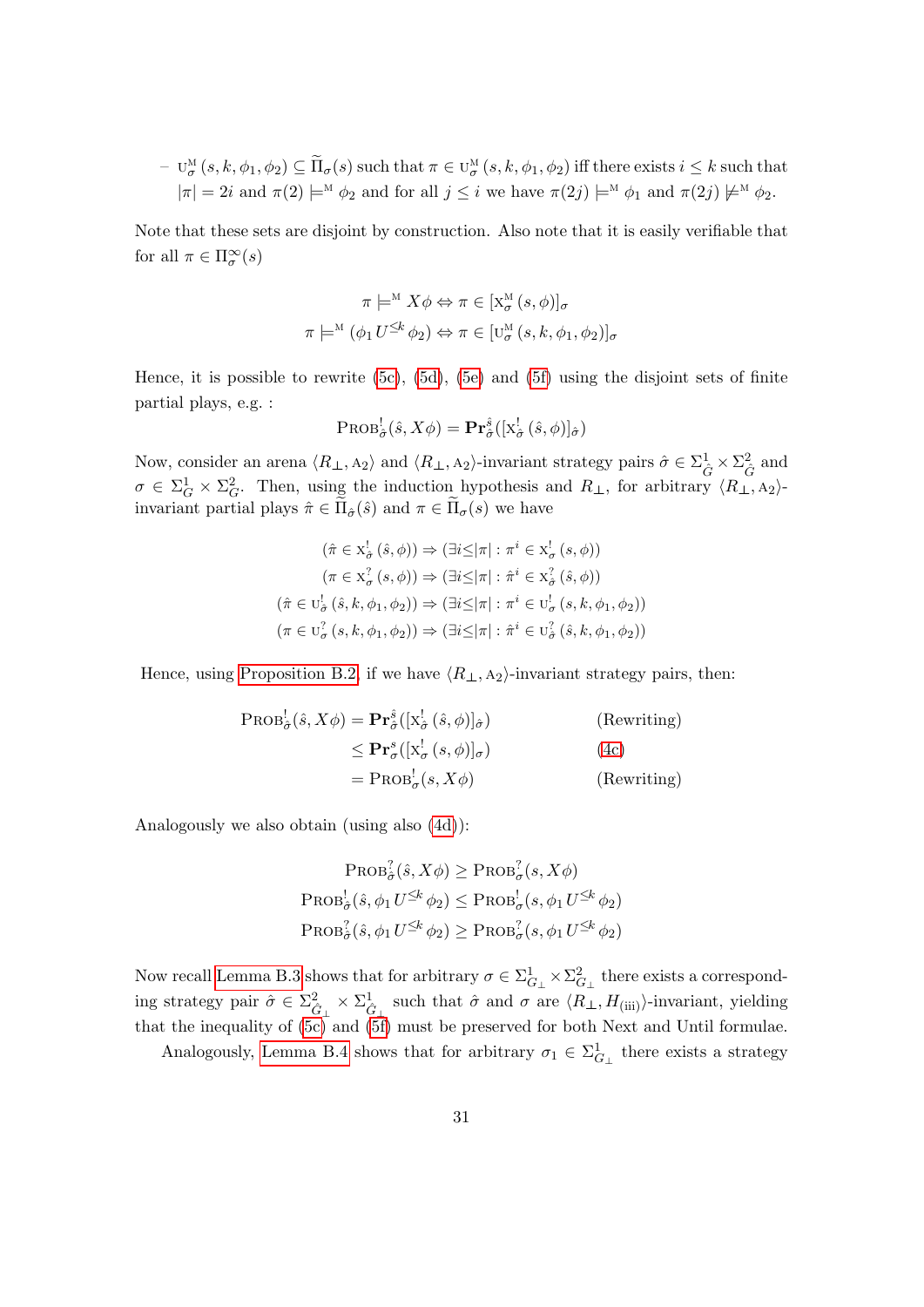$\hat{\sigma}_1 \in \Sigma^1_{\hat{G}_\perp}$  such that for every strategy  $\hat{\sigma}_2 \in \Sigma^2_{\hat{G}_\perp}$  there exists a strategy  $\sigma_2 \in \Sigma^2_{G_\perp}$  such that  $\langle \hat{\sigma}_1, \hat{\sigma}_2 \rangle$  and  $\langle \sigma_1, \sigma_2 \rangle$  are  $\langle R_\perp, H_{\text{(iv)}} \rangle$ -invariant. Hence [Lemma B.4](#page-29-1) yields that the inequalities of [\(5d\)](#page-30-3) and [\(5e\)](#page-30-4) must be preserved for both Next and Until formulae.  $\Box$ 

#### <span id="page-32-0"></span>B.4 Proof of [Lemma 4.4](#page-14-2)

**Lemma [4.4.](#page-14-2)** There exists  $\hat{G}, G \in \mathscr{G}$  such that for all  $\phi \in \Phi_{\text{PCTL}}$  it holds that  $\hat{G} \models_{\mathscr{G}} \phi \Rightarrow$  $G \models_{\mathscr{G}} \phi$  but  $\hat{G} \not\sqsubseteq_{\mathscr{G}} G$ .

*Proof.* We will show that the two games in [Figure 5](#page-15-2) satisfying the lemma. Let  $\hat{G} =$  $\langle \hat{S}, \hat{I}, \hat{T}, \hat{L}^{\dagger}, \hat{L}^{\dagger} \rangle$  and  $G = \langle S, I, T, L^{\dagger}, L^{\dagger} \rangle$ . Let us define  $\lambda_l = \mu_{s_3}, \lambda_m = \frac{2}{3}$  $\frac{2}{3} \cdot s_3 + \frac{1}{3}$  $\frac{1}{3} \cdot s_2$ and  $\lambda_r = \frac{1}{2}$  $\frac{1}{2} \cdot s_1 + \frac{1}{2}$  $\frac{1}{2} \cdot s_2$ , and let  $\hat{\lambda}_l, \hat{\lambda}_r$  be the corresponding distributions in  $\hat{G}$ , e.g.  $T(s_0) = \{\{\lambda_l, \lambda_m, \lambda_r\}\}\$ and  $\hat{T}(\hat{s}_0) = \{\{\hat{\lambda}_l, \hat{\lambda}_r\}\}\$ . We have that  $\hat{G} \not\sqsubseteq_{\mathscr{G}} G$  as no combined transition of  $\hat{T}(\hat{s}_0)$  can simulate  $\lambda_m$ .

It is sufficient to show that  $\hat{G}_{\perp}$  and  $G_{\perp}$  satisfy the same PCTL state formulae in each state (assuming the obvious mapping between states of  $\hat{G}_{\perp}$  and  $G_{\perp}$  and excluding  $\perp_1, \perp_2$ ). We will prove this by structural induction over PCTL state formulae. More formally, our induction hypothesis is that for all  $\phi \in \Phi_{\text{PCTL}}$ ,  $\hat{s} \in \hat{S}$  and  $M \in \{!,?\}$  we have that  $\hat{s}_i \models^{\mathcal{M}} \phi$  in  $\hat{G}_{\perp}$  iff  $s_i \models^{\mathcal{M}} \phi$  in  $G_{\perp}$ .

The base cases of our inductive argument are the PCTL formulae consisting of a single atomic proposition  $a \in AP$ . Let  $\hat{s}_i \in \hat{S}$  and  $M \in \{!, ?\}$ . As  $\hat{L}^M(\hat{s}_i) = L^M(s_i)$  we have that  $\hat{s}_i \models^{\mathcal{M}} a \text{ iff } s_i \models^{\mathcal{M}} a.$ 

Let us now consider negation  $\neg \phi$ . Clearly, for any  $\hat{s}_i \in \hat{S}$  and  $M \in \{!, ?\}$  we have  $\hat{s}_i \models^{\mathcal{M}} \neg \phi$  if and only if  $\hat{s}_i \not\models^{\neg \mathcal{M}} \phi$ . Similarly, we have  $\hat{s}_i \models^{\mathcal{M}} \neg \phi$  iff  $s_i \not\models^{\neg \mathcal{M}} \phi$ . By the induction hypothesis the satisfaction of  $\phi$  coincides for  $\hat{s}_i$  and  $s_i$ . Hence, negation preserves the induction hypothesis.

Let us now consider disjunction  $\phi_1 \vee \phi_2$ . Clearly, for any  $\hat{s}_i \in \hat{S}$  and  $M \in \{!, ?\}$  we have  $\hat{s}_i \models^{\mathcal{M}} \phi_1 \lor \phi_2$  if and only if  $(\hat{s}_i \models^{\mathcal{M}} \phi_1 \text{ or } \hat{s}_i \models^{\mathcal{M}} \phi_2)$  and  $s_i \models^{\mathcal{M}} \phi_1 \lor \phi_2$  if and only if  $(s_i \models^{\mathcal{M}} \phi_1$  or  $s_i \models^{\mathcal{M}} \phi_2$ . By the induction hypothesis, satisfaction of both  $\phi_1$  and  $\phi_2$ coincide for  $\hat{s}_i$  and  $s_i$ , therefore disjunction preserves the induction hypothesis.

Finally, consider PCTL formulae of the form  $P_{\bowtie p}(\psi)$ , where  $\bowtie \in \{<,\leq,>,\geq\}, p \in$ [0, 1] and  $\psi \in \Psi_{\text{PCTL}}$ .

We first observe that under any pair of strategies the states in  $\hat{S} \setminus {\hat{s_0}}$  and  $S \setminus {s_0}$ will lead to  $\perp_2$ , in which no formula is satisfied. Satisfaction of  $P_{\bowtie p}(\psi)$  in these states therefore only depends on the state labelling and the modality. As both are the same for  $\hat{G}$  and  $G$ , we trivially have that for all  $\hat{s}_i \in \hat{S} \setminus {\hat{s}_0}$  and  $M \in \{!, ?\}$  we have  $\hat{s}_i \models^M P_{\bowtie p} \langle \psi \rangle$ iff  $s_i \models^M P_{\bowtie p}(\psi)$ . The remaining case concerns only satisfaction of the formulae of the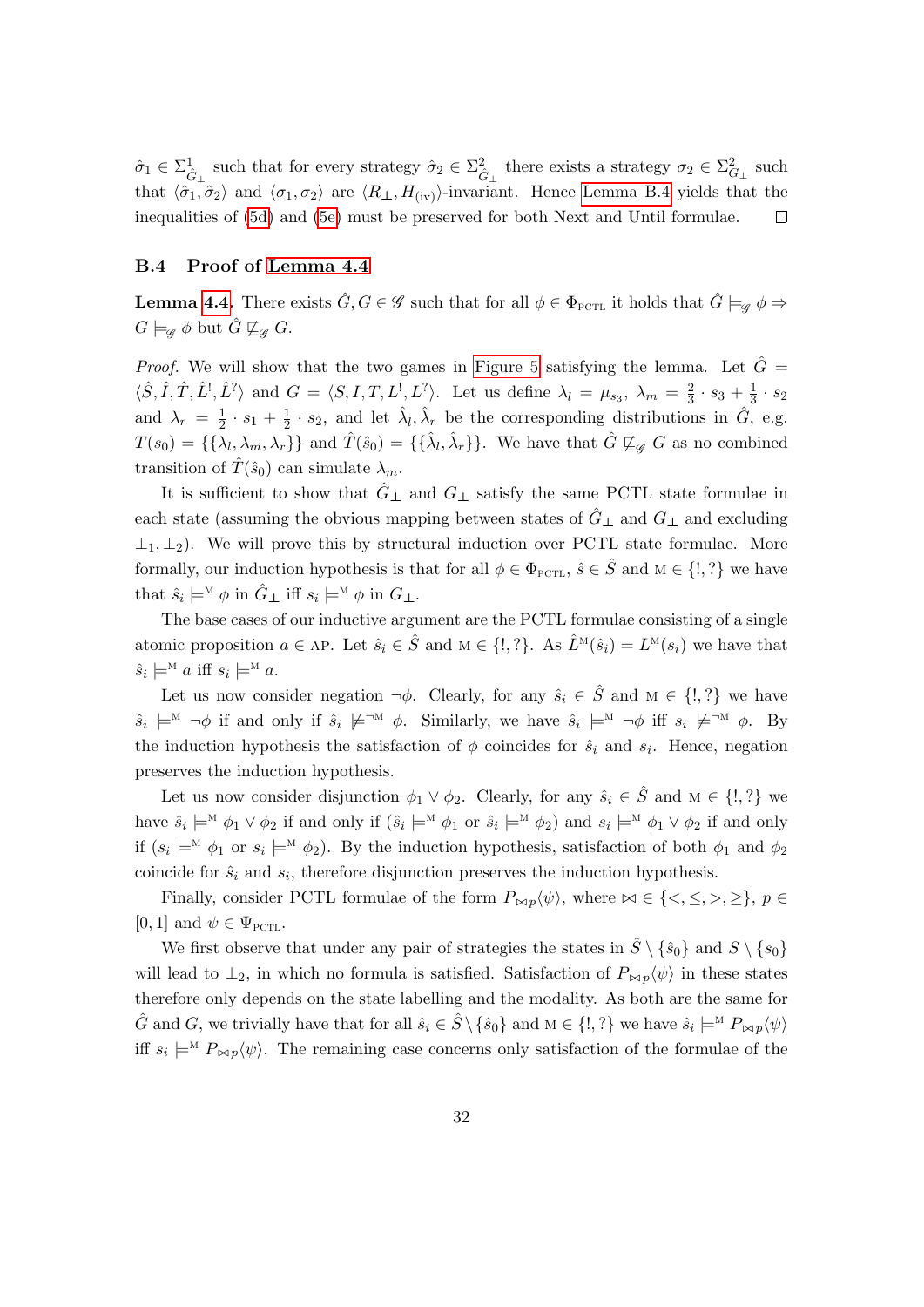form  $P_{\bowtie p} \langle \psi \rangle$  in  $\hat{s}_0$  and  $s_0$ .

Our second observation is that, due to the absence of player 1 choice, there is only a single player 1 strategy in both games, denoted  $\hat{\sigma}_1 \in \Sigma_{\hat{G}_\perp}^1$  and  $\sigma_2 \in \Sigma_{G_\perp}^1$ . Therefore, to show that  $\hat{s}_0 \models^M P_{\bowtie p} \langle \psi \rangle$  iff  $s_0 \models^M P_{\bowtie p} \langle \psi \rangle$  it is sufficient to show that for any  $\psi \in \Psi_{\text{PCTL}}$ ,  $M \in \{!, ?\}$ :

$$
\inf_{\hat{\sigma}_2 \in \Sigma^2_{\hat{G}_\perp}} \left\{ \text{PROB}_{\hat{\sigma}_1 \hat{\sigma}_2}^{\mathcal{M}}(\hat{s}_0, \psi) \right\} = \inf_{\sigma_2 \in \Sigma^2_{G_\perp}} \left\{ \text{PROB}_{\sigma_1 \sigma_2}^{\mathcal{M}}(s_0, \psi) \right\} \n\sup_{\hat{\sigma}_2 \in \Sigma^2_{\hat{G}_\perp}} \left\{ \text{PROB}_{\hat{\sigma}_1 \hat{\sigma}_2}^{\mathcal{M}}(s_0, \psi) \right\} = \sup_{\sigma_2 \in \Sigma^2_{G_\perp}} \left\{ \text{PROB}_{\sigma_1 \sigma_2}^{\mathcal{M}}(s_0, \psi) \right\} .
$$

Clearly, every player 2 strategy of  $\hat{G}_\perp$  has a corresponding strategy in  $G_\perp$ . By the induction hypothesis and the semantics of  $\psi$ , for any player 2 strategy  $\hat{\sigma}_2 \in \Sigma_{\hat{G}}^2$  of G the corresponding strategy  $\sigma_2 \in \Sigma_G^2$  yields

$$
\mathrm{PROB}_{\hat{\sigma}_1\hat{\sigma}_2}^{\mathrm{M}}(\hat{s}_0,\psi)=\mathrm{PROB}_{\sigma_1\sigma_2}^{\mathrm{M}}(s_0,\psi)\ .
$$

Therefore, we have

$$
\inf_{\hat{\sigma}_2 \in \Sigma^2_{\hat{G}_\perp}} \left\{ \text{PROB}_{\hat{\sigma}_1 \hat{\sigma}_2}^{\mathcal{M}}(\hat{s}_0, \psi) \right\} \ge \inf_{\sigma_2 \in \Sigma^2_{G_\perp}} \left\{ \text{PROB}_{\sigma_1 \sigma_2}^{\mathcal{M}}(s_0, \psi) \right\} \sup_{\hat{\sigma}_2 \in \Sigma^2_{\hat{G}_\perp}} \left\{ \text{PROB}_{\sigma_1 \hat{\sigma}_2}^{\mathcal{M}}(s_0, \psi) \right\} \le \sup_{\sigma_2 \in \Sigma^2_{G_\perp}} \left\{ \text{PROB}_{\sigma_1 \sigma_2}^{\mathcal{M}}(s_0, \psi) \right\} .
$$

Conversely, player 2 strategies of  $\sigma_2 \in \Sigma_{G_\perp}^2$  of  $G_\perp$  may not have a corresponding strategy in  $\hat{G}_{\perp}$ . As we are only concerned with the player 2 choices based on finite plays from  $s_0$ , the strategy  $\sigma_2$  has no corresponding strategy in  $\hat{G}_{\perp}$  precisely when the  $\lambda_m$ has a positive probability on the trivial path  $\pi = s_0, \{\lambda_l, \lambda_m, \lambda_r\} \in \Pi_{G_\perp}^{\infty}(s_0)$ , e.g. we have that  $\sigma_2(\pi)(\lambda_m) > 0$ . However, we will show this does not affect the infimum and supremum above, as there are always strategies  $\sigma_2^1, \sigma_2^2 \in \Sigma_{G_\perp}^2$  such that  $\sigma_2^1(\pi)(\lambda_m) = 0$ and  $\sigma_2^2(\pi)(\lambda_m) = 0$  and which yield a lower respectively higher probability:

$$
\text{PROB}_{\sigma_1^1 \sigma_2}^{\mathcal{M}}(s_0, \psi) \le \text{PROB}_{\sigma_1 \sigma_2}^{\mathcal{M}}(s_0, \psi)
$$
  

$$
\text{PROB}_{\sigma_1^2 \sigma_2}^{\mathcal{M}}(s_0, \psi) \ge \text{PROB}_{\sigma_1 \sigma_2}^{\mathcal{M}}(s_0, \psi)
$$

Clearly,  $\sigma_2^!$  and  $\sigma_1^!$  do have corresponding strategies in  $\hat{G}_{\perp}$  and hence the infimum and supremum must be conserved, remaining to show is that such strategies can be constructed.

We construct  $\sigma_2^!$  and  $\sigma_1^!$  depending on  $\psi$  and modality M. Note that the semantics of a path formula only considers the states of a play, and not the sets of distributions and distributions in between states. As any infinite play from  $s_0$  runs through  $s_1, s_2$  or  $s_3$  we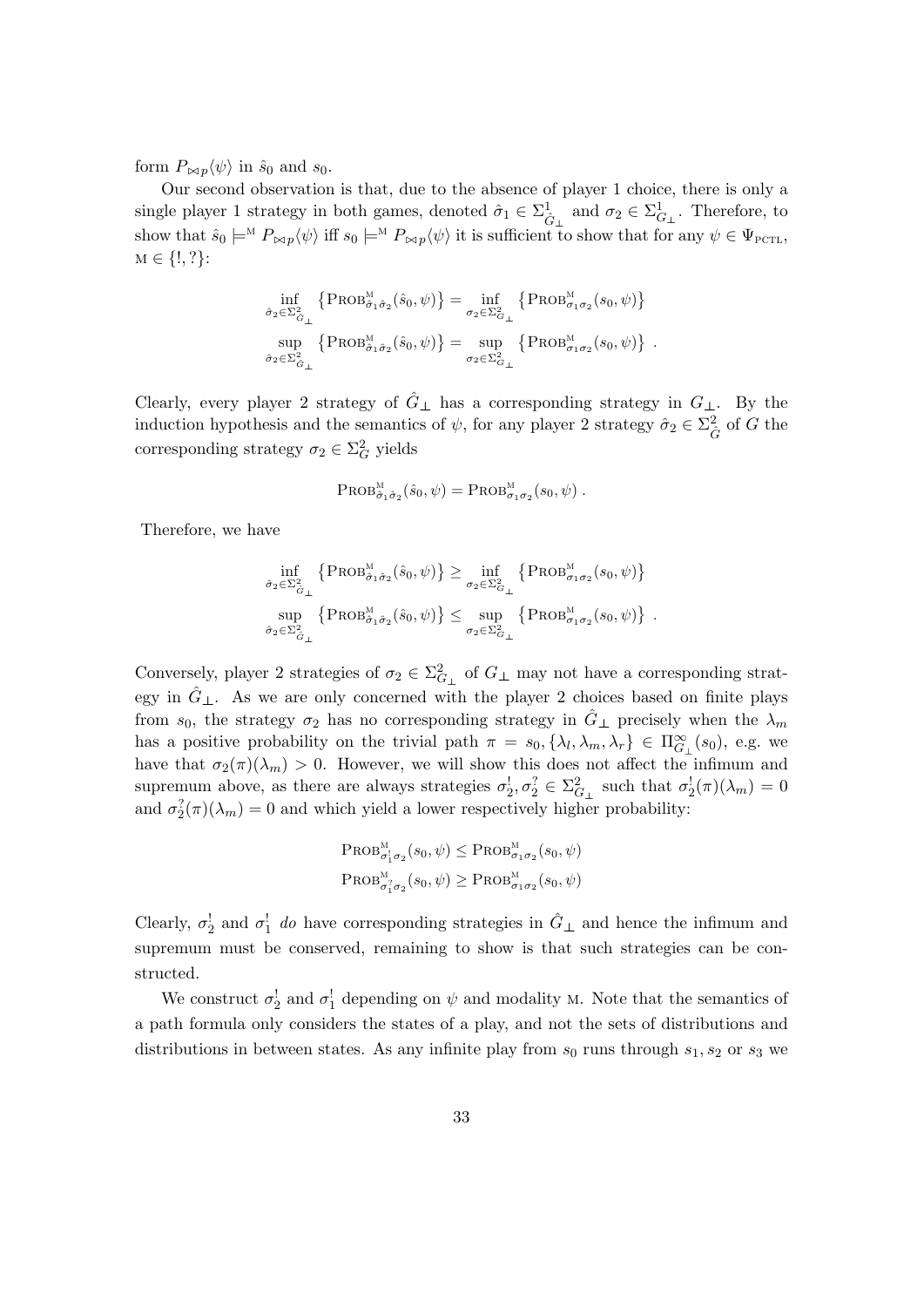|                 | $\sigma_2$             | $\sigma_2^f$           |
|-----------------|------------------------|------------------------|
| Ø               | $\lambda_l, \lambda_r$ | $\lambda_l, \lambda_r$ |
| $s_1$           | $\lambda_l$            | $\lambda_l, \lambda_r$ |
| $s_2$           | $\lambda_{l}$          | $\lambda_r$            |
| 83              | $\lambda_r$            | $\lambda_l$            |
| $s_1,s_2$       | $\lambda_l$            | $\lambda_r$            |
| $s_1,s_3$       | $\lambda_r$            | $\lambda_l$            |
| $s_2,s_3$       | $\lambda_l, \lambda_r$ | $\lambda_l$            |
| $s_1, s_2, s_3$ | $\lambda_l, \lambda_r$ | $\lambda_l, \lambda_r$ |

Table 1: Redistribution of  $\lambda_m$ 's probability according to  $S^M_{\psi}$  $\overset{'}{\psi}$  .

can characterise the set of infinite plays that satisfy  $\psi$  under modality M by means of a set  $S_{\psi}^{\text{M}} \subseteq \{s_1, s_2, s_3\}.$ 

With this knowledge we can modify  $\sigma_2$ 's strategy on input  $\pi$  using table [Table B.4](#page-32-0) to obtain the strategies  $\sigma_2^!$  and  $\sigma_2^?$  that satisfy the requirements. More specifically, we pick a  $\lambda'$  according to [Table B.4](#page-32-0) (in the row of  $S_{\eta}^{\text{M}}$  $\psi^{\text{M}}_{\psi}$  and the column of  $\sigma_2^!)$ . We let  $\sigma_2^!(\pi)(\lambda_m) = 0$ ,  $\sigma_2^!(\pi)(\lambda') = \sigma_2(\pi)(\lambda') + \sigma_2(\pi)(\lambda_m)$  and  $\sigma_2^!(\pi)(\{\lambda_l, \lambda_r\} \setminus {\{\lambda'\}}) = \sigma_2(\pi)(\{\lambda_l, \lambda_r\} \setminus {\{\lambda'\}})$ . We construct  $\sigma_2^2$  similarly from [Table B.4.](#page-32-0) It is easy to see that with this construction  $\sigma_2^1$  and  $\sigma_2^2$  yield a smaller and greater probability to satisfy  $\psi$  under M, respectively. As these strategies do have a corresponding strategy in  $\hat{G}_{\perp}$  the infimum and supremum above are not affected by  $\sigma_2$ . This means that  $\hat{s}_0 \models^M P_{\bowtie p}(\psi)$  iff  $s_0 \models^M P_{\bowtie p}(\psi)$  and hence our induction hypothesis is preserved by the probabilistic operator.  $\Box$ 

#### B.5 Proof of [Lemma 4.6](#page-15-3)

**[Lemma 4.6](#page-15-3) [\(R6\)](#page-9-0).** There is an MDP  $M \in \mathcal{M}$  and PCTL formula  $\phi \in \Phi_{\text{PCTL}}$  such that  $M \models_{\mathscr{M}} \phi$  and there is no *finite* game  $\hat{G} \in \mathscr{G}$  such that  $M \in \mathcal{I}(\hat{G})$  and  $\hat{G} \models_{\mathscr{G}} \phi$ .

*Proof.* We extend the proof of [\[11,](#page-18-14) Theorem 1]. Consider an MDP  $M = \langle S, I, T, L \rangle$  where  $S = \{ \langle m, n \rangle \in \mathbb{N} \times \mathbb{N} \mid m \leq n+1 \}$  and  $I = \{0\} \times \mathbb{N}$ . For every  $n \in \mathbb{N}$  we have transitions of the form  $T(\langle 0, n \rangle) = {\mu_{\langle 1,n \rangle}}, T(\langle 1, n \rangle) = {\mu_{\langle 2,n \rangle}}, \ldots, T(\langle n, n \rangle) = {\mu_{\langle n+1,n \rangle}}.$  In addition, for every  $n \in \mathbb{N}$  we label  $L(\langle n+1,n \rangle) = \{q\}$  and for every  $m \leq n$  we label  $L(\langle m, n \rangle) = \emptyset$ . Clearly  $M \models_{\mathscr{M}} P_{>0} \langle \texttt{tt } U q \rangle$ .

We will show there does not exists a *finite* game  $\hat{G} = \langle \hat{S}, \hat{I}, \hat{T}, \hat{L}^1, \hat{L}^2 \rangle$  such that  $\hat{G} \models_{\mathscr{G}} P_{>0} \langle \texttt{tt } U | q \rangle$  and  $\hat{G} \sqsubseteq_{\mathscr{G}}^R e^{\mathscr{G}}(M)$  for some  $R \subseteq \hat{S} \times S$ . From [Definition 12,](#page-13-1) this amounts to showing that for any such game  $\hat{G}$  and  $\hat{s} \in \hat{I}$  we have that

<span id="page-34-0"></span>
$$
\inf_{\hat{\sigma}_1 \in \Sigma^1_{\hat{G}_{\perp}}} \inf_{\hat{\sigma}_2 \in \Sigma^2_{\hat{G}_{\perp}}} \left\{ \text{PROB}_{\hat{\sigma}_1 \hat{\sigma}_2}^!(\hat{s}, \text{tt } U | q) \right\} = 0. \tag{6a}
$$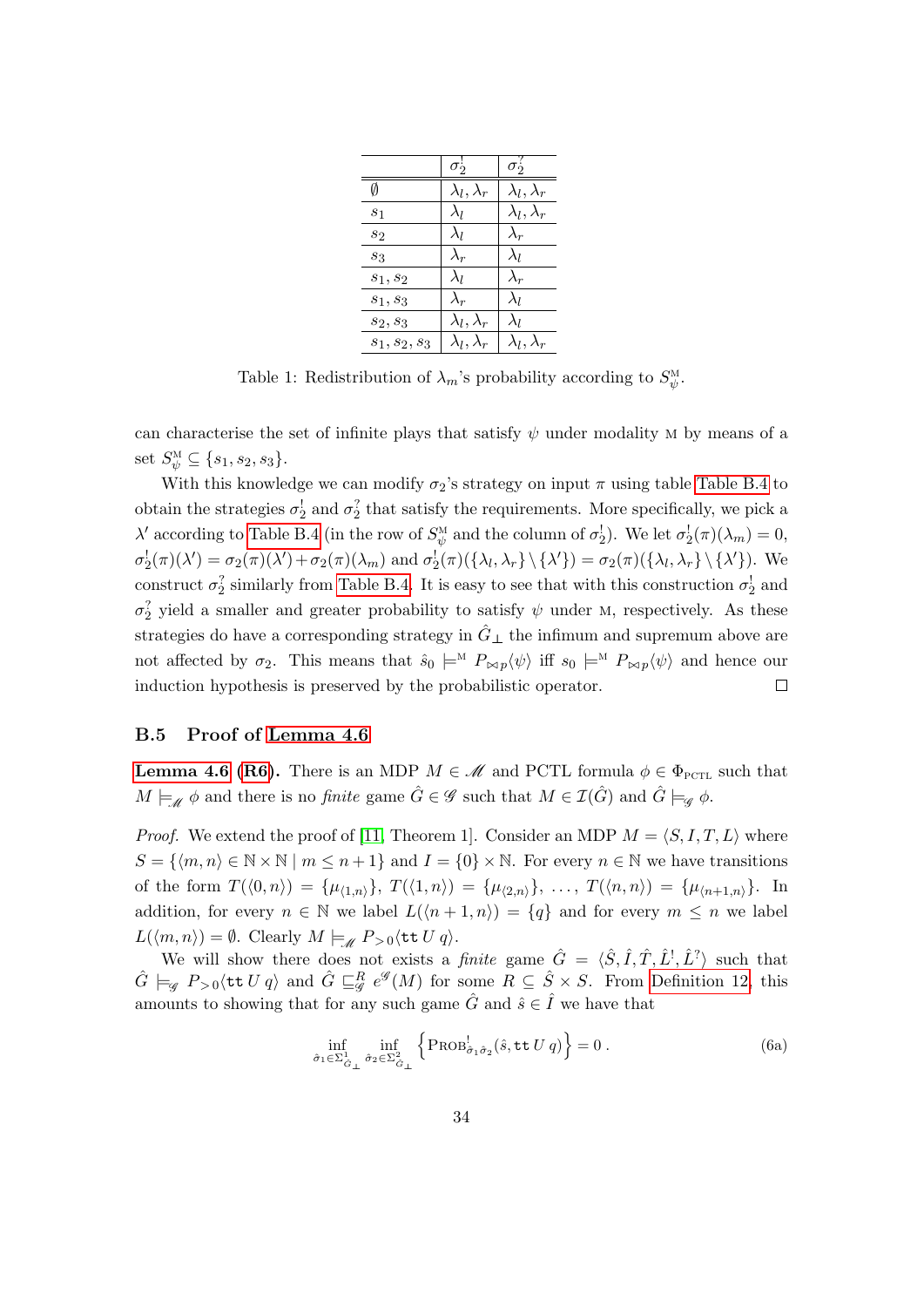Informally, we need to show that for any such  $\hat{G}$  and  $\hat{s} \in \hat{I}$  there exists a strategy pair under which the probability of reaching a state in which  $q$  must hold is 0. That is, such strategies must loop forever in non q!-states. We now construct such a strategy pair  $\langle \hat{\sigma}_1, \hat{\sigma}_2 \rangle \in \sum_{\hat{G}}^1 \times \sum_{\hat{G}}^2$  inductively over the lengths of plays  $\hat{\pi} \in \Pi_{\hat{\sigma}_1, \hat{\sigma}_2}(\hat{s})$ , such that for all  $\hat{\pi}$  where  $\hat{\pi} \in \hat{S}$  we have that  $\langle \hat{\pi}, \langle l, k \rangle \rangle \in R$  for some  $l \leq k$ . Under such a strategy pair, as  $L(\langle l, k \rangle) = \emptyset$ , by [Definition 11](#page-11-2) and [12,](#page-13-1) we must have that  $\hat{\pi} \not\models q$  for any  $\hat{\pi}$  consistent with  $\hat{\sigma}_1$  and  $\hat{\sigma}_2$ , meaning that [\(6a\)](#page-34-0) must hold.

Let k denote  $|\hat{S}|$ . Because  $|\hat{I}|$  is finite and  $|I|$  is infinite, due to the condition that  $I \subseteq R.\hat{I}$ , there must exist some  $\hat{s} \in \hat{I}$  such that  $R.\hat{s}$  contains infinitely many initial states. Hence, we must have that  $\langle 0, k \rangle \in R.\hat{s}$  for some  $k \geq |\hat{S}|$ .

First suppose  $\hat{\pi}$  has length 0 and hence  $\hat{\pi} = \hat{s}$ . As  $\langle \hat{s}, \langle 0, k \rangle \rangle \in R$ , by [Definition 11](#page-11-2) it must be that there exists a  $\hat{\Lambda} \in \hat{T}(\hat{s})$  such that for some  $\hat{\lambda}_C \in \mathbb{D}(\hat{\Lambda})$  we have that  $\langle \hat{\Lambda} \circ \hat{\lambda}_C, \mu_{\langle 1,k \rangle} \rangle$ . As the right-hand distribution is a point distribution, we have that any  $\hat{\lambda} \in \text{supp}(\hat{\lambda}_C)$  also satisfies  $\langle \hat{\lambda}, \mu_{\langle 1,k \rangle} \rangle \in \mathbb{D}(R)$ . We therefore let  $\hat{\sigma}_1(\hat{s}) = \mu_{\hat{\Lambda}}$  and  $\hat{\sigma}_2(\hat{s},\hat{\Lambda}) = \mu_{\hat{\Lambda}}$ . Clearly, with these strategies, all  $\langle \hat{\sigma}_1, \hat{\sigma}_2 \rangle$ -consistent plays  $\hat{\pi}$  of length 3 are such that  $\langle \overrightarrow{\hat{\pi}}, \langle 1, k \rangle \rangle \in R$ , but it may also be the case that  $\langle \overrightarrow{\hat{\pi}}, \langle 0, k \rangle \rangle \in R$ , in which case we already have a loop.

Now suppose  $\hat{\pi}$  is of length 3i for some  $i \in \mathbb{N}$ . We take the smallest  $l \in \mathbb{N}$  such that  $\langle \vec{\hat{\pi}}, \langle l, k \rangle \rangle \in R$  and can again choose  $\hat{\sigma}_1$  and  $\sigma_2$  such that all plays  $\hat{\pi}$  of length  $3(i + 1)$ satisfy that  $\langle \overrightarrow{\hat{\pi}}, \langle l+1, k \rangle \rangle \in R$ . To show the invariant is preserved, we need to argue that we always have that  $l + 1 \leq k$ . First note that for plays of length 3i, we have that the minimum l that satisfies  $\langle \hat{\pi}, \langle l, k \rangle \rangle \in R$  is at most i, as we always have that  $\langle \overrightarrow{\hat{\pi}}, \langle i,k \rangle \rangle \in R$ . Therefore, the only problematic case occurs with plays of length 3k. However, we will show that in this case the minimum such  $l$  is not equal to  $k$ . In a play  $\hat{\pi}$  of length 3k we must have  $k + 1 > |\hat{S}|$  states. Clearly,  $\hat{\pi}$  must contain a cycle, e.g.  $\hat{\pi}(3k) = \hat{\pi}(3x)$  for some  $x < k$ . Hence,  $l \leq x < k$ .  $\Box$ 

#### B.6 Proof of [Proposition 4.7](#page-16-0)

We will construct a procedure that decides  $\sqsubseteq_{\mathscr{G}}$  in polynomial time. This procedure is based on a decision procedure for strong probabilistic simulation on probabilistic automata [\[32\]](#page-19-7).

As basic building block of deciding strong probabilistic game-refinement we use a decision procedure MATCHP2<sub>X,Y</sub> ( $\lambda_X$ ,  $\Lambda_Y$ , R), parameterised by sets X and Y which, given a distribution  $\lambda_X \in D(X)$  over X, a non-empty set of distributions  $\Lambda_Y \in \mathbb{P}D(Y)$  over Y and a relation  $R \subseteq X \times Y$  returns **true** iff there exists a weight function  $\lambda_C \in D(\Lambda_Y)$ such that  $\langle \lambda_X, \Lambda_Y \circ \lambda_C \rangle \in \mathbb{D}(R)$ . An implementation of such a procedure is given in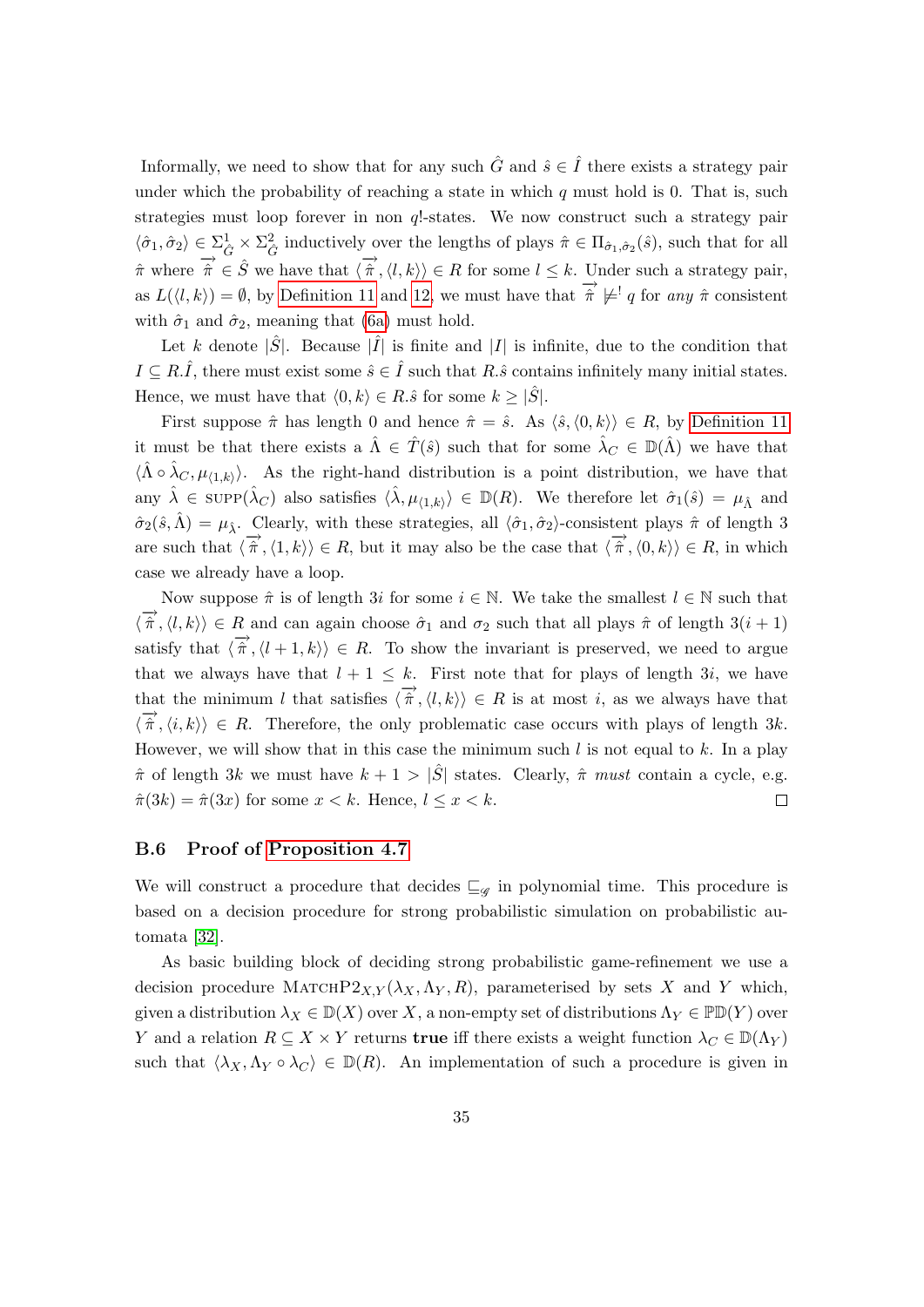[\[32,](#page-19-7) Section 4.4.1]. We refer to the pseudo-code below. This implementation runs in polynomial time using a reduction to a linear programming problem; other than this, no bound on the worst-case run-time complexity is provided. We will assume that in the worst case the procedure MATCHP2<sub>X,Y</sub> ( $\lambda_X, \Lambda_Y, R$ ) runs in  $\mathcal{O}(f_{P1}(|X|, |Y|, |\Lambda_Y|))$  time, where  $f_{P1}$  is polynomial in terms of  $|X|, |Y|$  and  $|\Lambda_Y|$  (we ignore the other inputs because  $|\text{supp}(\lambda_X)|$  is bounded by  $\mathcal{O}(|X|)$  and  $|R|$  is bounded by  $\mathcal{O}(|X| \cdot |Y|)$ .

Consider the procedure  $MATHP1_{X,Y}(\Lambda_X, \Lambda_Y, R)$  specified above, which takes as input two potentially empty sets of distributions  $\Lambda_X \in \mathbb{P} \mathbb{D}(X)$  and  $\Lambda_Y \in \mathbb{P} \mathbb{D}(Y)$  and a relation  $R \subseteq X \times Y$ . Given the specification of MATHP2 $_{X,Y}$  the procedure MATHP1 $_{X,Y}(\Lambda_X, \Lambda_Y, R)$ returns **true** if and only if  $\Lambda_X = \emptyset \Rightarrow \Lambda_Y = \emptyset$  and for all  $\lambda_X \in \Lambda_X$  there exists a weight function  $\lambda_C \in \mathbb{D}(\Lambda_Y)$  such that  $\langle \lambda_X, \Lambda_Y \circ \lambda_C \rangle \in \mathbb{D}(R)$ . Clearly, in the worst-case we call MATHP2<sub>X,Y</sub> for each  $\lambda_X \in \Lambda_X$ , which means the run-time of MATHP1<sub>X,Y</sub> ( $\Lambda_X$ ,  $\Lambda_Y$ , R) is bounded by  $\mathcal{O}(|\Lambda_X| \cdot f_{P1}(|X|, |Y|, |\Lambda_Y|)).$ 

We are now in a position to provide a procedure to decide strong probabilistic gamesimulation, denoted  $\text{DECIDED1}(\hat{G}, G)$ , shown in the pseudo-code below. We first prove the correctness of this procedure:

<span id="page-36-2"></span>**Proposition B.5.** For two  $\hat{G}, G \in \mathscr{G}$  we have  $\hat{G} \sqsubseteq_{\mathscr{G}} G$  if and only if  $\text{DecIDED1}(\hat{G}, G)$ returns true.

*Proof.* Let  $\hat{G} = \langle \hat{S}, \hat{I}, \hat{T}, \hat{L}^!, \hat{L}^? \rangle$  and  $G = \langle S, I, T, L^!, L^? \rangle$  be two games. We write  $\hat{G} \preceq^A_{\mathscr{G}} G$ iff  $I \subseteq A.\hat{I}$  implies  $\hat{G} \sqsubseteq_{\mathscr{G}}^A G$ , that is, if with  $R''$  the conditions [\(i\),](#page-11-3) [\(ii\),](#page-11-4) [\(iii\)](#page-12-0) and [\(iv\)](#page-12-1) of [Definition 11](#page-11-2) hold for  $\hat{G}$  and  $G$ , and hence  $\hat{G}$  is a strong probabilistic game-simulation of G with A iff  $I \subseteq A.\hat{I}$ .

We first show that, by construction, whenever the algorithm returns **true** we have that  $\hat{G} \sqsubseteq_{\mathscr{G}} G$ . To show this, it is sufficient to show that whenever the algorithm reaches line [19](#page-37-0) it must be that  $\hat{G} \preceq^R_{\mathscr{G}} G$ .

### <span id="page-36-1"></span>Procedure 1 MATCH $P1_{X,Y}(\Lambda_X, \Lambda_Y, R)$

```
1: if (\Lambda_X = \emptyset) then
 2: return (\Lambda_Y = \emptyset)3: else
 4: for all (\lambda_X \in \Lambda_X) do
 5: if (\neg \text{MATCHP2}_{X,Y}(\lambda_X, \Lambda_X, R)) then
 6: return false
 7: end if
 8: end for
 9: return true
10: end if
```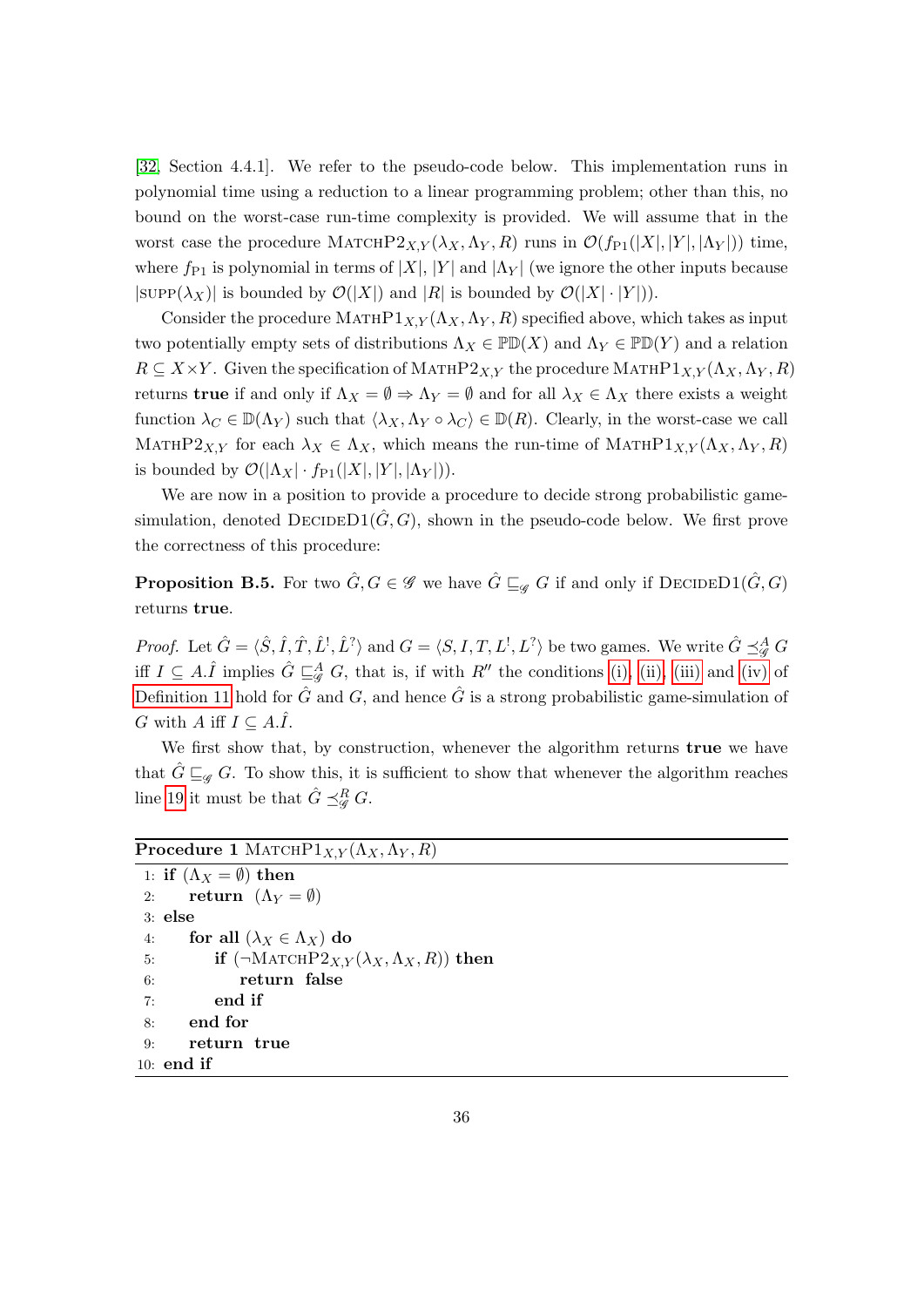Conditions [\(i\)](#page-11-3) and [\(ii\)](#page-11-4) trivially hold at line [19](#page-37-0) due the initialisation in line [3.](#page-36-0) For every  $\langle \hat{s}, s \rangle \in R$ , conditions [\(iii\)](#page-12-0) and [\(iv\)](#page-12-1) must also hold when line [19](#page-37-0) is reached, because for  $R = R'$  to be true, for every  $\Lambda \in T(s)$  there must be some  $\hat{\Lambda} \in \hat{T}(\hat{s})$  such that MATCHP $1_{S,\hat{S}}(\Lambda,\hat{\Lambda},R^{-1})$  (line [10\)](#page-36-1) and there must be some  $\hat{\Lambda} \in \hat{T}(\hat{s})$  such that MATCHP1<sub> $\hat{S}_{\hat{S}}(\hat{\Lambda}, \Lambda, R)$  (line [11\)](#page-37-1). When considering the definition of MATCHP1, this</sub> spells out precisely conditions [\(iii\)](#page-12-0) and [\(iv\).](#page-12-1)

Therefore, it must be that at line [19](#page-37-0) we have  $\hat{G} \preceq^R_{\mathscr{G}} G$  and, due to the expression of line [19,](#page-37-0) we have that  $\hat{G} \sqsubseteq_{\mathscr{G}} G$  if the algorithm returns true.

Remaining to show is that the algorithm always returns **true** whenever  $\hat{G} \sqsubseteq_{\mathscr{A}} G$ . We let  $R^{MAX} \subseteq \hat{S} \times S$  be the relation such that  $\langle \hat{s}, s \rangle \in R^{MAX}$  iff there exists a relation  $B \subseteq \hat{S} \times S$  such that  $\hat{G} \preceq^B_{\mathscr{G}} G$  and  $\langle \hat{s}, s \rangle \in B$ . We will show that  $R \supseteq R^{\text{MAX}}$  is an invariant of the main loop of the algorithm. Line [3](#page-36-0) ensures  $R \supseteq R^{\text{MAX}}$  prior to the start of the loop because for any tuple  $\langle \hat{s}, s \rangle \notin R$  we also have, due to conditions [\(i\)](#page-11-3) and [\(ii\),](#page-11-4) that  $\langle \hat{s}, s \rangle \notin R^{\text{MAX}}.$ 

To show the inductive invariant is preserved, we need to show that, if  $\langle \hat{s}, s \rangle \in R^{\text{MAX}}$ , then  $\langle \hat{s}, s \rangle$  is not removed from R' in line [14.](#page-37-2) Recall that if  $\langle \hat{s}, s \rangle \in R^{MAX}$  then there exists some  $B \subseteq \hat{S} \times S$  such that  $\hat{G} \preceq^B_{\mathscr{G}} G$  and  $\langle \hat{s}, s \rangle \in B$ . In the algorithm this corresponds to

```
Procedure 2 DECIDED1(\hat{G}, G)
```
<span id="page-37-2"></span><span id="page-37-1"></span>

|     | 1: $\langle \hat{S}, \hat{I}, \hat{T}, \hat{L}^{\dagger}, \hat{L}^{\dagger} \rangle \leftarrow \hat{G}$                                                                 |
|-----|-------------------------------------------------------------------------------------------------------------------------------------------------------------------------|
|     | 2: $\langle S, I, T, L^1, L^2 \rangle \leftarrow G$                                                                                                                     |
|     | 3: $R, R' \leftarrow \{ \langle \hat{s}, s \rangle   \hat{L}^{\dagger}(\hat{s}) \subseteq L^{\dagger}(s) \wedge \hat{L}^{\dagger}(\hat{s}) \supseteq L^{\dagger}(s) \}$ |
|     | 4: repeat                                                                                                                                                               |
|     | $R \leftarrow R'$<br>5:                                                                                                                                                 |
| 6:  | for all $\langle \hat{s}, s \rangle \in R$ do                                                                                                                           |
| 7:  | for all $\Lambda \in T(s)$ do                                                                                                                                           |
| 8:  | $c3, c4 \leftarrow false$                                                                                                                                               |
| 9:  | for all $\hat{\Lambda} \in \hat{T}(\hat{s})$ do                                                                                                                         |
| 10: | $c3 \leftarrow c3 \vee \text{MATCHP1}_{S,\hat{S}}(\Lambda, \Lambda, R^{-1})$                                                                                            |
| 11: | $c4 \leftarrow c4 \vee \text{MATCHP1}_{\hat{S},S}(\hat{\Lambda}, \Lambda, R)$                                                                                           |
| 12: | end for                                                                                                                                                                 |
| 13: | if $(\neg c3 \lor \neg c4)$ then                                                                                                                                        |
| 14: | $R' \leftarrow R' \setminus \{\langle \hat{s}, s \rangle\}$                                                                                                             |
| 15: | end if                                                                                                                                                                  |
| 16: | end for                                                                                                                                                                 |
| 17: | end for                                                                                                                                                                 |
|     | 18: until $(R' = R)$                                                                                                                                                    |
|     | 19: return $(I \subseteq R.\hat{I})$                                                                                                                                    |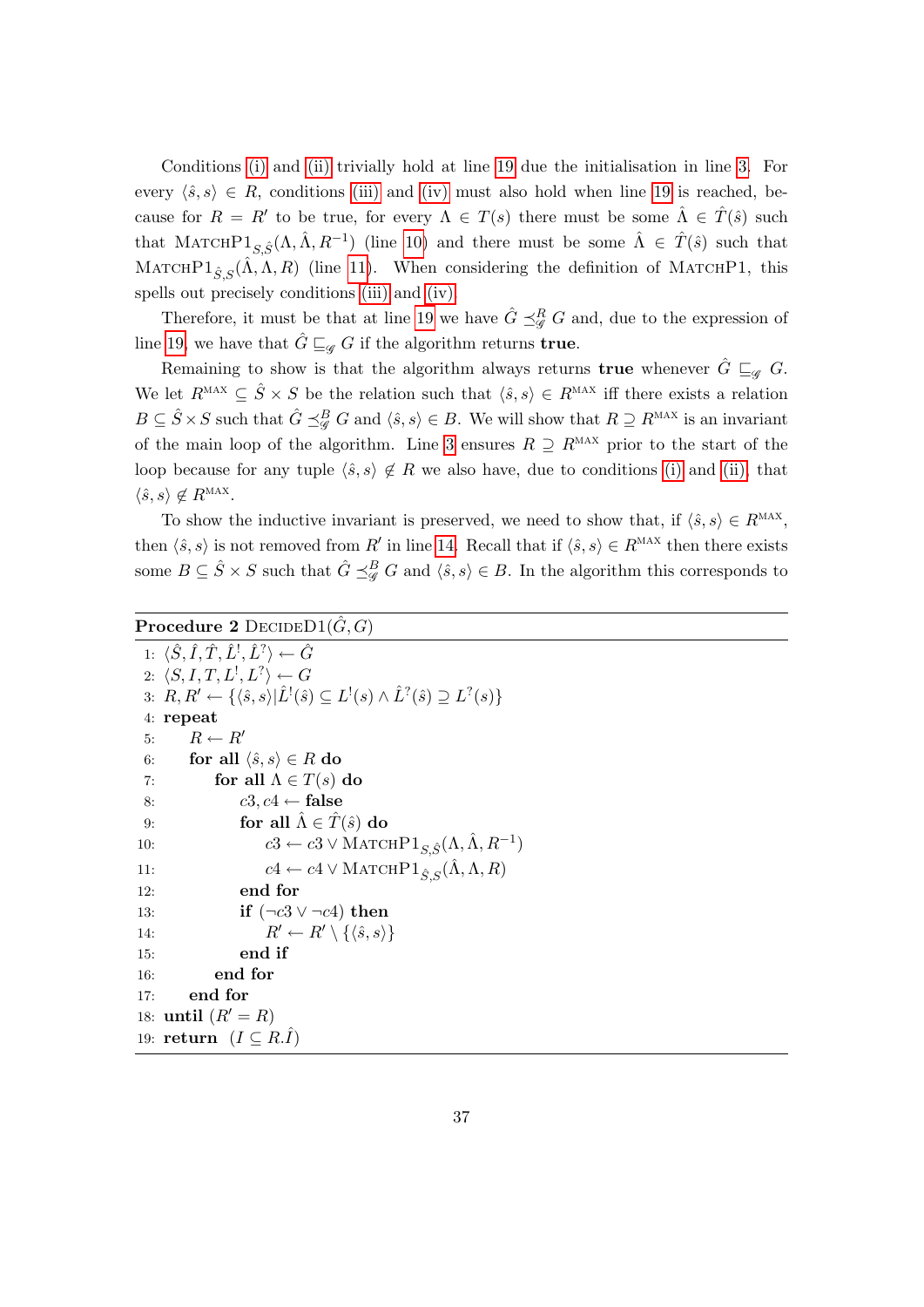the idea that for every  $\Lambda \in T(s)$  there exists a  $\hat{\Lambda} \in \hat{T}(\hat{s})$  such that  $\text{MATCHP1}_{S,\hat{S}}(\Lambda,\hat{\Lambda},B^{-1})$ holds. Similarly, there exists a  $\hat{\Lambda} \in \hat{T}(\hat{s})$  such that MATCHP1 $_{\hat{S},S}(\hat{\Lambda}, \Lambda, B)$  holds.

By definition of  $R^{\max}$ , we have that  $B \subseteq R^{\max}$ . Also, by the inductive invariant, we have  $R^{\max} \subseteq R$ ; hence  $B \subseteq R$ ,  $B^{-1} \subseteq R^{-1}$ ,  $\mathbb{D}(B) \subseteq \mathbb{D}(R)$ ,  $\mathbb{D}(B^{-1}) \subseteq \mathbb{D}(R^{-1})$  and

$$
\begin{aligned} \text{MatchPl}_{S,\hat{S}}(\Lambda,\hat{\Lambda},B^{-1}) &\Rightarrow \text{MatchPl}_{S,\hat{S}}(\Lambda,\hat{\Lambda},R^{-1})\\ \text{MatchPl}_{\hat{S},S}(\hat{\Lambda},\Lambda,B) &\Rightarrow \text{MatchPl}_{\hat{S},S}(\hat{\Lambda},\Lambda,R) \end{aligned}
$$

Therefore we know that when considering  $\langle \hat{s}, s \rangle$ , we never remove  $\langle \hat{s}, s \rangle$  from R' in line [14](#page-37-2) because c3 and c4 must be true for all  $\Lambda \in T(s)$ . Hence the invariant is preserved.

Now, suppose there exists some  $A \subseteq \hat{S} \times S$  such that  $\hat{G} \sqsubseteq_{\mathscr{G}}^A G$ , we will show the algorithm returns true. Considering that  $R$  and  $R'$  become strictly smaller with each loop iteration, the procedure must eventually reach line [19.](#page-37-0) By definition of  $R<sup>MAX</sup>$ , as  $\hat{G} \sqsubseteq_{\mathscr{G}}^A G$  (and hence  $\hat{G} \preceq_{\mathscr{G}}^A G$ ), we must have that  $A \subseteq R^{\text{MAX}}$ . By the inductive invariant of the loop, we have that when we reach line [19](#page-37-0)  $R^{MAX} \subseteq R$ , and hence  $A \subseteq R$ . As  $I \subseteq A.\hat{I}$ and  $A \subseteq R$ , we must have that  $I \subseteq R.\hat{I}$ . Hence, the algorithm returns **true**.  $\Box$ 

We are now in a position to prove [Proposition 4.7,](#page-16-0) which we now recall: **Proposition [4.7.](#page-16-0)** Deciding  $\hat{G} \sqsubseteq_{\mathscr{G}} G$  is in P.

*Proof.* By [Proposition B.5](#page-36-2) it is sufficient to show  $\text{DECIDED1}(\hat{G}, G)$  runs in polynomial time with respect to the size of the games.

 $R$  and  $R'$  become strictly smaller with each loop iteration, hence the procedure must reach line [19](#page-37-0) in  $\mathcal{O}(n_{\hat{G}} \cdot n_G)$  iterations. The number of times lines [10](#page-36-1) and [11](#page-37-1) are executed in each loop iteration is bounded by  $\mathcal{O}(m_{\hat{G}} \cdot m_G)$ . Finally, the execution of lines [10](#page-36-1) and [11](#page-37-1) is bounded by  $\mathcal{O}(m_G \cdot f_{P1}(n_G, n_{\hat{G}}, m_{\hat{G}}) + m_{\hat{G}} \cdot f_{P1}(n_{\hat{G}}, n_G, m_G)).$  $\Box$ 

#### B.7 Proof of KMTS reduction

We will prove that deciding *qualitative* thorough refinement of games is at least as hard as deciding thorough refinement of Kripke modal transition systems (KMTSs) [\[21\]](#page-18-16).

We call an MDP  $M \in \mathcal{M}$  qualitative iff every distribution that occurs in this MDP is a point distribution. A MDP that is not qualitative is called quantitative. We let  $\mathcal{I}^{\text{ql}}$  :  $\mathscr{G} \to \mathbb{P}(\mathscr{M})$  be a function yielding all qualitative implementations of a game, e.g. for every  $\hat{G} \in \mathscr{G}$  we have  $\mathcal{I}^{\mathrm{ql}}(\hat{G}) = \{ M \in \mathscr{M} \mid \hat{G} \sqsubseteq_{\mathscr{G}} e^{\mathscr{G}}(M), M \text{ is qualitative}\}.$  The qualitative thorough refinement order  $\Box_g^{\text{ql}} \subseteq \mathscr{G} \times \mathscr{G}$  is such that for two games  $\hat{G}, G \in \mathscr{G}$ we have  $\hat{G} \sqsubseteq^{\mathrm{ql}}_{\mathscr{G}} G$  iff  $\mathcal{I}^{\mathrm{ql}}(G) \subseteq \mathcal{I}^{\mathrm{ql}}(\hat{G})$ . We will show that deciding whether two games are qualitative thorough refinements is at least as hard as deciding thorough refinement of KMTSs.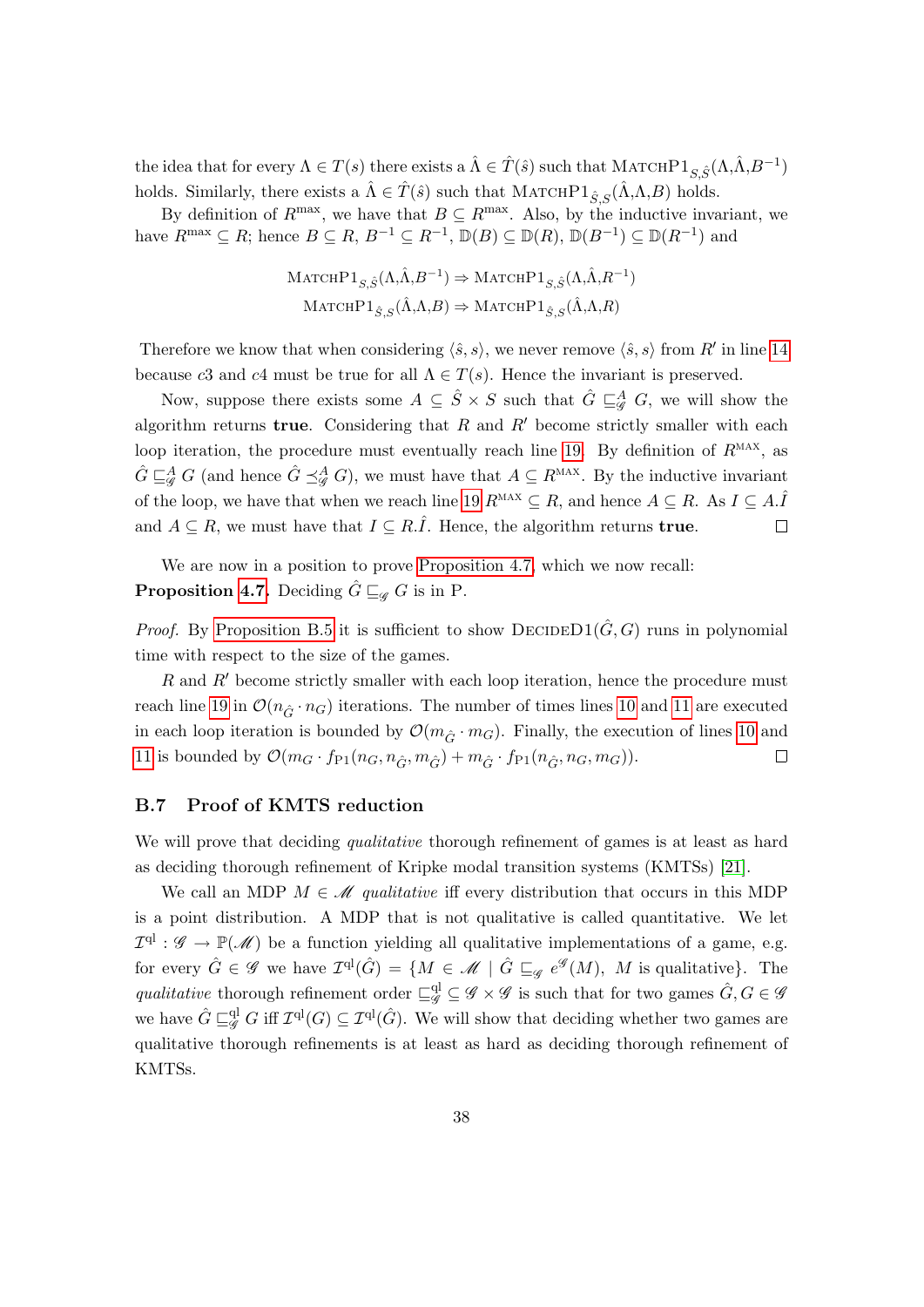In order to show this we first introduce Kripke structures, the implementations of KMTSs, and then proceed to formally introduce KMTSs and their refinement preorder. Then we will provide an embedding from KMTSs to games and show qualitative thorough refinement of embedded KMTSs corresponds to thorough refinement.

**Definition 17** (Kripke structure). A Kripke structure is a tuple  $\langle S, I, T, L \rangle$  where: S is a set of states;  $I \subseteq S$  is a non-empty set of initial states;  $T \subseteq S \times S$  is a transition relation, and  $L \in S \to \mathbb{P}(AP)$  is a labelling function.

We denote with  $\mathscr P$  the set of all Kripke structures. The three-valued abstractions of Kripke structures are Kripke modal transition systems (KMTSs), which have two transition relations:

Definition 18 (Kripke modal transition system). A Kripke modal transition system (KMTS) is a tuple  $K = \langle S, I, T^!, T^?, L^!, L^? \rangle$ : S is a set of states;  $I \subseteq S$  is a non-empty set of initial states;  $T^!, T^? \subseteq S \times S$  are transition relations such that  $T^! \subseteq \hat{T}^?$ , and  $L^!, L^? \in S \to \mathbb{P}(AP)$  are labelling functions such that, for every  $s \in S$ , we have that  $L^!(s) \subseteq L^?$  (s). The size |K| of the KMTS is the sum  $|S| + |T^! \cup T^?|$ . We denote with  $\mathscr K$ the set of all KMTSs.

We now recall the refinement preorder of KMTSs:

<span id="page-39-1"></span>**Definition 19.** Let  $\hat{K} = \langle \hat{S}, \hat{I}, \hat{T}^1, \hat{T}^7, L^1, L^7 \rangle$  and  $K = \langle S, I, T^1, T^7, \hat{L}^1, \hat{L}^7 \rangle$  be KMTSs. We say  $\hat{K}$  is a simulation of K via relation  $R \subseteq \hat{S} \times S$ , denoted  $\hat{K} \sqsubseteq_R^R K$ , iff  $I \subseteq R.\hat{I}$ and, whenever  $\langle \hat{s}, s \rangle \in R$ , the following conditions hold:

- (i)  $\hat{L}^!(\hat{s}) \subseteq L^!(s)$
- (ii)  $\hat{L}^?(\hat{s}) \supseteq L^?(s)$
- <span id="page-39-2"></span>(iii)  $\forall \langle \hat{s}, \hat{s}' \rangle \in \hat{T}^! \; \exists \langle s, s' \rangle \in T^! : \langle \hat{s}', s' \rangle \in R.$
- <span id="page-39-3"></span> $(iv) \ \forall \langle s, s' \rangle \in T^? \ \exists \langle \hat{s}, \hat{s}' \rangle \in \hat{T}^? : \langle \hat{s}', s' \rangle \in R.$

We let  $\subseteq_{\mathscr{K}} \subseteq \mathscr{K} \times \mathscr{K}$  be the relation such that  $\hat{K} \subseteq_{\mathscr{K}} K$  iff there is a relation  $R \subseteq \hat{S} \times S$ with  $\hat{K} \sqsubseteq_{\mathscr{K}}^R K$ .

Finally, we define the embedding of Kripke structures as KMTSs:

<span id="page-39-0"></span>**Definition 20** (Kripke to KMTS). Let  $e^{\mathscr{K}} \in \mathscr{P} \to \mathscr{K}$  be the embedding function which, for every Kripke structure  $\langle S, I, T, L \rangle$ , yields the KMTS  $\langle S, I, T, T, L, L \rangle$ .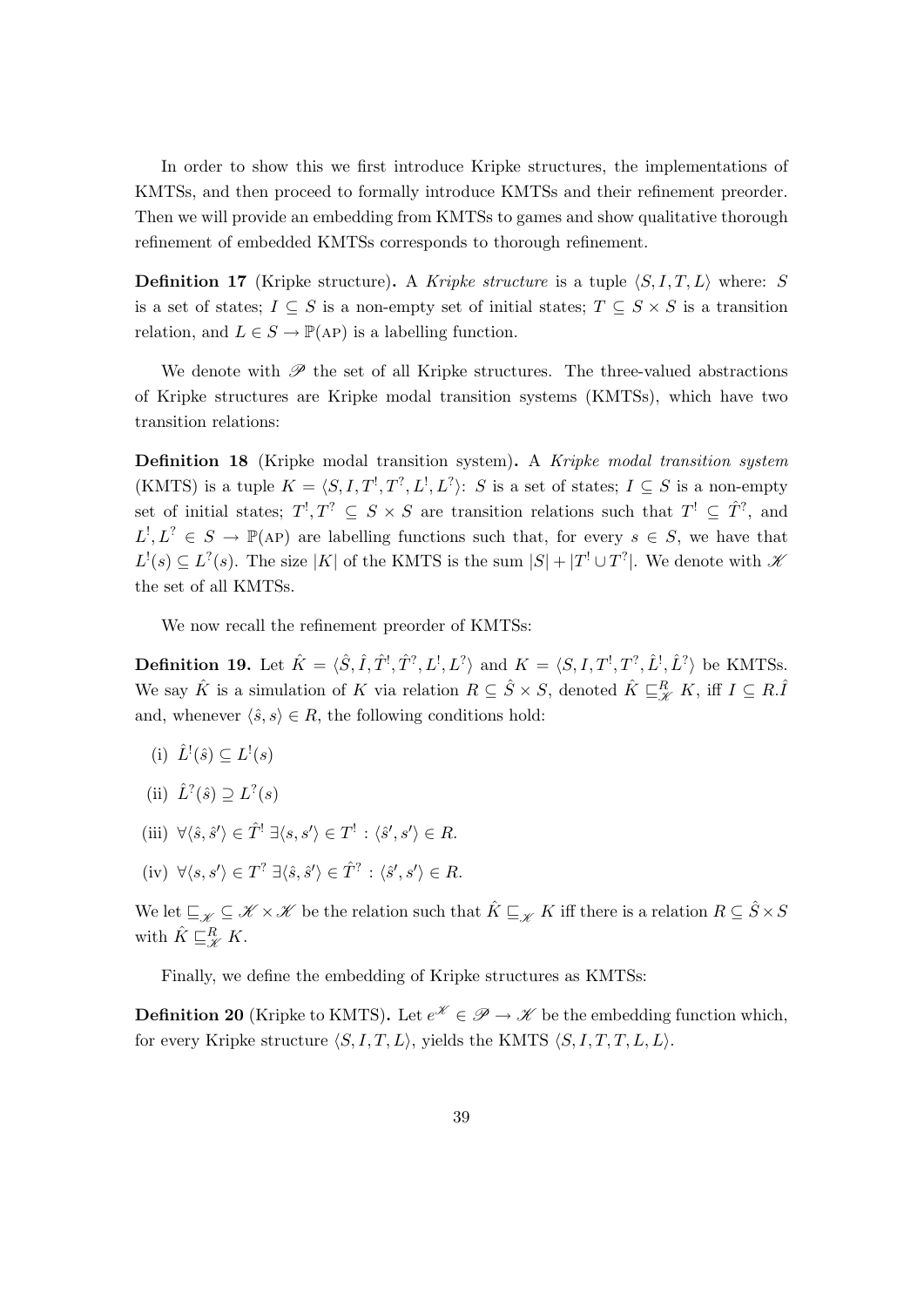Clearly any KMTS such that  $L^! = L^?$  and  $T^! = T^?$  is an embedding of some Kripke structure. Akin to [Definition 6,](#page-7-3) the embedding function in combination with the preorder give rise to an implementation function  $\mathcal{I} \in \mathcal{K} \to \mathbb{P}(\mathcal{P})$  yielding all Kripke structures that refine a given KMTS. In addition, akin to [Definition 7,](#page-7-5) we obtain a thorough refinement preorder  $\sqsubseteq^{\text{th}}_{\mathscr{K}}$ .

Now we have introduced KMTSs and the thorough refinement relation over KMTSs, we will now provide an embedding of KMTSs into games and show that deciding qualitative thorough refinement  $\sqsubseteq_q^{\mathrm{ql}}$  $\mathcal{G}^{\text{ul}}_{\mathscr{G}}$  over such embeddings corresponds to deciding  $\sqsubseteq^{\text{th}}_{\mathscr{K}}$ .

<span id="page-40-0"></span>**Definition 21** (KMTS to games). Let  $e^{\mathscr{G}}_{\mathscr{K}} \in \mathscr{K} \to \mathscr{G}$  be the embedding function which, for every KMTS  $\langle S, I, T^!, T^?, L^!, L^? \rangle$ , yields the game  $\langle S, I, \hat{T}, L^!, L^? \rangle$  where for every  $s \in S$ :

<span id="page-40-1"></span>
$$
\hat{T}(s) = \{ \{\mu_{s'} \mid s' \in T^! . s \} \} \cup \{ \{\mu_{s'} \mid s' \in T^? . s \} \} .
$$
\n(7)

This embedding function is polynomial in both space and time. In order to show this embedding allows us to decide thorough refinement of KMTSs through games, we first proof some smaller lemmas:

<span id="page-40-3"></span>**Lemma B.6.** The embedding  $e_{\mathcal{K}}^{\mathcal{G}}$  preserves implementations. That is, for any Kripke structure  $P \in \mathscr{P}$  there exists an MDP  $M \in \mathscr{M}$  such that  $e^{\mathscr{G}}(M) = e^{\mathscr{G}}_{\mathscr{K}}(e^{\mathscr{K}}(P)).$ 

*Proof.* Let  $P = \langle S, I, T, L \rangle$  and let  $e_{\mathcal{K}}^{\mathcal{G}}(e^{\mathcal{K}}(P)) = \langle S, I, \hat{T}, L, L \rangle$  as obtained by applying [Def. 20](#page-39-0) and [Def. 21.](#page-40-0) We already have that the labelling functions are two-valued by definition. Therefore, by [Def. 10](#page-11-1) a suitable MDP exists if and only if for every  $s \in S$ we have  $|\hat{T}(s)| = 1$ . By [Def. 20](#page-39-0) we know that in  $e^{\mathscr{K}}(P)$  the may and must transition relations coincide. Therefore the transition function, as defined in [Eq. 7](#page-40-1) of [Def. 21,](#page-40-0) always yields a singleton set by definition. However, note that the element of this singleton set may contain a set with multiple point distributions.  $\Box$ 

<span id="page-40-2"></span>**Lemma B.7.** The embedding  $e^{\mathscr{G}}_{\mathscr{K}}$  preserves the refinement order. That is, for arbitrary KMTSs  $\hat{K}, K \in \mathscr{K}$  we have that  $\hat{K} \sqsubseteq_{\mathscr{K}} K$  iff  $e_{\mathscr{K}}^{\mathscr{G}}(\hat{K}) \sqsubseteq_{\mathscr{G}} e_{\mathscr{K}}^{\mathscr{G}}(K)$ .

*Proof.* Let  $\hat{K} = \langle \hat{S}, \hat{I}, \hat{T}^!, \hat{T}^?, \hat{L}^!, \hat{L}^? \rangle$  and  $K \in \langle S, I, T^!, T^?, L^!, L^? \rangle$  be arbitrary KMTSs and let  $\langle \hat{S}, \hat{I}, \hat{T}, \hat{L}^1, \hat{L}^2 \rangle$  and  $\langle S, I, T, L^1, L^2 \rangle$  be the corresponding embedded KMTSs  $e^{\mathscr{G}}_{\mathscr{K}}(\hat{K})$  and  $e^{\mathscr{G}}_{\mathscr{K}}(K)$ , respectively.

It is sufficient to show that for any  $R \subseteq \hat{S} \times S$  we have that  $\hat{K} \sqsubseteq_{\mathscr{K}}^R K$  iff  $e_{\mathscr{K}}^{\mathscr{G}}(\hat{K}) \sqsubseteq_{\mathscr{G}}^R$  $e_{\mathscr{K}}^{\mathscr{G}}(K)$ . It is immediate to see that the conditions regarding initial states and the labelling for strong probabilistic game-simulation of  $e_{\mathcal{K}}^{\mathcal{G}}(\hat{K})$  and  $e_{\mathcal{K}}^{\mathcal{G}}(K)$  (see [Def. 11](#page-11-2) and [Def. 21\)](#page-40-0) are identical to the corresponding conditions on KMTS refinement of  $\hat{K}$  and K (see [Def.](#page-39-1)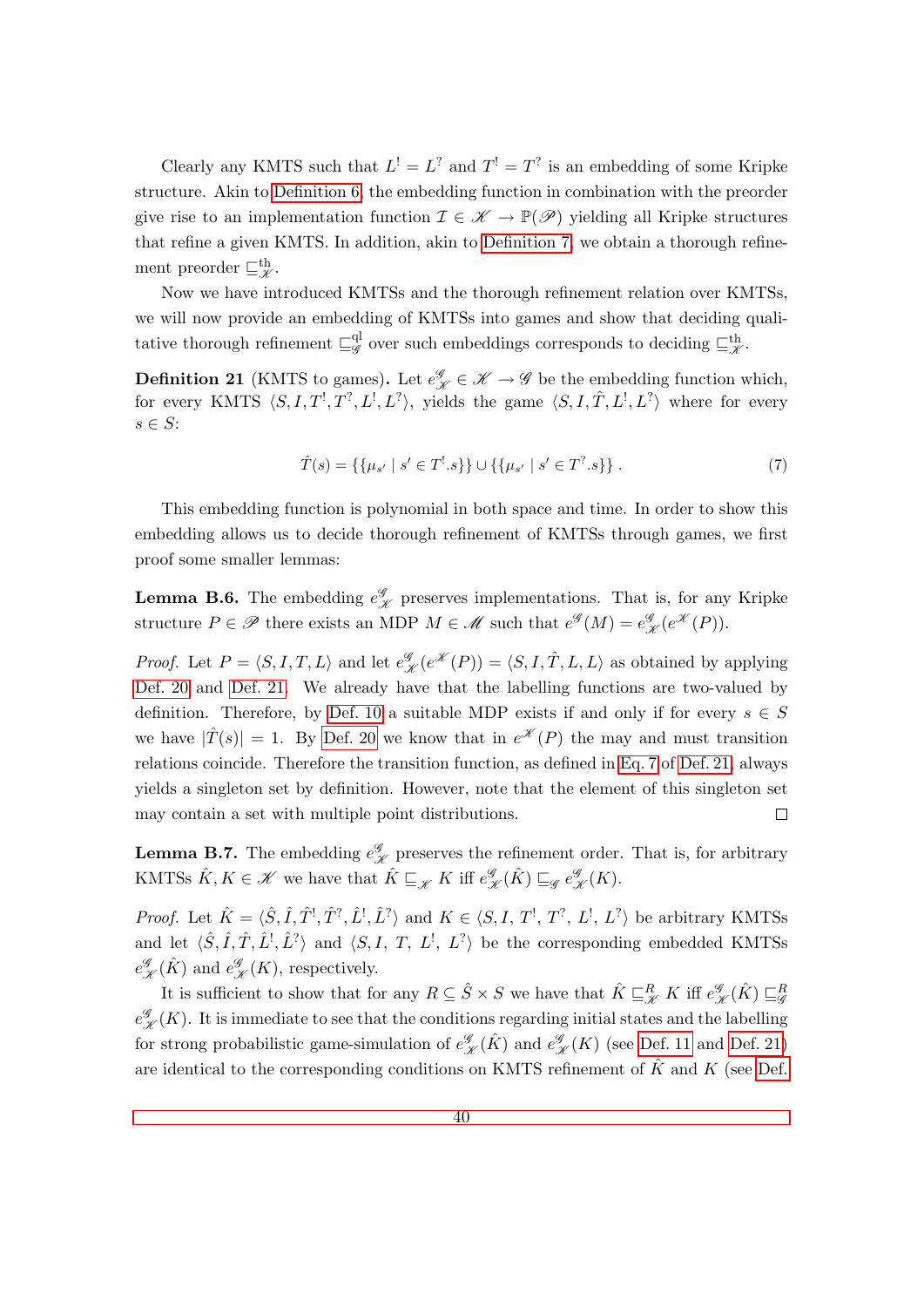[19\)](#page-39-1). Therefore, it is sufficient to show that conditions [\(iii\)](#page-39-2) and [\(iv\)](#page-39-3) of [Def. 19](#page-39-1) hold iff conditions [\(iii\)](#page-12-0) and [\(iv\)](#page-12-1) of [Def. 11](#page-11-2) hold.

Consider any  $\langle \hat{s}, s \rangle \in R$  and let  $\Lambda^! = {\mu_{s'} \mid s' \in T^! . s}$  and  $\Lambda^? = {\mu_{s'} \mid s' \in T^? . s}$ . By definition  $T(s) = {\Lambda<sup>!</sup>} \cup {\Lambda<sup>?</sup>}$  and  $\Lambda<sup>!</sup> \subseteq \Lambda<sup>?</sup>$ . Similarly,  $\hat{\Lambda}<sup>!</sup> = {\mu_{\hat{s'}} \mid \hat{s'} \in \hat{T}<sup>!</sup>}$  and  $\hat{\Lambda}^? = \{\mu_{\hat{s}'} \mid \hat{s}' \in \hat{T}^?, \hat{s}\}.$  We have  $\hat{T}(\hat{s}) = \{\hat{\Lambda}^!\} \cup \{\hat{\Lambda}^?\}$  and  $\hat{\Lambda}^! \subseteq \hat{\Lambda}^?$ .

In this knowlegde, the quantifiers in condition [\(iii\)](#page-12-0) and condition [\(iv\)](#page-12-1) of [Def. 11](#page-11-2) can be simplified, hence, we rephrase conditions [\(iii\)](#page-12-0) and [\(iv\)](#page-12-1) of [Def. 11](#page-11-2) as follows:

- <span id="page-41-0"></span>(G.i)  $\hat{\Lambda}^! = \emptyset \Leftarrow \Lambda^! = \emptyset$
- <span id="page-41-2"></span>(g.ii)  $\hat{\Lambda}^? = \emptyset \Rightarrow \Lambda^? = \emptyset$
- <span id="page-41-1"></span>(G.iii) For every  $\mu_{\hat{s}'} \in \hat{\Lambda}^!$  there exists a  $\mu_{s'} \in \Lambda^!$  such that  $\langle \mu_{\hat{s}'}, \mu_{s'} \rangle \in \mathbb{D}(R)$
- <span id="page-41-3"></span>(G.iv) For every  $\mu_{s'} \in \Lambda^?$  there exists a  $\mu_{\hat{s}'} \in \hat{\Lambda}^?$  such that  $\langle \mu_{\hat{s}'}, \mu_{s'} \rangle \in \mathbb{D}(R)$

In fact,  $(G,i)$  is implied by  $(G.iii)$  $(G.iii)$  and  $(G.ii)$  $(G.ii)$  is implied by  $(G.iv)$ . Moreover, by the definition of  $\Lambda^!, \Lambda^?, \hat{\Lambda}^!$  and  $\hat{\Lambda}^?$  and in the knowledge that  $\langle x, y \rangle \in R$  iff  $\langle \mu_x, \mu_y \rangle \in \mathbb{D}(R)$ , condition (g[.iii\)](#page-41-1) coincides with condition [\(iii\)](#page-39-2) of [Def. 19](#page-39-1) and condition (g[.iv\)](#page-41-3) coincides with condition [\(iv\)](#page-39-3) of [Def. 19.](#page-39-1)  $\Box$ 

Note that up to now we have not needed to restrict ourselves to qualitative MDPs. However, to prove the second part of the following lemma we do need this requirement:

<span id="page-41-4"></span>**Lemma B.8.** For every *qualitative* MDP  $M \in \mathcal{M}$  such that  $e^{\mathcal{G}}(M) \in \mathcal{I}^{ql}(e^{\mathcal{G}}_{\mathcal{K}}(\hat{K}))$  for some KMTS  $\hat{K} \in \mathscr{K}$ , there exists a Kripke structure  $P \in \mathscr{P}$  such that  $P \in \mathcal{I}(\hat{K})$  and  $e_{\mathscr{K}}^{\mathscr{G}}(e^{\mathscr{K}}(P)) \sqsubseteq_{\mathscr{G}} e^{\mathscr{G}}(M).$ 

*Proof.* Let  $\langle S, I, T_{\mathcal{M}}, L \rangle$  be the qualitative MDP M and let  $\langle S, I, T_{\mathcal{G}}, L, L \rangle$  be its embedding  $e^{\mathscr{G}}(M)$ . Note that for every  $s \in S$  we have  $T_{\mathscr{G}}(s) = \{T_{\mathscr{M}}(s)\}\$ . Let  $\hat{K} =$  $\langle \hat{S}, \hat{I}, \hat{T}^!, \hat{T}^*, \hat{L}^!, \hat{L}^* \rangle$  and let  $\langle \hat{S}, \hat{I}, \hat{T}, \hat{L}^!, \hat{L}^* \rangle$  be its game embedding  $e_{\mathscr{K}}^{\mathscr{G}}(K)$ . We know that for any  $\hat{s} \in \hat{S}$  we have that  $\hat{T}(\hat{s}) = {\hat{\Lambda}}^{\dagger}$   $\cup$   ${\hat{\Lambda}}^{\dagger}$  where  $\hat{\Lambda}^{\dagger} = {\mu_{s'} \mid \hat{s'} \in \hat{T}}^{\dagger} \cdot \hat{s}$  and  $\hat{\Lambda}^? = \{\mu_{\hat{s}'} \mid \hat{s}' \in \hat{T}^?, \hat{s}\}.$ 

As  $e^{\mathscr{G}}(M) \in \mathcal{I}(e^{\mathscr{G}}_{\mathscr{K}}(\hat{K}))$  there must be some  $R \subseteq \hat{S} \times S$  such that  $e^{\mathscr{G}}_{\mathscr{K}}(\hat{K}) \sqsubseteq^R_{\mathscr{G}} e^{\mathscr{G}}(M)$ . From M we construct a Kripke structure  $P = \langle S, I, T_{\mathscr{P}}, L \rangle$  where  $\langle s, s' \rangle \in T_{\mathscr{P}}$  iff for some  $\lambda \in T_{\mathscr{M}}(s)$  we have that  $s' \in \text{supp}(\lambda)$ . It is now sufficient to show that  $\hat{K} \subseteq_{\mathscr{K}}^R e^{\mathscr{K}}(P)$  (and hence  $P \in \mathcal{I}(\hat{K})$ ) and  $e_{\mathscr{K}}^{\mathscr{G}}(e^{\mathscr{K}}(P)) \subseteq_{\mathscr{G}} e^{\mathscr{G}}(M)$ . We first show  $\hat{K} \sqsubseteq_{\mathscr{K}}^R e^{\mathscr{K}}(P)$  without assuming that M was qualitative.

Consider that  $e^{\mathscr{K}}(P) = \langle S, I, T_{\mathscr{P}}, T_{\mathscr{P}}, L, L \rangle$ . We already have that  $I \subseteq R.\hat{I}$  and that for every  $\langle \hat{s}, s \rangle \in R$  we have  $\hat{L}^{\dagger}(\hat{s}) \subseteq L(s)$  and  $\hat{L}^{\dagger}(\hat{s}) \supseteq L(s)$  from the fact that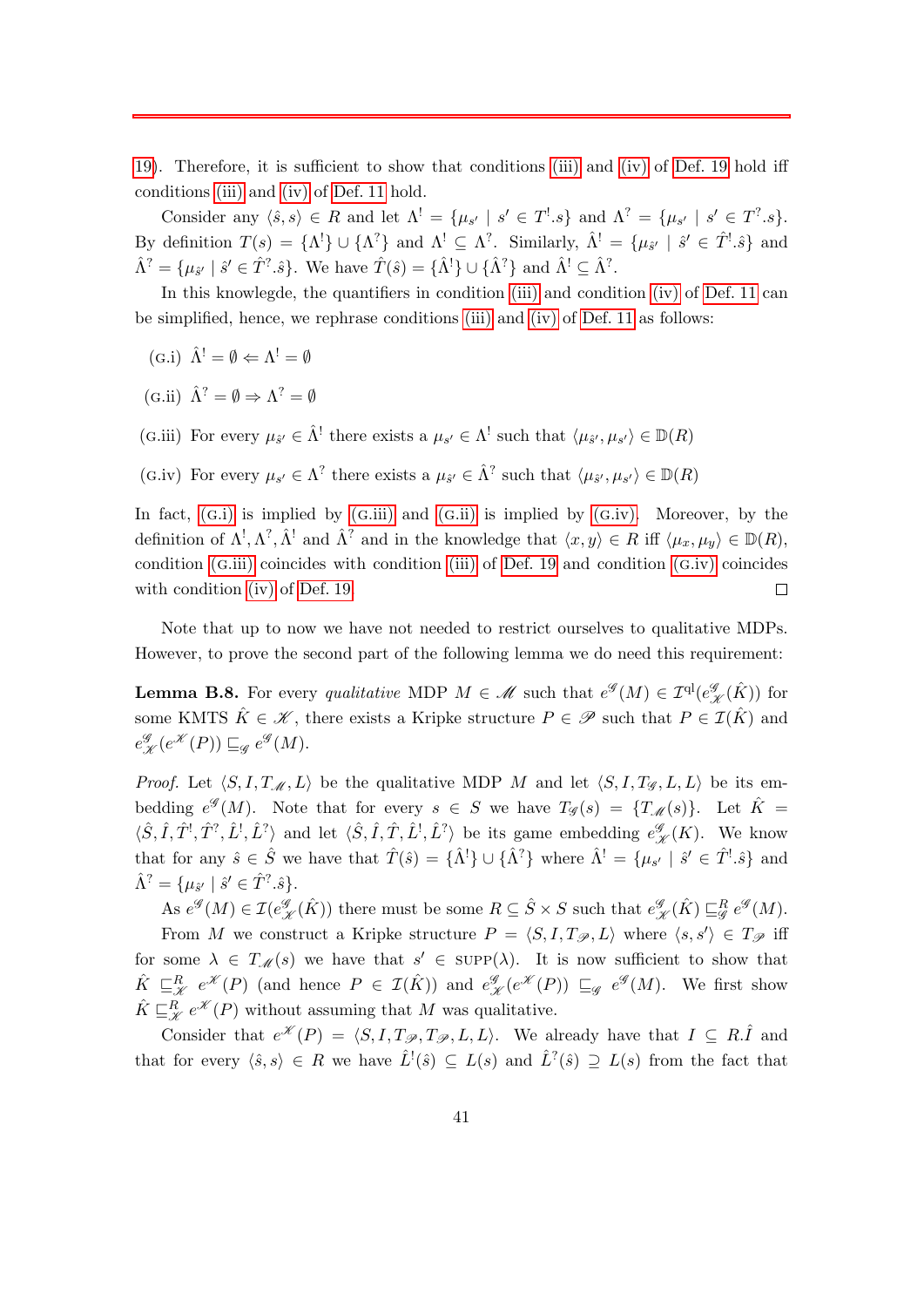$e_{\mathcal{K}}^{\mathcal{G}}(\hat{K}) \sqsubseteq_{\mathcal{G}}^R e^{\mathcal{G}}(M)$ . Remaining to show is conditions [\(iii\)](#page-39-2) and [\(iv\)](#page-39-3) of [Def. 19.](#page-39-1) To show condition [\(iii\)](#page-39-2) of [Def. 19](#page-39-1) we must show that whenever  $\langle \hat{s}, s \rangle \in R$  and  $\langle \hat{s}, \hat{s}' \rangle \in \hat{T}$ <sup>!</sup> there exists  $\langle s, s' \rangle \in T_{\mathscr{P}}$  such that  $\langle \hat{s}', s' \rangle \in R$ . Therefore, let  $\langle \hat{s}, s \rangle \in R$  and  $\langle \hat{s}, \hat{s}' \rangle \in \hat{T}^!$  be arbitrary tuples. We will show that there exists  $\langle s, s' \rangle \in T_{\mathscr{P}}$  such that  $\langle \hat{s}', s' \rangle \in R$ .

Due to the fact that  $\hat{T}(\hat{s}) = {\{\hat{\Lambda}^!\} \cup {\{\hat{\Lambda}^?\}}}$  where  $\hat{\Lambda}^! = {\{\mu_{s'} \mid \hat{s}' \in \hat{T}^!, \hat{s}\}}$  and  $\hat{\Lambda}^! \subseteq \hat{\Lambda}^?$ and due to the fact that  $T_g(s) = \{T_g(s)\}\$ , the condition [\(iii\)](#page-12-0) of [Def. 11](#page-11-2) of the simulation  $e_{\mathcal{K}}^{\mathcal{G}}(\hat{K}) \sqsubseteq_{\mathcal{G}}^R e^{\mathcal{G}}(M)$  only requires that  $T_{\mathcal{M}}(s)$  is such that for every  $\mu_{\hat{s}'} \in \hat{\Lambda}^!$  there exists a  $\lambda \in T_{\mathscr{M}}(s)$  such that  $\langle \mu_{\hat{s}'}, \lambda \rangle \in \mathbb{D}(R)$ . Note that  $\lambda$  is not necessarily a point distribution, however, from the definition of weight functions we trivially have that  $\langle \hat{s}', s' \rangle \in R$  for any  $s' \in \text{SUPP}(\lambda)$ . As the support of any distribution is always non-empty, and  $\langle s, s' \rangle \in T_{\mathscr{P}}$ for any  $s' \in \text{SUPP}(\lambda)$ , we have proven there exists  $\langle s, s' \rangle \in T_{\mathscr{P}}$  such that  $\langle \hat{s}', s' \rangle \in R$ . This means that condition [\(iii\)](#page-39-2) of [Def. 19](#page-39-1) holds.

To show condition [\(iv\)](#page-39-3) of [Def. 19](#page-39-1) we must show that whenever  $\langle \hat{s}, s \rangle \in R$  and  $\langle s, s' \rangle \in$  $T_{\mathscr{P}}$  there exists  $\langle \hat{s}, \hat{s}' \rangle \in \hat{T}^?$  such that  $\langle \hat{s}', s' \rangle \in R$ . Therefore, let  $\langle \hat{s}, s \rangle \in R$  and  $\langle s, s' \rangle \in R$  $T_{\mathscr{P}}$  be arbitrary tuples. We will show that there exists  $\langle \hat{s}, \hat{s}' \rangle \in \hat{T}^?$  such that  $\langle \hat{s}', s' \rangle \in R$ .

Due to the fact that  $\hat{T}(\hat{s}) = {\hat{\Lambda}}^! \cup {\hat{\Lambda}}^?$ , where  $\hat{\Lambda}^? = {\mu_{s'} \mid \hat{s}' \in \hat{T}^?.\hat{s}}$  and  $\hat{\Lambda}^! \subseteq \hat{\Lambda}^?$ , and due to the fact that  $T_g(s) = \{T_{\mathscr{M}}(s)\}\,$ , the condition [\(iv\)](#page-12-1) of [Def. 11](#page-11-2) of the simulation  $e_{\mathscr{K}}^{\mathscr{G}}(\hat{K}) \sqsubseteq_{\mathscr{G}}^R e^{\mathscr{G}}(M)$  requires that  $\hat{\Lambda}^?$  is such that for every  $\lambda \in T_{\mathscr{M}}(s)$  there exists a  $\mu_{\hat{s}'} \in \hat{\Lambda}^?$ such that  $\langle \mu_{\hat{s}'}, \lambda \rangle \in \mathbb{D}(R)$ . Because  $\langle s, s' \rangle \in T_{\mathscr{P}}$  there must exist a distribution  $\lambda' \in T_{\mathscr{M}}(s)$ such that  $s' \in \text{supp}(\lambda')$ . Clearly, there exists  $\mu_{\hat{s}'} \in \hat{\Lambda}^?$  such that  $\langle \mu_{\hat{s}'}, \lambda' \rangle \in \mathbb{D}(R)$  (and hence  $\langle \hat{s}', s' \rangle \in R$ ). By the definition of  $\hat{\Lambda}^?$ , there must exist  $\langle \hat{s}, \hat{s}' \rangle \in \hat{T}^?$  such that  $\langle \hat{s}', s' \rangle \in R$ . This concludes that condition [\(iv\)](#page-39-3) of [Def. 19](#page-39-1) holds and therefore that  $\hat{K} \sqsubseteq_{\mathscr{K}}^R e^{\mathscr{K}}(P).$ 

Remaining to show is that  $e_{\mathcal{K}}^{\mathcal{G}}(e^{\mathcal{K}}(P)) \sqsubseteq_{\mathcal{G}} e^{\mathcal{G}}(M)$ . Let  $\langle S, I, T'_{\mathcal{G}}, L, L \rangle$  be the embedding  $e_{\mathcal{K}}^{\mathcal{G}}(e^{\mathcal{K}}(P))$ . Note that  $e_{\mathcal{K}}^{\mathcal{G}}(e^{\mathcal{K}}(P))$  and  $e^{\mathcal{G}}(M)$  already agree on S, I and L. Moreover, as  $T_M$  consists only of point distributions, for every  $s \in S$  we have that  $T_{4}^{\prime}$  $G'_{\mathscr{G}}(s) = \{T_{\mathscr{M}}(s)\} = T_{\mathscr{G}}(s)$ . This means that  $e^{\mathscr{G}}_{\mathscr{K}}(e^{\mathscr{K}}(P)) = e^{\mathscr{G}}(M)$  and as the refinement  $\sqsubseteq_{\mathscr{G}}$  is a preorder, and hence reflexive, we trivially have that  $e_{\mathscr{K}}^{\mathscr{G}}(e^{\mathscr{K}}(P)) \sqsubseteq_{\mathscr{G}} e^{\mathscr{G}}(M)$ .

**Proposition B.9.** For every  $\hat{K}, K \in \mathcal{K}$  we have that  $\mathcal{I}(K) \subseteq \mathcal{I}(\hat{K})$  iff  $\mathcal{I}^{ql}(e^{\mathscr{G}}_{\mathcal{K}}(K)) \subseteq$  $\mathcal{I}^{\mathrm{ql}}(e_{\mathscr{K}}^{\mathscr{G}}(\hat{K})).$ 

*Proof.* Let  $\hat{K}, K \in \mathcal{K}$  be arbitrary KMTSs. We first prove the implication from right to left, that is: if for some Kripke structure  $P \in \mathscr{P}$  we have that  $P \in \mathcal{I}(K)$  and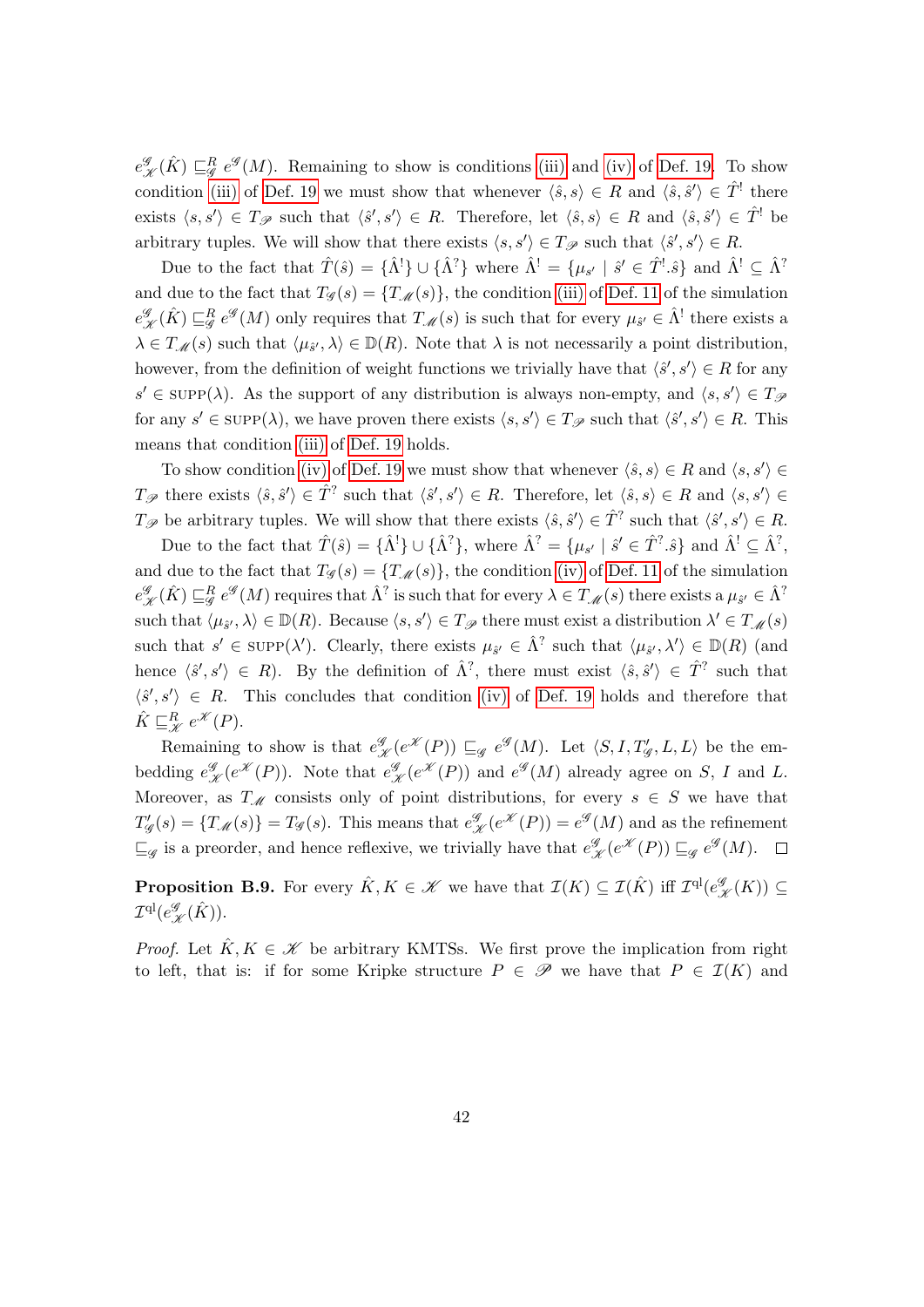$\mathcal{I}(e^{\mathcal{G}}_{\mathcal{K}}(K)) \subseteq \mathcal{I}(e^{\mathcal{G}}_{\mathcal{K}}(\hat{K})),$  then  $P \in \mathcal{I}(\hat{K})$ .

$$
P \in \mathcal{I}(K) \iff
$$
  
\n
$$
K \sqsubseteq_{\mathcal{K}} e^{\mathcal{K}}(P) \iff
$$
  
\n
$$
e^{\mathcal{G}}_{\mathcal{K}}(K) \sqsubseteq_{\mathcal{G}} e^{\mathcal{G}}_{\mathcal{K}}(e^{\mathcal{K}}(P)) \Longrightarrow
$$
  
\n
$$
e^{\mathcal{G}}_{\mathcal{K}}(\hat{K}) \sqsubseteq_{\mathcal{G}} e^{\mathcal{G}}_{\mathcal{K}}(e^{\mathcal{K}}(P)) \iff
$$
  
\n
$$
\hat{K} \sqsubseteq_{\mathcal{K}} e^{\mathcal{K}}(P) \iff
$$
  
\n
$$
P \in \mathcal{I}(\hat{K})
$$
  
\n(1em. B.6)  
\n(1em. B.7)  
\n(1em. B.7)

We now prove the implication in the other direction. That is, if for some MDP  $M \in \mathcal{M}$ we have that  $M \in \mathcal{I}^{\mathrm{ql}}(e_{\mathcal{K}}^{\mathscr{G}}(K))$  and  $\mathcal{I}(K) \subseteq \mathcal{I}(\hat{K})$ , then  $M \in \mathcal{I}^{\mathrm{ql}}(e_{\mathcal{K}}^{\mathscr{G}}(\hat{K}))$ . By [Lemma B.8](#page-41-4) and [B.7,](#page-40-2) in the following, let  $P \in \mathscr{P}$  be such that  $e_{\mathscr{K}}^{\mathscr{G}}(K) \sqsubseteq_{\mathscr{G}} e_{\mathscr{K}}^{\mathscr{G}}(e^{\mathscr{K}}(P)) \sqsubseteq_{\mathscr{G}} e^{\mathscr{G}}(M)$ :

| $M \in \mathcal{I}^{\mathrm{ql}}(e^{\mathscr{G}}_{\mathscr{K}}(K)) \Longleftrightarrow$                                              |              |  |
|--------------------------------------------------------------------------------------------------------------------------------------|--------------|--|
| $e_{\mathscr{K}}^{\mathscr{G}}(K) \sqsubseteq_{\mathscr{G}} e_{\mathscr{K}}^{\mathscr{G}}(e^{\mathscr{K}}(P)) \Longleftrightarrow$   | (Lem. B.8)   |  |
| $K \sqsubseteq_{\mathscr{V}} e^{\mathscr{K}}(P) \Longrightarrow$                                                                     | (Lem. B.7)   |  |
| $\hat{K} \sqsubseteq_{\mathscr{V}} e^{\mathscr{K}}(P) \Longleftrightarrow$                                                           | (Assumption) |  |
| $e^{\mathscr{G}}_{\mathscr{K}}(\hat{K}) \sqsubseteq_{\mathscr{G}} e^{\mathscr{G}}_{\mathscr{K}}(e^{\mathscr{K}}(P)) \Longrightarrow$ | (Lem. B.7)   |  |
| $e^{\mathcal{G}}_{\mathscr{K}}(\hat{K}) \sqsubseteq_{\mathscr{G}} e^{\mathcal{G}}(M) \Longleftrightarrow$                            | (Lem. B.8)   |  |
| $M \in \mathcal{I}^{\mathrm{ql}}(e^{\mathscr{G}}_{\mathscr{K}}(\hat{K}))$                                                            | (Def. 6)     |  |
|                                                                                                                                      |              |  |

#### B.8 Proof of [Proposition 4.9](#page-16-1)

[Proposition 4.9.](#page-16-1) PCTL satisfiability over MDPs can be reduced to deciding the thorough satisfaction of games.

*Proof.* Consider the game  $\hat{G} = \langle {\{\hat{s}_0\}, \{\hat{s}_0\}, \hat{T}, \hat{L}^{\dagger}, \hat{L}^{\dagger}\}\rangle}$  depicted in [Figure 3](#page-14-1) (with  $\hat{T}(\hat{s}_0)$ )  $\{\{\mu_{\hat{s}_0}\},\emptyset\},\ \hat{L}^{\dagger}(\hat{s}_0) = \emptyset\$  and  $\hat{L}^{\dagger}(\hat{s}_0) = AP$ ). We will show that for any PCTL formula  $\phi \in \Phi_{\text{PCTL}}$  we have that  $\hat{G} \not\models^{\text{th}}_{\mathscr{G}} \neg \phi$  iff  $\phi$  is satisfiable.

We first prove that  $\mathcal{I}(\hat{G}) = \mathcal{M}$ , e.g. that  $\hat{G}$  is implemented by any MDP. To show this, let  $M \in \mathcal{M}$  be an arbitrary MDP, let  $e^{\mathcal{G}}(M) = \langle S, I, T, L, L \rangle$  and let  $R = \{\hat{s}_0\} \times S$ . We will show that  $\hat{G} \sqsubseteq_{\mathscr{G}}^R e^{\mathscr{G}}(M)$ . Clearly,  $I \subseteq S = R.\hat{s}_0$ . Moreover, for any  $\langle \hat{s}_0, s \rangle \in R$ , as  $\hat{L}^{\dagger}(\hat{s}_0) = \emptyset$  and  $\hat{L}^{\dagger}(\hat{s}_0) = A P$  condition [\(i\)](#page-11-3) and [\(ii\)](#page-11-4) of [Def. 11](#page-11-2) are trivially satisfied.

For any  $\langle \hat{s}_0, s \rangle \in R$ , consider an arbitrary concrete player 1 choice  $\Lambda \in T(s)$ . We wish to show that conditions [\(iii\)](#page-12-0) and [\(iv\)](#page-12-1) of [Def. 11](#page-11-2) are satisfied for  $\Lambda$ . We have two cases:  $\Lambda = \emptyset$  or  $\Lambda \neq \emptyset$ . If  $\Lambda = \emptyset$ , then taking  $\emptyset \in \hat{T}(\hat{s}_0)$  satisfies both condition [\(iii\)](#page-12-0) and [\(iv\)](#page-12-1) tivially. If  $\Lambda \neq \emptyset$ , we will now show that condition [\(iii\)](#page-12-0) and [\(iv\)](#page-12-1) are satisfied due to the presence of  $\{\mu_{\hat{s}_0}\}\in \hat{T}(\hat{s}_0)$ .